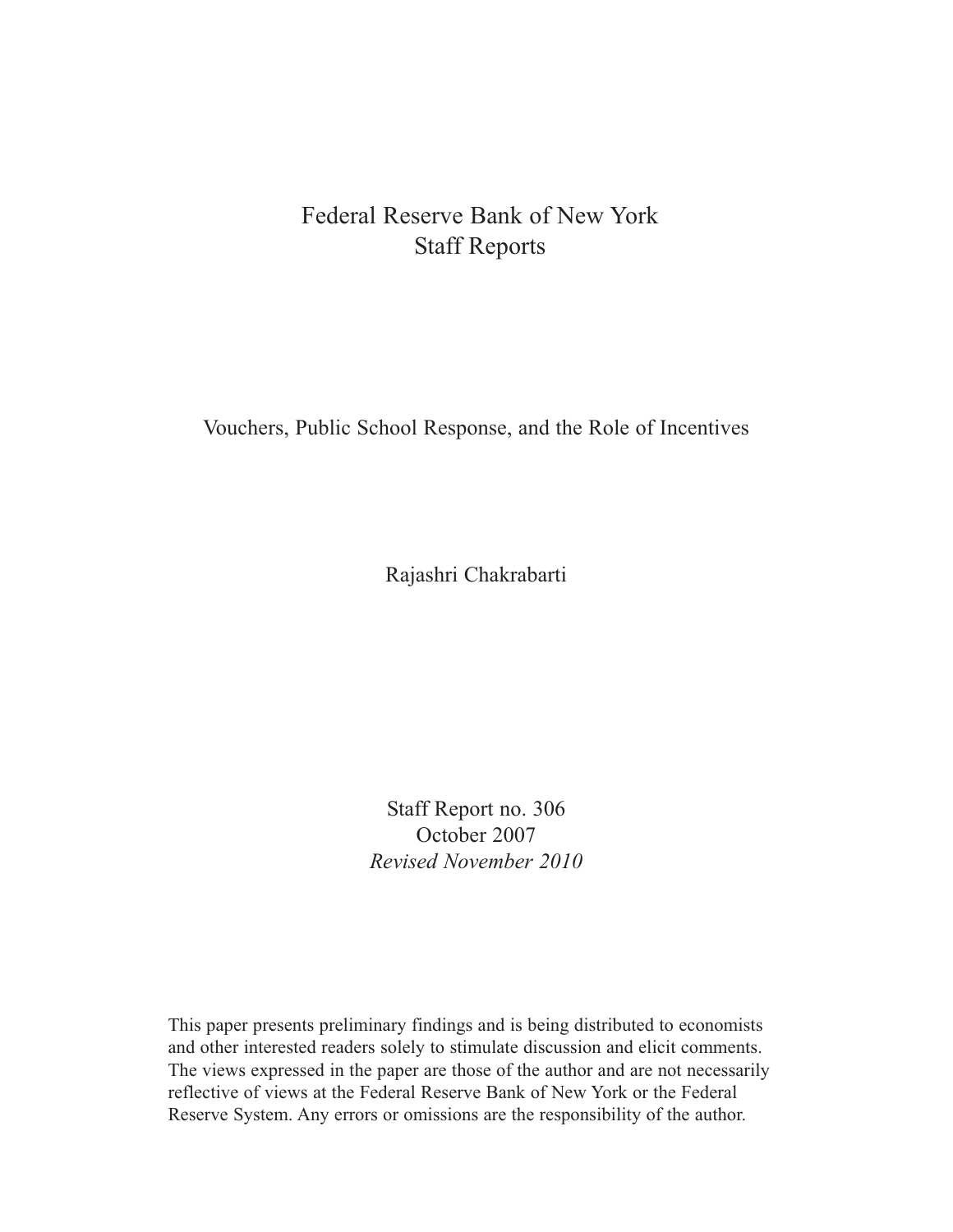## **Vouchers, Public School Response, and the Role of Incentives**

Rajashri Chakrabarti *Federal Reserve Bank of New York Staff Reports*, no. 306 October 2007; revised November 2010. JEL classification: H4, I21, I28

## **Abstract**

This paper analyzes the incentives and responses of public schools in the context of an educational reform. The literature on the effect of voucher programs on public schools typically focuses on student and mean school scores. This paper tries to go inside the black box to investigate some of the ways in which schools facing the Florida voucher program behaved. The program embedded vouchers in an accountability regime. Schools getting an "F" grade for the first time were exposed to the threat of vouchers, but did not face vouchers unless and until they got a second "F" within the next three years. In addition, "F," being the lowest grade, exposed the threatened schools to stigma. Exploiting the institutional details of this program, I analyze the incentives built into the system and investigate the behavior of the threatened public schools facing these incentives. There is strong evidence that they did respond to incentives. Using highly disaggregated school-level data, a difference-in-differences estimation strategy, and a regression discontinuity analysis, I find that the threatened schools tended to focus more on students below the minimum criteria cutoffs rather than reading and math. These results are robust to controlling for differential preprogram trends, changes in demographic compositions, mean reversion, and sorting. The findings have important policy implications.

Key words: vouchers, incentives, regression discontinuity, mean reversion

Chakrabarti: Federal Reserve Bank of New York (e-mail: rajashri.chakrabarti@ny.frb.org). The author thanks Steve Coate, Sue Dynarski, Ron Ehrenberg, David Figlio, Ed Glaeser, Caroline Hoxby, Brian Jacob, Bridget Long, Paul Peterson, Miguel Urquiola, seminar participants at Duke University, the University of Florida, Harvard University, the University of Maryland, MIT, Northwestern University, the Econometric Society Conference, the Association for Public Policy Analysis and Management Conference, and the Society of Labor Economists Conference for helpful discussions. She also thanks the Florida Department of Education for data used in this analysis, and the Program on Education Policy and Governance at Harvard University for its postdoctoral support. Dan Greenwald provided excellent research assistance. The views expressed in this paper are those of the author and do not necessarily reflect the position of the Federal Reserve Bank of New York or the Federal Reserve System.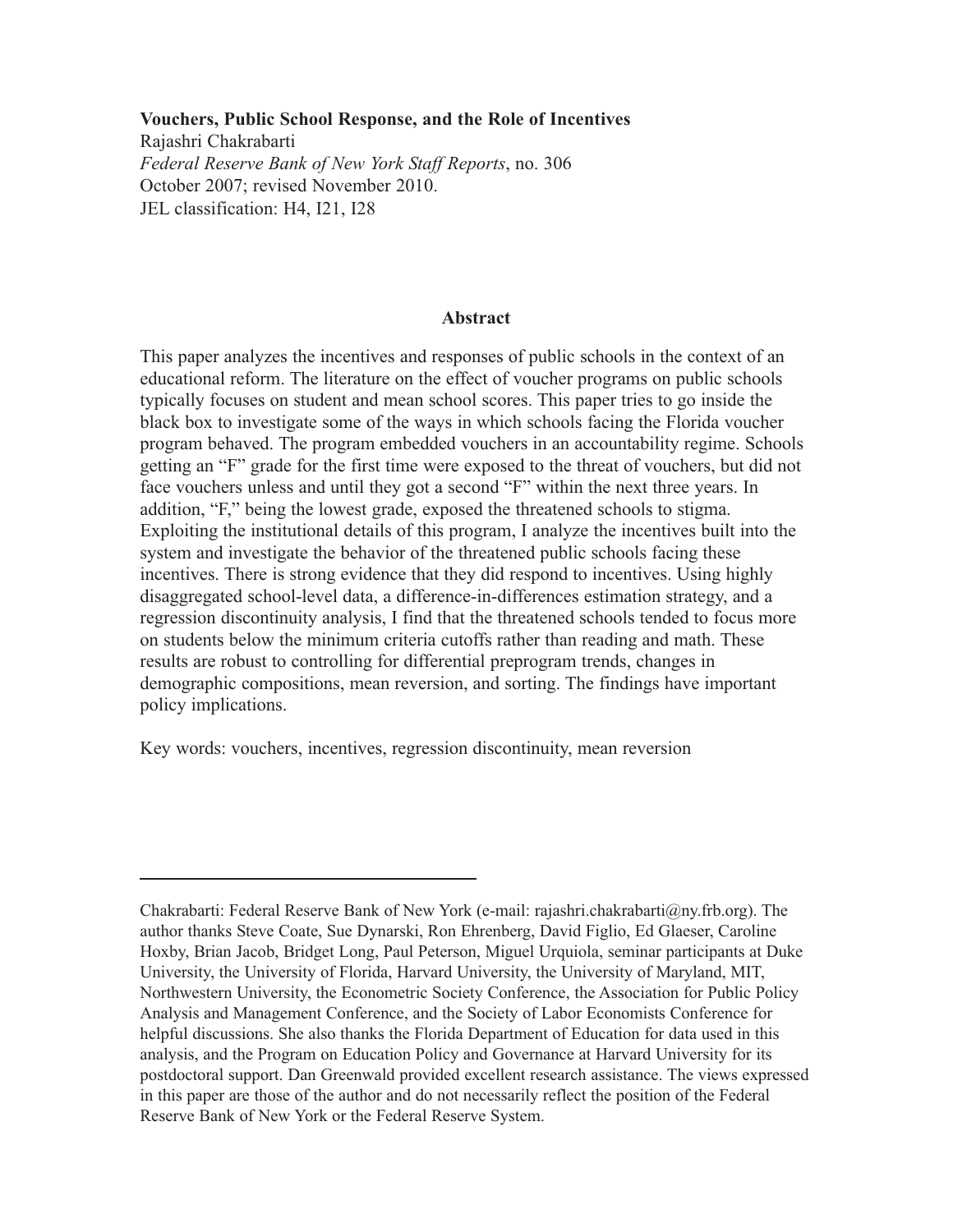## **1 Introduction**

The concern over public school performance in the last two decades has pushed public school reform to the forefront of policy debate in the United States. School accountability and school choice, and especially vouchers, are among the most hotly debated instruments of public school reform. Understanding the behavior and response of public schools facing these initiatives is key to an effective policy design. This paper takes an important step forward in that direction by analyzing public school behavior under the Florida voucher program.

The Florida voucher program, known as the "opportunity scholarship" program, is unique in that it embeds a voucher program within a school accountability system. Moreover, the federal No Child Left Behind (NCLB) Act is similar to and largely modeled after the Florida program, which makes the latter all the more interesting and relevant. Most studies to date, studying the effect of voucher programs on public schools, have looked at the effect on student and mean school scores. In contrast, this study tries to go inside the black box to investigate some of the ways in which schools facing the voucher program behaved in the first three years after program.<sup>1</sup> Exploiting the institutional details of the Florida program during this period, it analyzes the incentives built into the system, and investigates public school behavior and response facing these incentives.

The Florida voucher program, written into law in June 1999, made all students of a school eligible for vouchers if the school got two "F" grades in a period of four years. Thus, the program can be looked upon as a "threat of voucher" program—schools getting an "F" grade for the first time were directly threatened by vouchers, but vouchers were implemented only if they got another "F" grade in the next three years. Vouchers were associated with a loss in revenue and also media publicity and visibility. Moreover, the "F" grade, being the lowest performing grade, was likely associated with shame and stigma. Therefore, the threatened schools had a strong incentive to try to avoid the second "F". This paper studies some alternative ways in which the threatened schools responded, facing the incentives built into the system.

Under the 1999 Florida grading criteria, certain percentages of a school's students had to score above some specified cutoffs on the score scale for it to escape the second "F". Therefore the threatened schools

<sup>&</sup>lt;sup>1</sup> Under the Florida voucher program (described below), schools getting an "F" grade in 1999 were directly threatened by vouchers, but this threat remained valid for the next three years only. Therefore, I study the behavior of the 1999 threatened schools during these three years.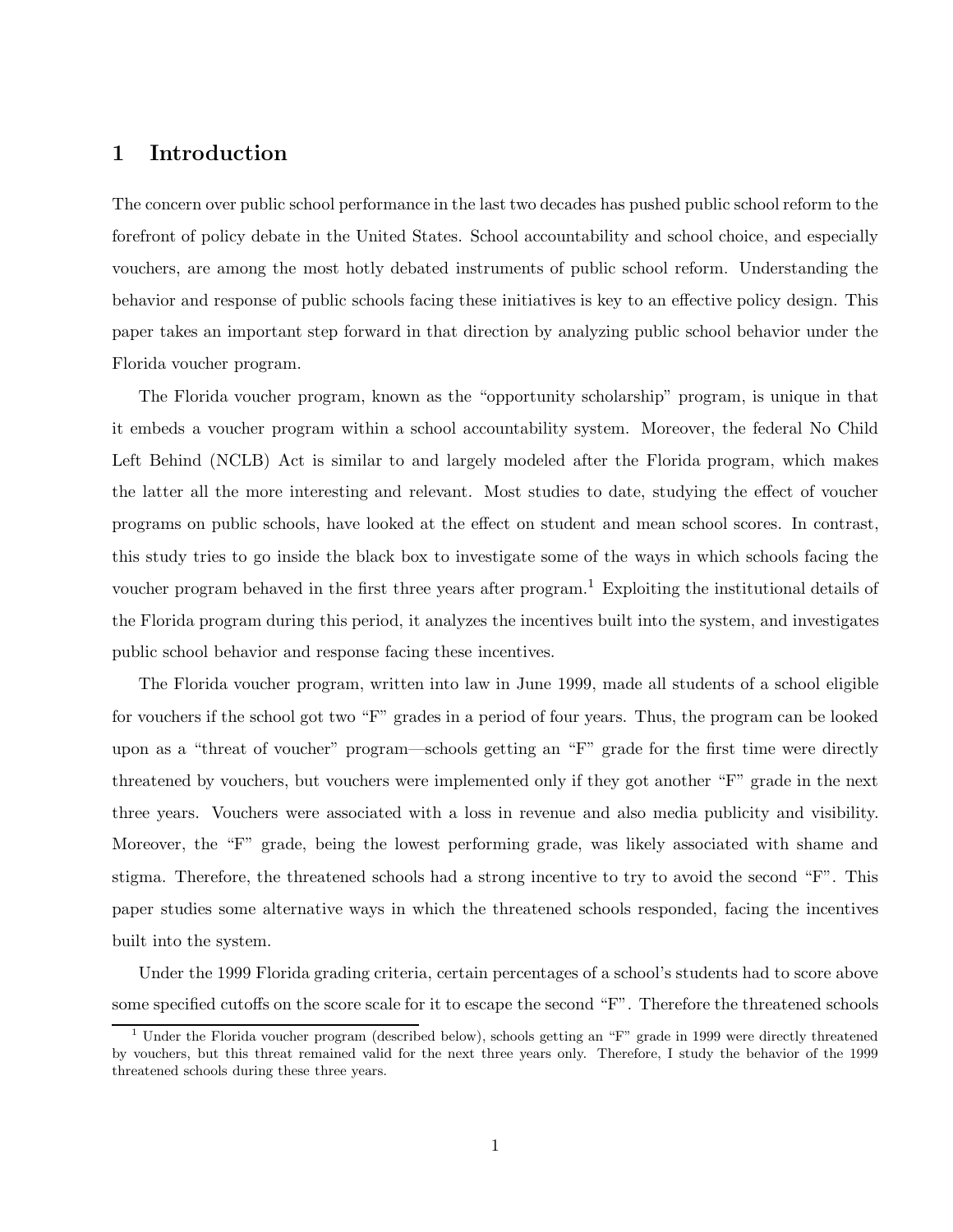had an incentive to focus more on students expected to score just below these high stakes cutoffs rather than equally on all students. Did this take place in practice? Second, to escape an F grade, the schools needed to pass the minimum criteria in only one of the three subject areas of reading, math and writing. Did this induce the threatened schools to concentrate more on one subject, rather than equally on all? If so, which subject area did the schools choose to concentrate on? One alternative would be to concentrate on the subject area closest to the cutoff.<sup>2</sup> But subject areas differ in the extent of difficulties, so it is not immediately obvious that it is easiest to pass the cutoff in the subject area closest to the cutoff. Rather, schools are likely to weigh the extent of difficulties of the different subjects and their distances from the cutoffs, and choose the subject that is least costly to pass the cutoff. In addition to analyzing the above questions, this study also tries to look at a broader picture. If the threatened schools concentrated on students expected to score just below the high stakes cutoffs, did their improvements come at the expense of higher performing ones?

Using highly disaggregated school level Florida data from 1993 through 2002, and a difference-indifferences analysis as well as a regression discontinuity analysis, I investigate the above issues. There is strong evidence that public schools responded to the incentives built into the system. First, I find that the threatened schools concentrated more on students below and closer to the high stakes cutoffs, rather than equally on all students. Note that, as discussed in detail later, this improvement of the low performing students does not seem to have come at the expense of the higher performing students. Rather, there seems to have been a rightward shift of the entire score distribution, with improvement concentrated more in the score ranges just below the high stakes cutoff. This pattern holds in all the three subjects of reading, math and writing. Second, I find that the threatened schools indeed focused more on one subject area. They did not focus more on the subject area closest to the cutoff. Rather, they concentrated on writing, irrespective of the distances of the subject areas from the high stakes cutoffs. This is consistent with the perception among Florida administrators that writing scores were considerably easier to improve than scores in reading or math. These results are quite robust in that they withstand several sensitivity tests including controlling for pre-program trends, mean reversion, sorting, changes in demographic compositions and other observable characteristics of schools. Also, the results from the difference-in-differences analysis are qualitatively similar to those obtained from the regression discontinuity analysis.

<sup>&</sup>lt;sup>2</sup> The cutoffs differ across subjects (as will be detailed below). Here "cutoff" refers to the cutoff in the corresponding subject area.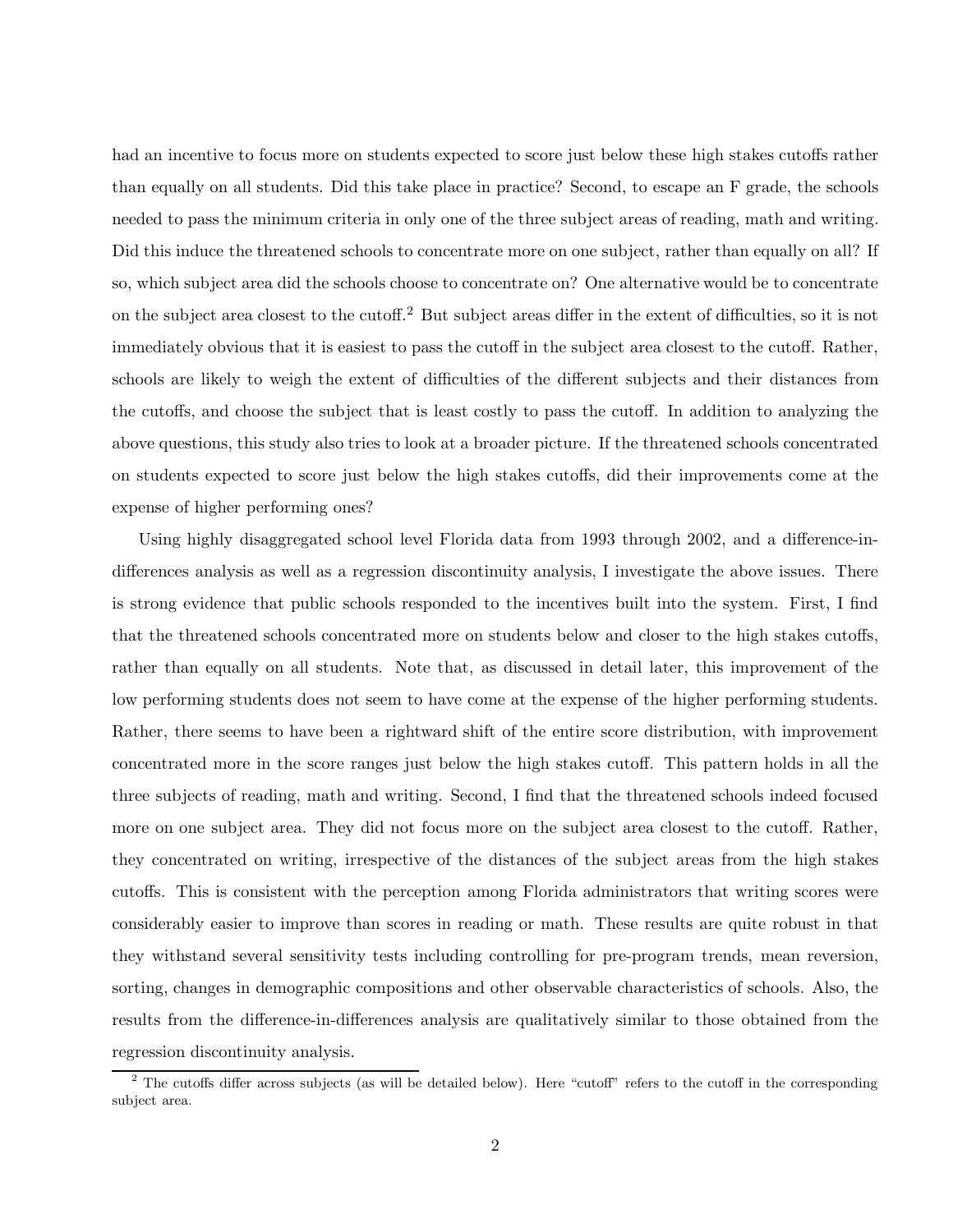This study is related to two strands of literature. The first strand investigates whether schools facing accountability systems and testing regimes respond by gaming the system in various ways. This relates to the moral hazard problems associated with multidimensional tasks under incomplete observability, as pointed out by Holmstrom and Milgrom (1991). Cullen and Reback (2006), Figlio and Getzler (2006) and Jacob (2005) show that schools facing accountability systems tend to reclassify their low performing students as disabled in an effort to make them ineligible to contribute to the school's aggregate test scores, ratings or grades. Jacob (2005) also finds evidence in favor of teaching to the test, preemptive retention of students and substitution away from low-stakes subjects, while Jacob and Levitt (2003) find evidence in favor of teacher cheating. Reback (2005) finds that schools in Texas facing accountability ratings have tended to relatively improve the performance of students who are on the margin of passing. Studying Chicago public schools, Neal and Schanzenbach (2010) similarly find that introduction of No Child Left Behind and other previous accountability programs induced schools to focus more on the middle of their achievement distributions. Figlio (2006) finds that low performing students are given harsher punishments during the testing period than higher performing students for similar crimes, once again in an effort to manipulate the test taking pool. Figlio and Winicki (2005) find that schools faced with accountability systems increase the caloric content of school lunches on testing days in an attempt to boost performance.

While the above papers study the response of public schools facing accountability systems, the present paper studies public school response and behavior facing a voucher system,—a voucher system that ties vouchers to an accountability regime. Although there is considerable evidence relating to the response of public schools facing accountability regimes, it would be instructive to know how public schools behave facing such a voucher system, an alternative form of public school reform. Second, this study also uses a different estimation strategy than that used in the above literature. The above literature uses a difference-in-differences strategy. In contrast, this paper uses a regression discontinuity analysis in addition to a difference-in-differences strategy that can get rid of some potential confounding factors, such as mean reversion and existence of differential pre-program trends. Third, in addition to investigating whether the voucher program led the threatened schools to focus on marginal students, this paper also investigates whether the program induced these schools to focus more on a specific subject area. None of the above papers investigate this form of alternative behavior.

The second strand of literature that this paper is related to analyzes the effect of vouchers on public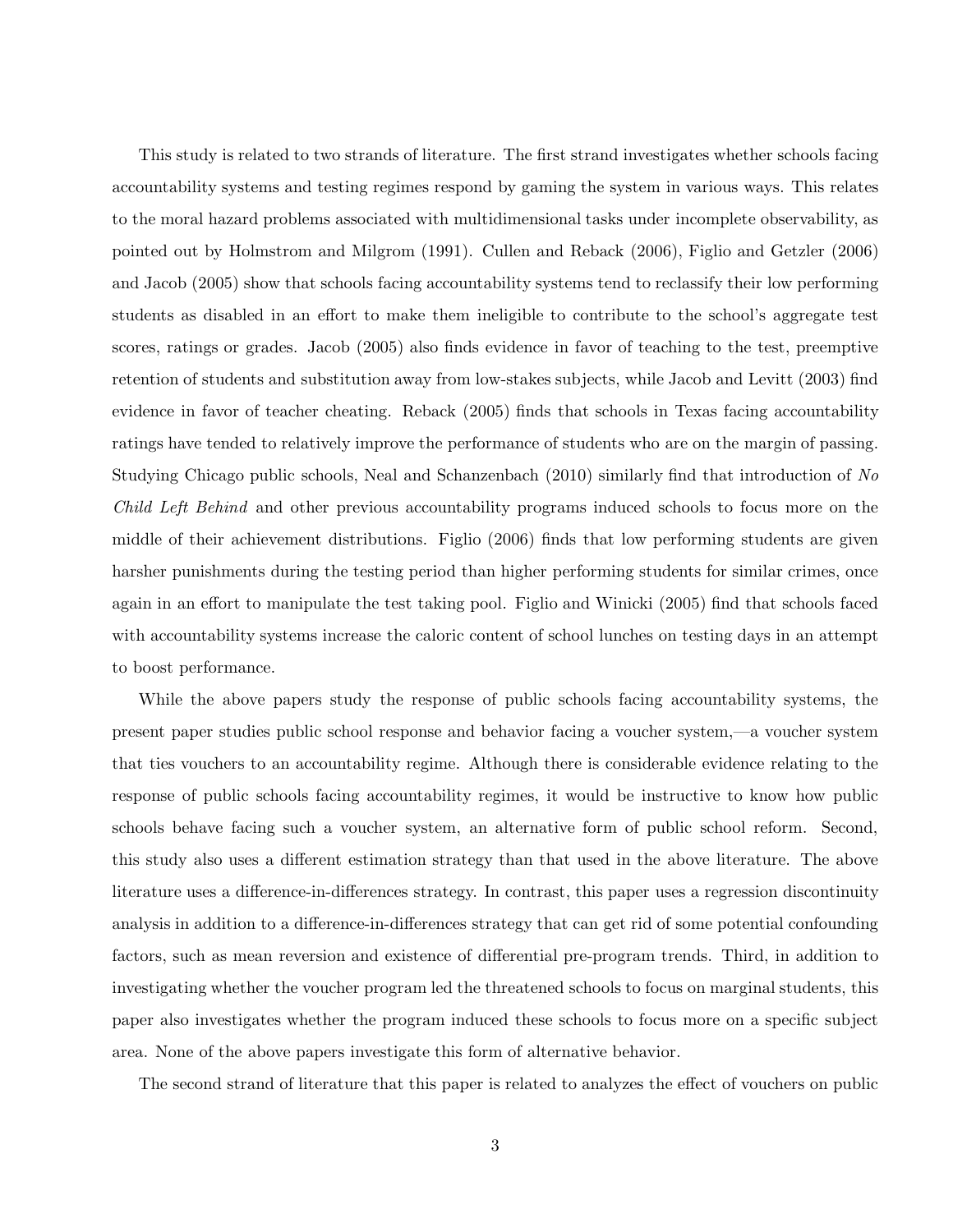school performance. Theoretical studies in this literature include McMillan (2004) and Nechyba (2003). Modeling public school behavior, McMillan (2004) shows that under certain circumstances, public schools facing vouchers may find it optimal to reduce productivity. Nechyba (2003) shows that while public school quality may show a small decline with vouchers under a pessimistic set of assumptions, it will improve under a more optimistic set of assumptions.

Combining both theoretical and empirical analysis, Chakrabarti (2008a) studies the impact of two alternative voucher designs—Florida and Milwaukee—on public school performance. She finds that voucher design matters—the "threat of voucher" design in the former has led to an unambiguous improvement of the treated public schools in Florida and this improvement is larger than that brought about by traditional vouchers in the latter. Other empirical studies in this literature include Greene (2001, 2003), Hoxby (2003a, 2003b), Figlio and Rouse (2006), Chakrabarti (2008b) and West and Peterson(2006).<sup>3</sup> Greene (2001, 2003) finds positive effects of the Florida program on the performance of treated schools. Figlio and Rouse (2006) find some evidence of improvement of the treated schools under the program in the high stakes state tests, but these effects diminish in the low stakes, nationally norm-referenced test. West and Peterson (2006) study the effects of the revised Florida program (after the 2002 changes) as well as the NCLB Act on test performance of students in Florida public schools. They find that the former program has had positive and significant impacts on student performance, but they find no such effect for the latter. Based on case studies from visits to five Florida schools (two "F" schools and three "A" schools), Goldhaber and Hannaway (2004) present evidence that F schools focused on writing because it was the easiest to improve.<sup>4</sup> Analyzing the Milwaukee voucher program, Hoxby (2003a, 2003b) find evidence of a positive productivity response to vouchers after the Wisconsin Supreme Court ruling of 1998. Following Hoxby (2003a, 2003b) in the treatment and control group classification strategy, and using data for 1987-2002, Chakrabarti (2008b) finds that the shifts in the Milwaukee voucher program in the late 1990's led to a higher improvement of the treated schools in the second phase of the Milwaukee program than that in the first phase.

Most of the above studies analyze the effect of different voucher programs on student and mean school scores and document an improvement in these measures. This study, on the other hand, tries to

<sup>3</sup> For a comprehensive review of this literature as well as other issues relating to vouchers, see Howell and Peterson (2005), Hoxby (2003b) and Rouse (1998).

<sup>4</sup> Schools that received a grade of "A" in 1999 are referred to as "A" schools. Schools that received a grade of "F" ("D") in 1999 will henceforth be referred to as "F" ("D") schools.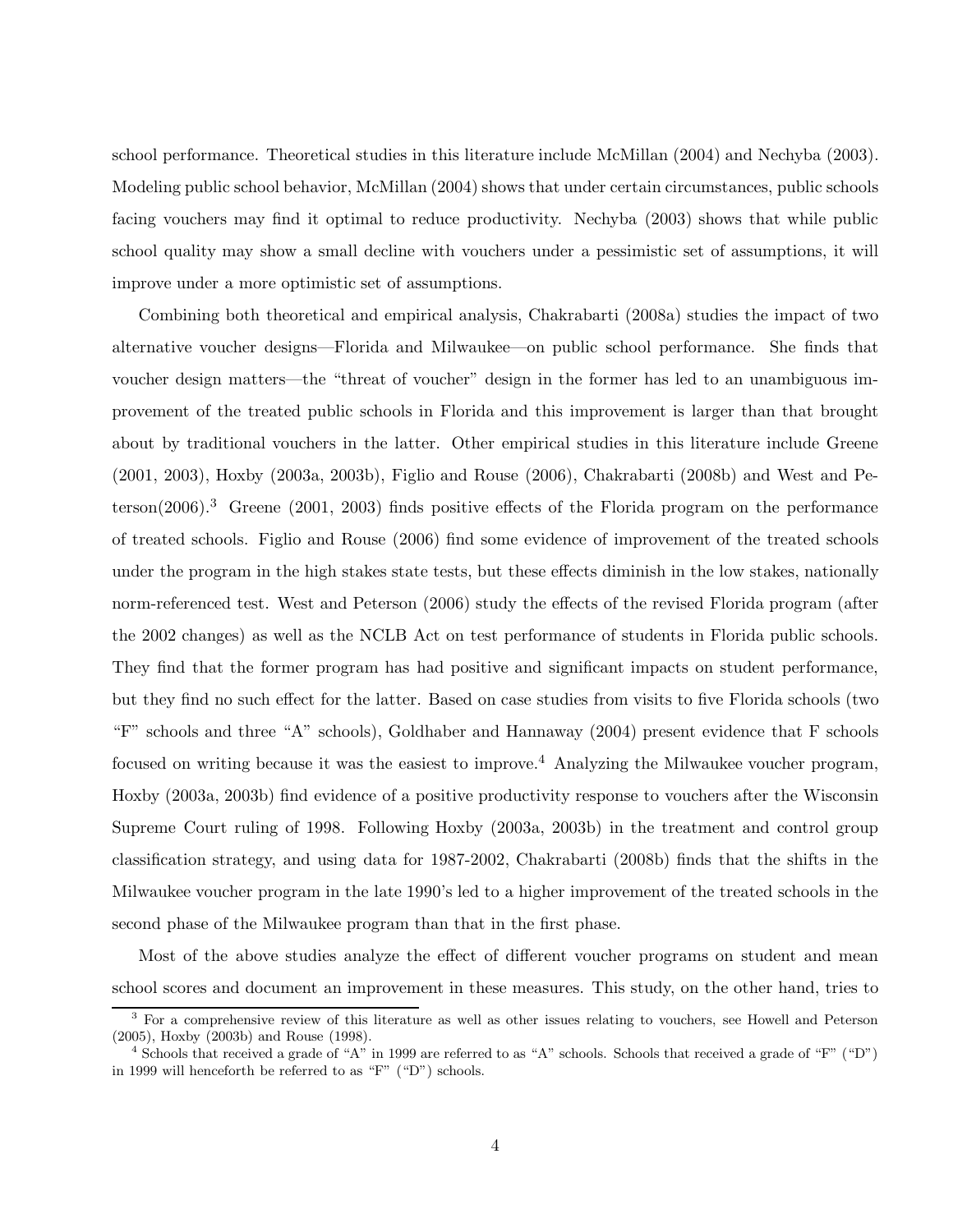delve deeper so as to investigate where this improvement comes from. Analyzing the incentives built into the system, it seeks to investigate some of the alternative ways in which the threatened schools in Florida behaved. Chakrabarti (2008a) and Figlio and Rouse (2006) analyze the issue of teaching to the test, but they do not examine the forms of behavior that are of interest in this paper. Evidence on the alternative forms of behavior of public schools facing a voucher program is still sparse. This study seeks to fill this important gap.

## **2 The Program and its Institutional Details**

The Florida Opportunity Scholarship Program was signed into law in June 1999. Under this program, all students of a public school became eligible for vouchers or "opportunity scholarships" if the school received two "F" grades in a period of four years. A school getting an "F" grade for the first time was exposed to the threat of vouchers and stigma, but its students did not become eligible for vouchers unless and until it got a second "F" within the next three years.

To understand the incentives created by the program, it is important to understand the Florida testing system and school grading criteria.<sup>5</sup> In the remainder of the paper, I refer to school years by the calendar year of the spring semester. Following a field test in 1997, the FCAT (Florida Comprehensive Assessment Test) reading and math tests were first administered in 1998. The FCAT writing test was first administered in 1993. The reading and writing tests were given in grades 4, 8 and 10 and math tests in grades 5, 8 and 10. The FCAT reading and math scores were expressed in a scale of 100-500. The state categorized students into five achievement levels in reading and math that corresponded to specific ranges on this raw score scale.<sup>6</sup> The FCAT writing scores, on the other hand, were expressed in a scale of 1-6. The Florida Department of Education reports the percentages of students scoring at 1, 1.5, 2, 2.5, ..., 6 in FCAT writing. For simplicity, as well as symmetry with reading and math, I divide the writing scores into five categories and call them levels 1-5. Scores 1 and 1.5 will together constitute level 1; scores 2 and 2.5 level 2; 3 and 3.5 level 3; 4 and 4.5 level 4; 5, 5.5 and 6 level 5. (The results in this paper are not sensitive to the definitions of these categories.)<sup>7</sup> In the remainder of the paper, for

<sup>5</sup> Since I am interested in the incentives faced by the threatened schools and this mostly depends on the criteria for "F" grade and what it takes to move to a "D", I will focus on the criteria for F and D grades. Detailed descriptions of the criteria for the other grades are available at http://schoolgrades.fldoe.org.

 $6$  Levels 1, 2, 3, 4 and 5 in grade 4 reading corresponded to score ranges  $100-274$ ,  $275-298$ ,  $299-338$ ,  $339-385$  and  $386-500$ respectively. Levels 1, 2, 3, 4 and 5 in grade 5 math corresponded to score ranges of 100-287, 288-325, 326-354, 355-394 and 395-500 respectively.

<sup>&</sup>lt;sup>7</sup> Defining the categories in alternative ways or considering the scores separately do not change the results.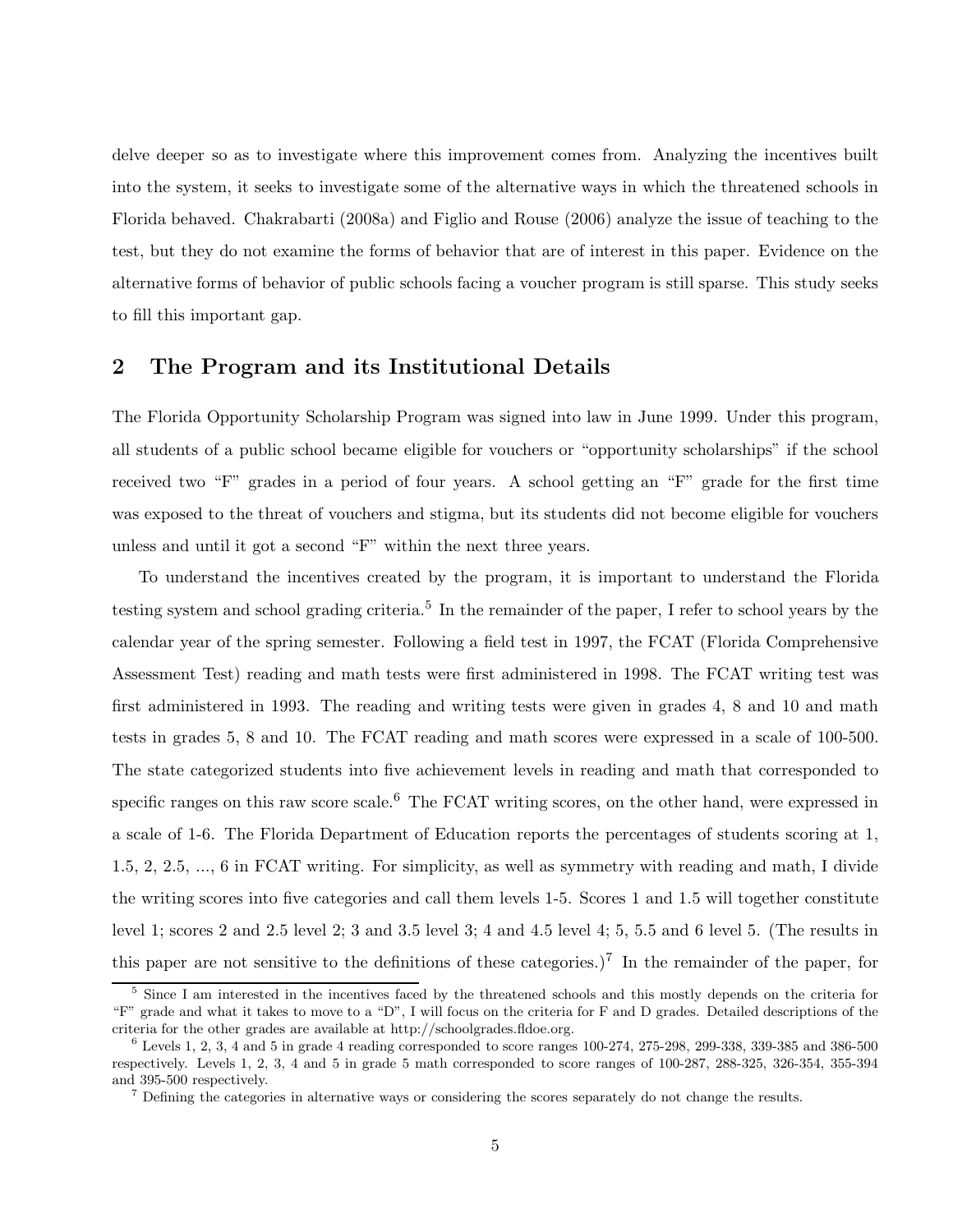writing, level 1 will refer to scores 1 and 1.5 together; level 2 scores 2 and 2.5 together etc.; while 1, 2, 3, ..., 6 will refer to the corresponding raw scores.

The system of assigning letter grades to schools started in the year  $1999<sup>8</sup>$  and they were based on the FCAT reading, math and writing tests. The state designated a school an "F" if it failed to attain the minimum criteria in all the three subjects of FCAT reading, math and writing, and a "D" if it failed the minimum criteria in only one or two of the three subject areas. To pass the minimum criteria in reading and math, at least 60% of the students had to score at level 2 and above in the respective subject, while to pass the minimum criteria in writing, at least 50% had to score 3 and above.

## **3 Theoretical Discussion**

This section and subsections 3.1-3.3 explore some alternative ways of response of public schools facing a Florida-type "threat of voucher" program and the 1999 grading system. Assume that there are  $n$ alternative ways in which a public school can apply its effort. Quality  $q$  of the public school is given by  $q = q(e_1, e_2, ..., e_n)$  where  $e_i, i = \{1, 2, ..., n\}$ , represents the effort of the public school in alternative i. Assume that  $e_i$  is non-negative for all i and that the function q is increasing and concave in all its arguments. Any particular quality level q can be attained by multiple combinations of  $\{e_1, e_2, ..., e_n\}$ the public school chooses the combination that optimizes its objective function. Public school cost is given by  $C = C(e_1, e_2, ..., e_n)$ , where C is increasing and convex in its arguments.

The Florida program designates a quality cutoff  $\bar{q}$  such that the threatened schools get a second "F" and vouchers are implemented if and only if the school fails to meet the cutoff. A school deciding to meet the cutoff can do so in a variety of ways—its problem then is to choose the best possible way. More precisely, it faces the following problem:

Minimize 
$$
C = C(e_1, e_2, ..., e_n)
$$
 subject to  $q(e_1, e_2, ..., e_n) \ge \bar{q}$ 

The public school chooses effort level  $e_i^*, i = \{1, 2, ..., n\}$  such that  $e_i^*$  solves  $\frac{\delta C(e_i^*)}{\delta e_i^*}$  $\frac{C(e_i^*)}{\delta {e_i}^*} \geq \lambda \frac{\delta q(e_i^*)}{\delta {e_i}^*}$  $\frac{q(e_i)}{\delta e_i^*}$  and  $e_i^*[\frac{\delta C(e_i^*)}{\delta e_i^*}]$  $\frac{\tilde{C}(e_i^*)}{\delta {e_i}^*}-\lambda \frac{\delta q(e_i^*)}{\delta {e_i}^*}$  $\frac{q(e_i^*)}{\delta e_i^*} = 0$ , where  $\lambda$  is the Lagrange multiplier and  $q(e_1^*, e_2^*, ..., e_n^*) = \bar{q}$ . If  $e_i^*$  is strictly positive,  $e_i^*$  solves  $\frac{\delta C(e_i^*)}{\delta e_i^*}$  $\frac{\partial (e_i^*)}{\partial {e_i}^*} = \lambda \frac{\delta q(e_i^*)}{\delta {e_i}^*}$  $\frac{q(e_i)}{\delta {e_i}^*}$ .

Thus the amounts of effort that the public school chooses to expend on the various alternatives depend on the marginal costs and marginal returns from the alternatives. While it delegates higher

<sup>&</sup>lt;sup>8</sup> Before 1999, schools were graded by a numeric system of grades, I-IV (I-lowest, IV-highest).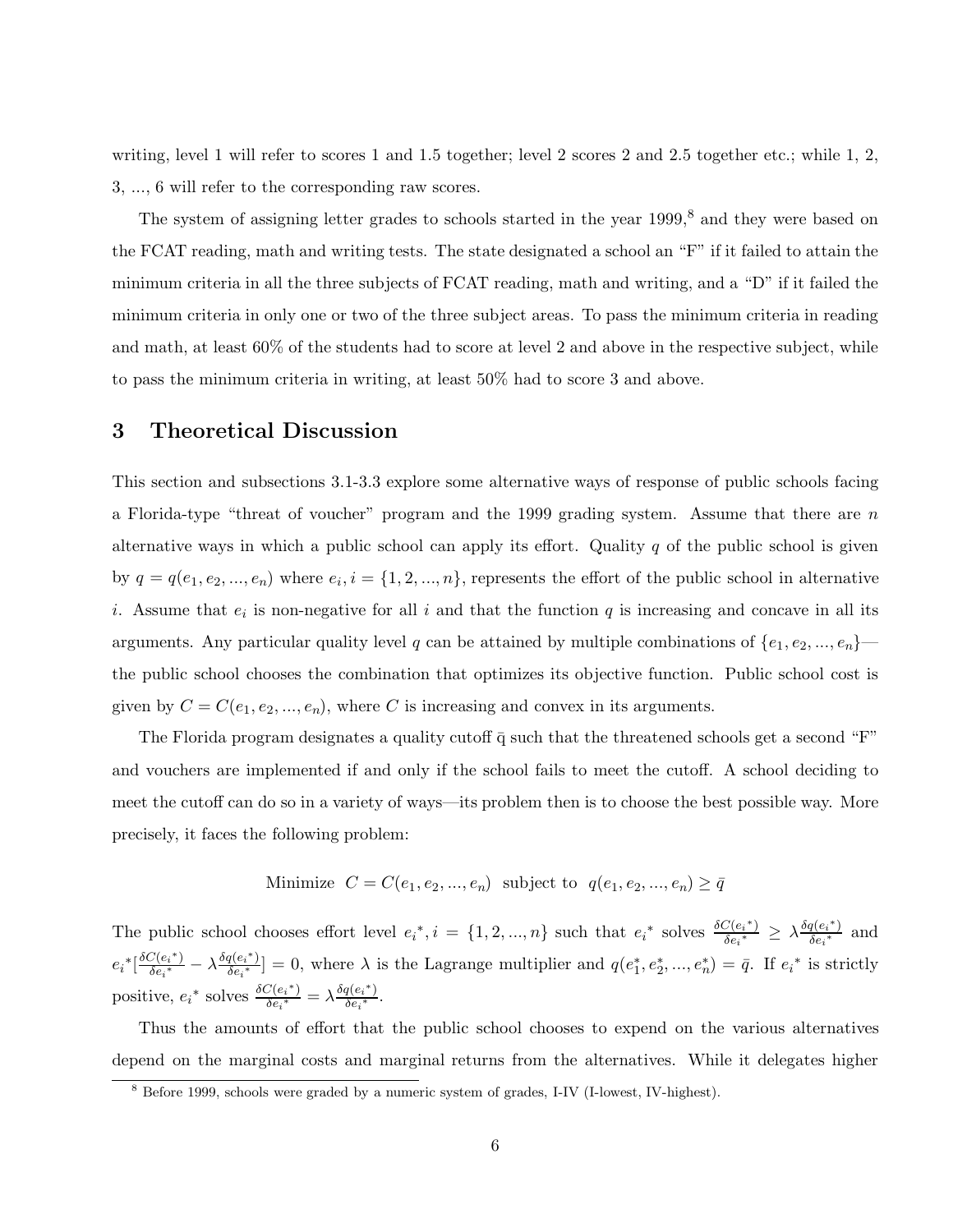efforts to alternatives with higher marginal returns and/or lower marginal costs, the effort levels in alternatives with lower marginal returns and higher marginal costs are lower. It can choose a single alternative l (if  $\frac{\delta C(e_l^*)}{\delta e_l^*}$  $\frac{\tilde{C}(e_l^*)}{\delta {e_l}^*}-\lambda \frac{\delta q(e_l^*)}{\delta {e_l}^*}$  $\frac{q(e_i^*)}{\delta e_i^*} = 0 \langle \frac{\delta C(e_k^*)}{\delta e_k^*} - \lambda \frac{\delta q(e_k^*)}{\delta e_k^*} \text{ for all } k \neq l \rangle \text{ or it can choose a mix of }$ alternatives. In the latter case the net marginal returns  $(\frac{\delta q}{\delta e_i} - \frac{1}{\lambda} \frac{\delta C}{\delta e_i})$  from each of the alternatives in the mix are equal (and in turn equal to zero) at the chosen levels of effort. This paper empirically analyzes the behavior of public schools and investigates what alternatives the public schools actually chose when faced by the 1999 Florida "threat of voucher" program.

## **3.1 The Incentives Created by the System and Alternative Avenues of Public School Responses**

#### **3.1.1 Focusing on Students below the Minimum Criteria Cutoffs**

Given the Florida grading system, threatened public schools striving to escape the second "F" would have an incentive to focus on students expected to score just below the minimum criteria cutoffs.<sup>9</sup> Marginal returns from focusing on such students would be expected to be higher than that on a student expected to score at a much higher level (say, level 4). If marginal costs were not too high, the threatened schools would be expected to resort to such a strategy.

If schools did indeed behave according to this incentive, then the percentage of students scoring at level 1 in reading and math would be expected to fall after the program as compared to the pre-program period. In writing, the cutoff level is 3 (rather than level 2 in reading and math). Therefore, while the threatened schools would have an incentive to focus on students expected to score below 3, they would be induced to focus more on students expected to score in level 2, since they were closer to the cutoff and hence easier to push over the cutoff. So while a downward trend would be expected in both the percentages of students scoring in levels 1 and 2, the fall would be more prominent in level 2.

## **3.1.2 Choosing between Subjects with Different Extents of Difficulties Versus Focusing on Subject Closer to the Cutoff**

As per the Florida grading criteria, the threatened schools needed to pass the minimum criteria in only one of the three subjects to escape a second F grade. Therefore the schools had an incentive to focus more on one particular subject area, rather than equally on all. Note that it is unlikely that the

<sup>&</sup>lt;sup>9</sup> Some ways to do this would be to target curriculum to low performing students, put more emphasis on the basic concepts rather than advanced topics in class or repeating material already covered rather than moving quickly to new topics.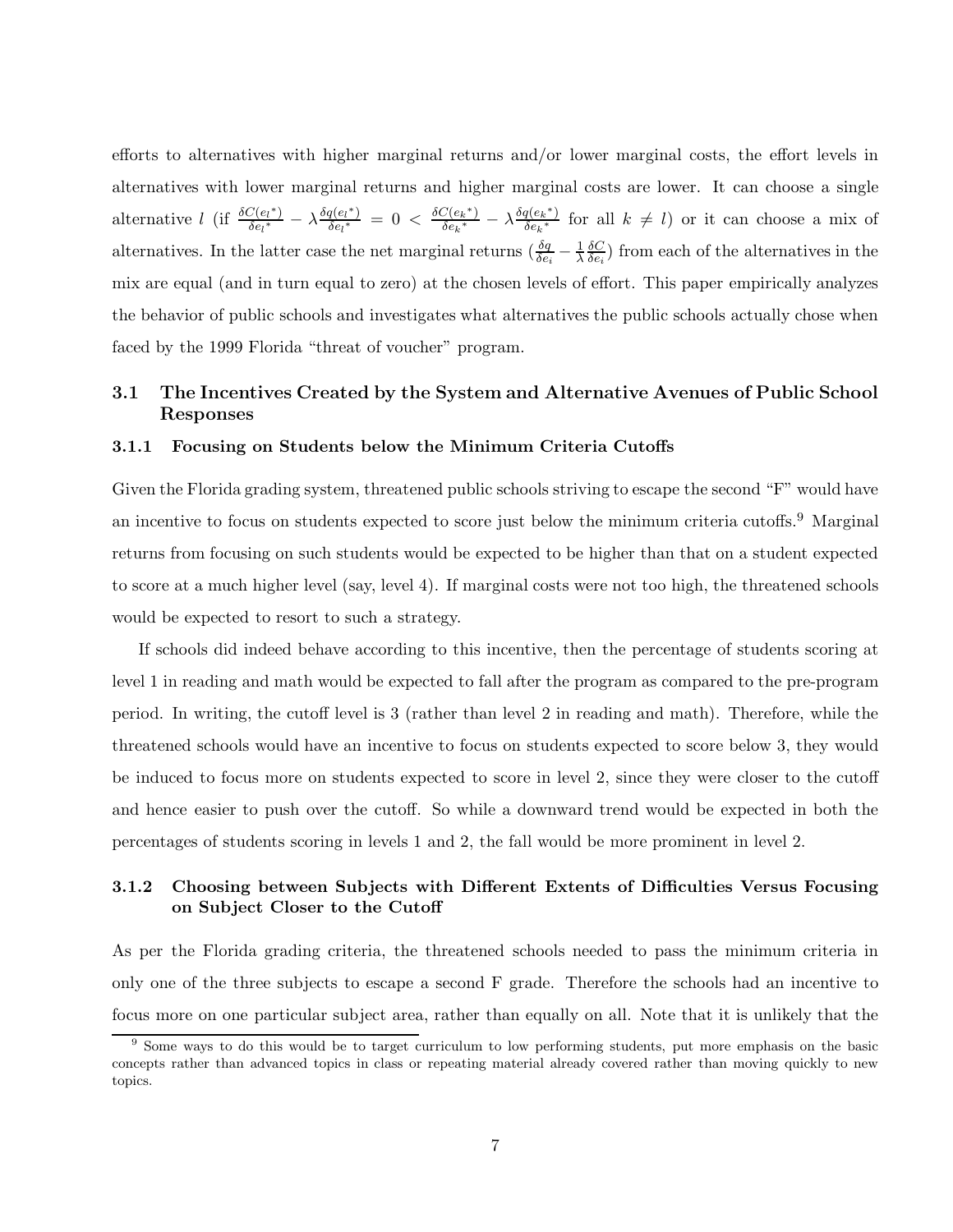concerned schools will focus exclusively on one subject area and completely neglect the others because there is an element of uncertainty inherent in student performance and scores, the degree of difficulty of the test, etc. and schools surely have to answer to parents for such extreme behavior. But if they behave according to incentives, it is likely that they will concentrate more on one subject area. The question that naturally arises in this case is: which subject area will the threatened schools focus on?

One possibility is to focus more on the subject area closest to the cutoff i.e. the subject area for which the difference between the percentage of students scoring below the cutoff in the previous year and the percentage required to pass the minimum criteria is the smallest.<sup>10</sup> However, the subject areas differ in terms of their extent of difficulties, and hence the schools may find it more worthwhile to focus on a subject area farther from the cutoff, which otherwise is easier to improve in. In other words, the distance from the cutoff has to be weighed against the extent of difficulty or ease in a subject area, and the effort that a school decides to put in will depend on both factors.

## **4 Data**

The data for this study were obtained from the Florida Department of Education. These data include school-level data on mean test scores, grades, percentages of students scoring in different levels, grade distribution of schools, socio-economic characteristics of schools and school finances. In spite of being school level data, these data are highly disaggregated—in addition to data on mean school scores, data are available on percentages of students scoring in different ranges of the score scale for each of reading, math and writing.

School level data on the percentage of students scoring in each of the five levels are available from 1999 to 2002 for both FCAT grade 4 reading and grade 5 math. In addition, data are available on percentages of students scoring in levels 1 and 2 in 1998 for both reading and math. Data are also available on mean scale scores and number of students tested for each of reading and math from 1998-2002.

In grade 4 writing, data are available on the percentage of students scoring at the various score points. These data are available from 1994 to 1996 and again from 1999 to 2002. In addition, data on mean scale scores in writing and number of students tested are available from 1994-2002. Data on school grades are available from 1999 to 2002.

 $10$  As outlined earlier, the required percentage of students below cutoff that would allow the school to pass the minimum criteria in the respective subject is 40% in reading and math and 50% in writing.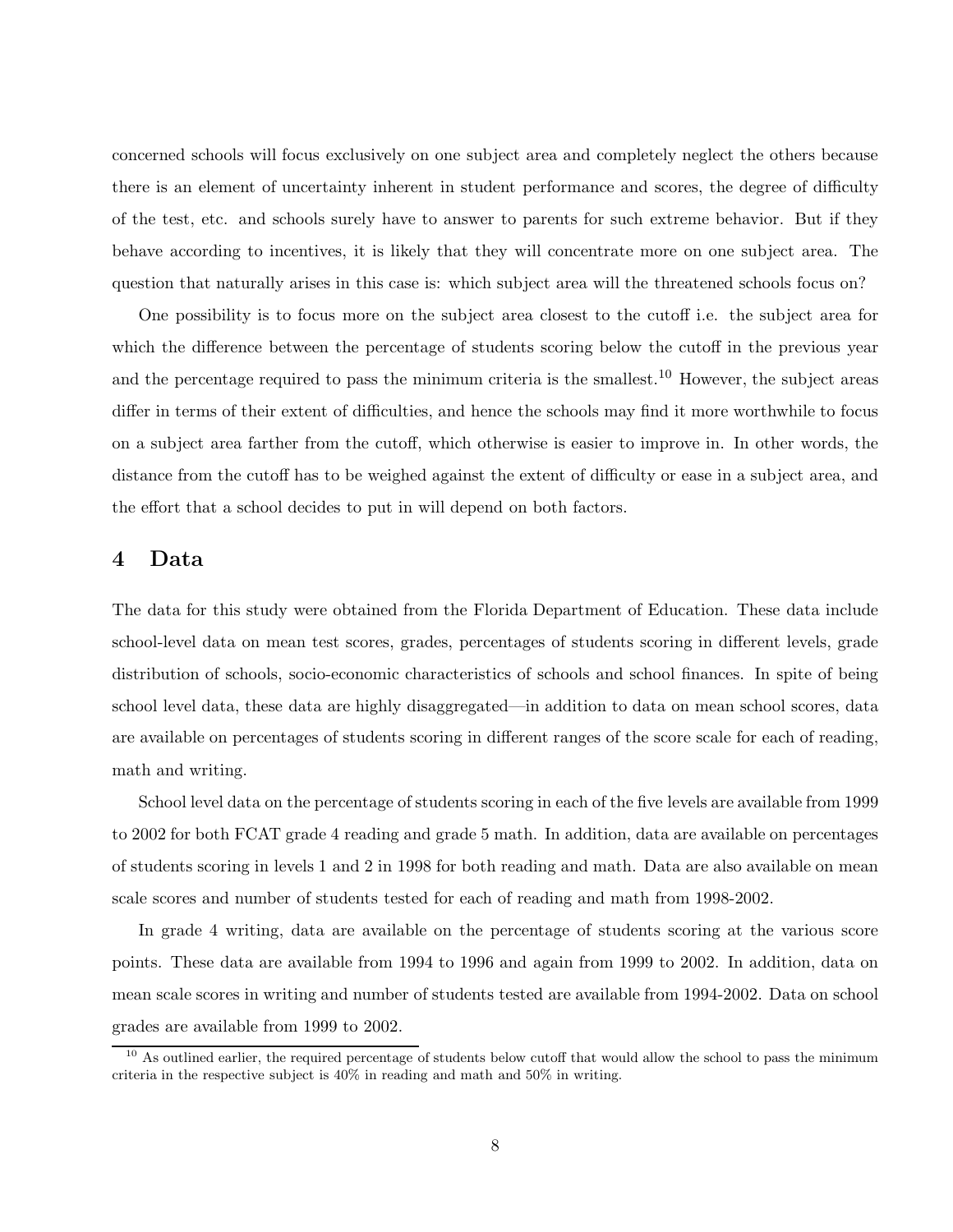School level data on grade distribution (K-12) of students are available from 1993-2002. Data on socio-economic characteristics include data on gender composition (1994-2002), race composition (1994- 2002) and percent of students eligible for free or reduced-price lunches (1997-2002). School finance data consist of several measures of school level and district level per pupil expenditures and are available for the period 1993-2002.

## **5 Empirical Analysis**

Under the Florida opportunity scholarship program, schools that received a grade of "F" in 1999 were directly threatened by "threat of vouchers" and stigma,–the former in the sense that all their students would be eligible for vouchers if the school received another "F" grade in the next three years. These schools will constitute my treated group of schools and will be referred to as "F schools" from now on. The schools that received a "D" in 1999 were closest to the F schools in terms of grade, but were not directly threatened by the program. They will constitute my control group of schools and will be referred to as "D schools" in the rest of the paper.<sup>11</sup> Given the nature of the Florida program, the threat of vouchers faced by the 1999 F schools would be applicable for the next three years only. Therefore, I study the behavior of the F schools (relative to the D schools) during the first three years of the program (that is, upto 2002).

## **5.1 Did the Threatened Schools Focus on Students Expected to score Below the Minimum Criteria Cutoffs**

As discussed above, if the treated schools tend to focus more on students anticipated to score below the minimum criteria cutoffs, the percentage of students scoring in level 1 in F schools in reading and math should exhibit a decline relative to D schools after the program. In FCAT writing, although relative declines are likely in both levels 1 and 2, the relative decline in level 2 would be larger than in level 1, if the treated schools responded to incentives.

Note that the underlying assumption here is that in the absence of the program, the score distribution of students (that is, percentage of students at various levels) in F schools (relative to D schools) would

 $11$  Two of the "F schools" became eligible for vouchers in 1999. They were in the state's "critically low-performing schools" list" in 1998 and were grandfathered in the program. I exclude them from the analysis because they likely faced different incentives. None of the other F schools got a second "F" in either 2000 or 2001. Four schools got an F in 2000 and all of them were "D schools". I exclude these four "D schools" from the analysis. (Note though that results do not change qualitatively if I include them in the analysis.) No other D school received an "F" either in 2000 or 2001.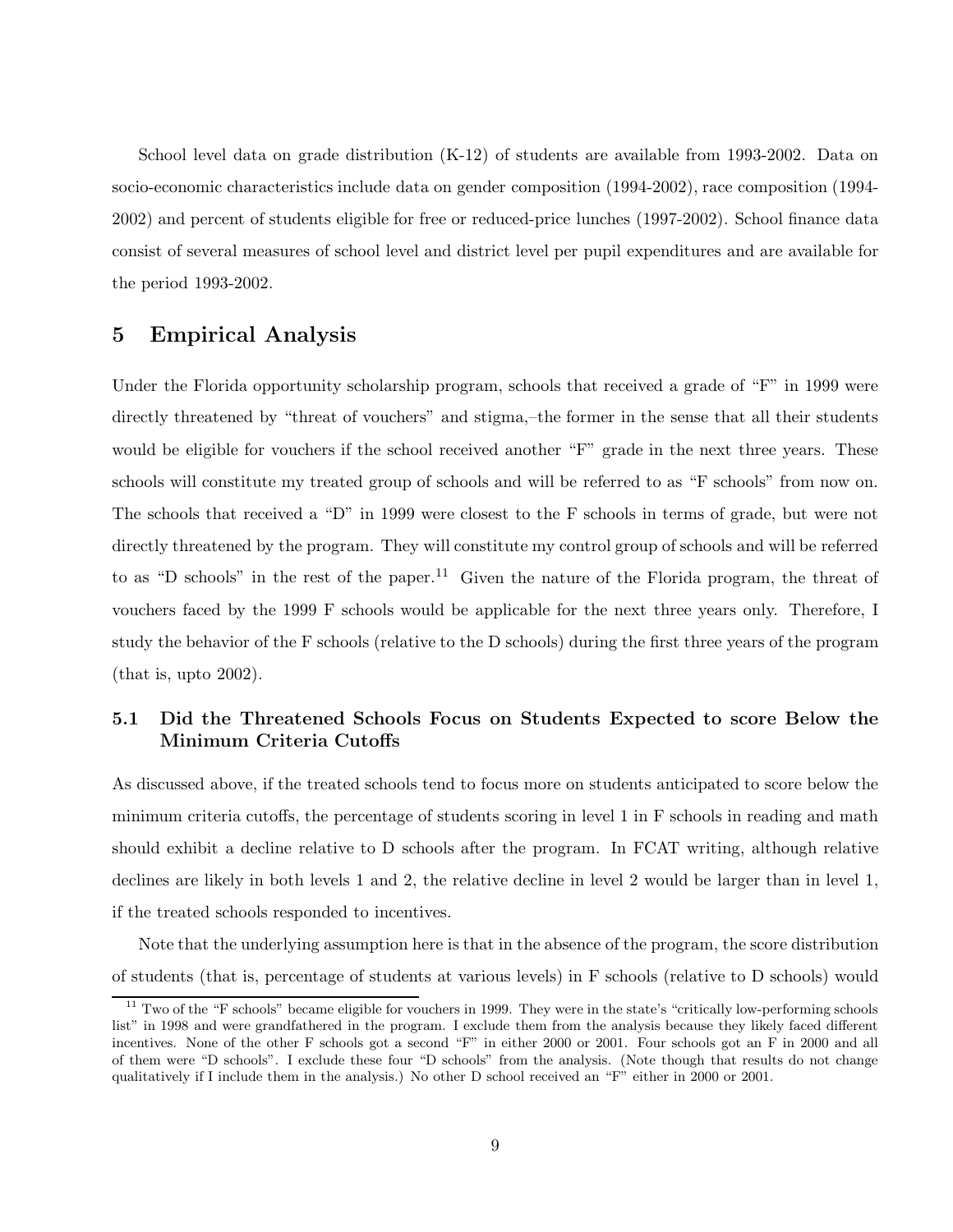remain similar to that before. This does not seem to be an unreasonable assumption because as I show later, there is no evidence of any differences in pre-existing trends in various levels in F schools (relative to D schools). This implies that before the program the relative score distribution of students remained similar over the years.

To investigate whether the F schools tended to focus on marginal students, I look for shifts in the percentages of students scoring in the different levels (1-5) in the F schools relative to the D schools in the post-program period. Using data from 1999 to 2002, I estimate the following model:

$$
P_{ijt} = \sum_{j=1}^{5} \alpha_{0j} L_j + \sum_{j=1}^{5} \alpha_{1j} (F \ast L_j) + \sum_{k=2000}^{2002} \sum_{j=1}^{5} \alpha_{2kj} (D_k \ast L_j) + \sum_{k=2000}^{2002} \sum_{j=1}^{5} \alpha_{3kj} (F \ast D_k \ast L_j) + \alpha_{4j} X_{ijt} + \varepsilon_{ijt} (1)
$$

where  $P_{ijt}$  denotes the percentage of students in school *i* scoring in level *j* in year *t*; F is a dummy variable taking the value of 1 for F schools and 0 for D schools;  $L_j$ ,  $j = \{1, 2, 3, 4, 5\}$  are level dummies that take a value of 1 for the corresponding level, 0 otherwise;  $D_k$ ,  $k = \{2000, 2001, 2002\}$  are year dummies for years 2000, 2001 and 2002 respectively. The variables  $(D_k * L_j)$  control for post-program common year effects and  $X_{ijt}$  denote the set of control variables. Control variables include racial composition of schools, gender composition of schools, percentage of students eligible for free or reduced-price lunches, real per pupil expenditure and interaction of the level dummies with each of these variables. The coefficients on the interaction terms  $(F*D_k*L_j)$  represent the program effects on the F schools in each of the five levels and in each of the three years after the program. I also run the fixed effects counterpart of this regression which includes school by level fixed effects (and hence does not have the level and level interacted with treated dummies). These regressions are run for each of the subject areas—reading, math and writing.

Figure 1 shows the distribution of percentage of students scoring below the minimum criteria cutoffs in F and D schools in 1999 and 2000 in the three subject areas of reading, math and writing. 1999 is the last pre-program year and 2000 the first post-program year. Panels A and B (C and D) look at the distributions in level 1 reading (level 1 math) in the two years respectively, while panels E and F look at the distributions in level 2 writing in 1999 and 2000 respectively. In each of reading, math and writing, the graphs show a relative leftward shift of the F school distribution in comparison to the D school distribution in 2000. This suggests that the F schools were characterized by a greater fall in the percentage of students scoring in level 1 reading, level 1 math and level 2 writing after the program.

Figure 2 shows the distribution of reading, math and writing scores by treatment status in 1999 and 2000. In each of reading and math, there is a fall in the percentage of students scoring in level 1 in F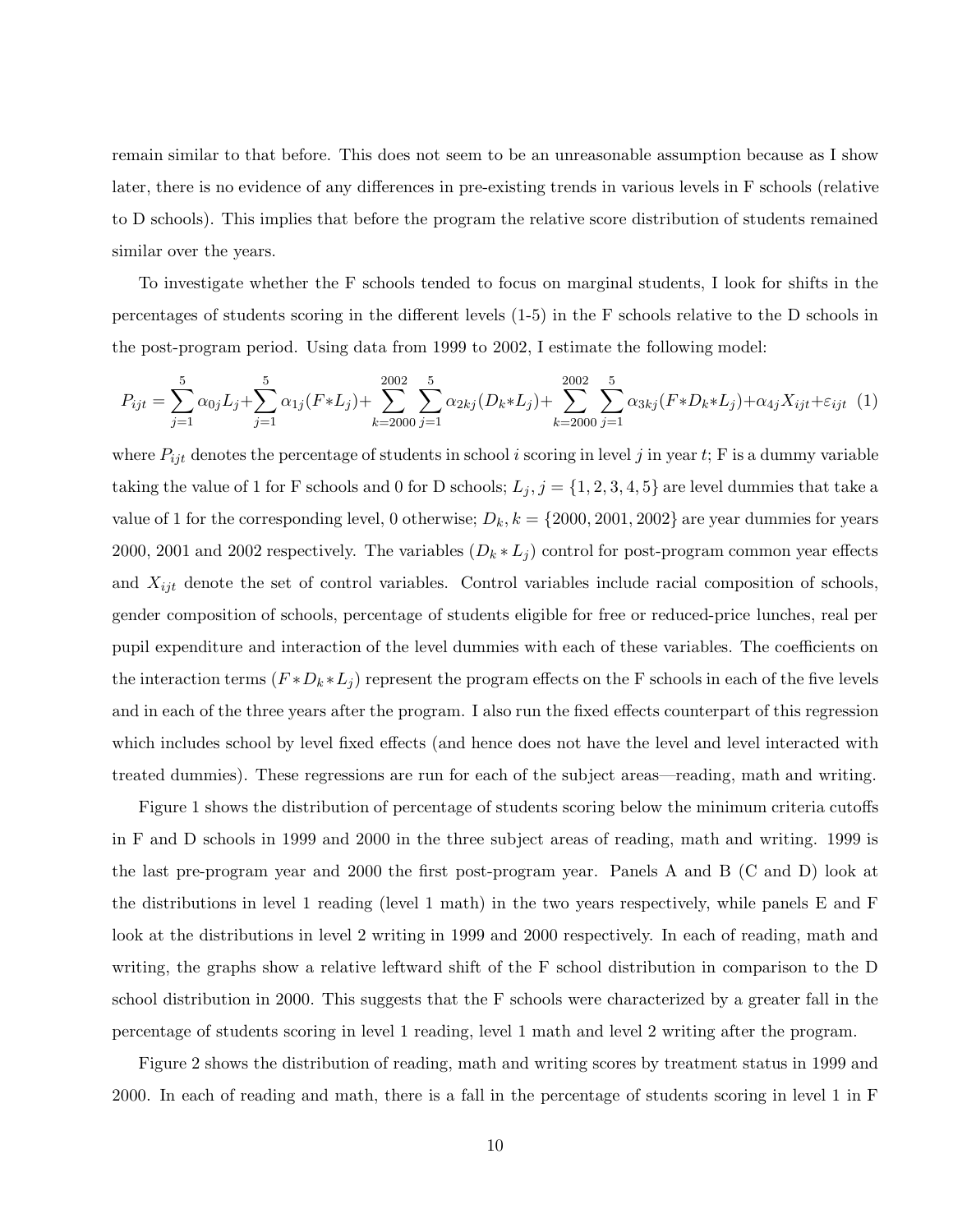schools relative to D schools in 2000. In writing, on the other hand, while there are relative falls in both levels 1 and 2 in F schools, the relative fall in level 2 is much more prominent than the fall in level 1. Another important feature—seen in all reading, math and writing—is that there is a general relative rightward shift in the F distribution in 2000, with changes most concentrated in the crucial levels.

Table 1 presents results on the effect of the program on percentages of students scoring in levels 1-5 in FCAT reading, math and writing. Using model 1, columns (1)-(2) look at the effect in reading, columns  $(3)-(4)$  in math and columns  $(5)-(6)$  in writing. For each set, the first column reports the results from OLS estimation and the second column from fixed effects estimation. All regressions are weighted by the number of students tested and control for racial composition and gender compositions of schools, percentage of students eligible for free or reduced-price lunches, real per pupil expenditure and interactions of each of these variables with level dummies.

In reading, both OLS and FE estimates show relative decline in percentage of students in level 1 in F schools in each of the three years after the program.<sup>12</sup> On the other hand, there are increases in the percentage of students scoring in levels 2, 3 and 4. The level 1, 2 and 3 effects are always statistically significant (except level 2 in first year), while level 4 effects never are. The level 5 percentages saw small, though statistically significant declines. Moreover, the changes in level 1 percentages always economically (and in most cases, statistically) exceed the changes in each of the other levels in each of the three years after the program. These patterns are consistent with the hypothesis that in reading schools chose to focus more on students they expected to score below the minimum criteria cutoff.

The results in math (columns  $(3)-(4)$ ) are similar. There is a steep and statistically significant decline in the percentage of students scoring in level 1, in each of the three years after the program. Increases are seen in percentages of students in levels 2, 3 and 4, which are statistically significant in most cases. Percentages of students in level 5 on the other hand saw a small decline, though the effects are not statistically significant in most cases. Once again, the decline in the level 1 percentages exceed the changes in the other levels, both economically and statistically.

Columns (5)-(6) present the results for writing. The percentages of students scoring in both levels 1

 $12$  Although the state still continued to grade the Florida schools on a scale of A though F, the grading criteria underwent some changes in 2002. So a natural question that arises here is whether the 2002 effects (that is, the effects in the third year after program) were induced by the 1999 program or were also contaminated by the effect of the 2002 changes. However, these new grading rules were announced in December 2001 and were extremely complicated combining student learning gains in addition to level scores. Since the FCAT tests were held in February and March 2002, just a couple of months after the announcement, it is unlikely that the 2002 effects were contaminated by responses to the 2001 announcement. Moreover, the results are very similar if the year 2002 is dropped and the analysis is repeated with data through 2001.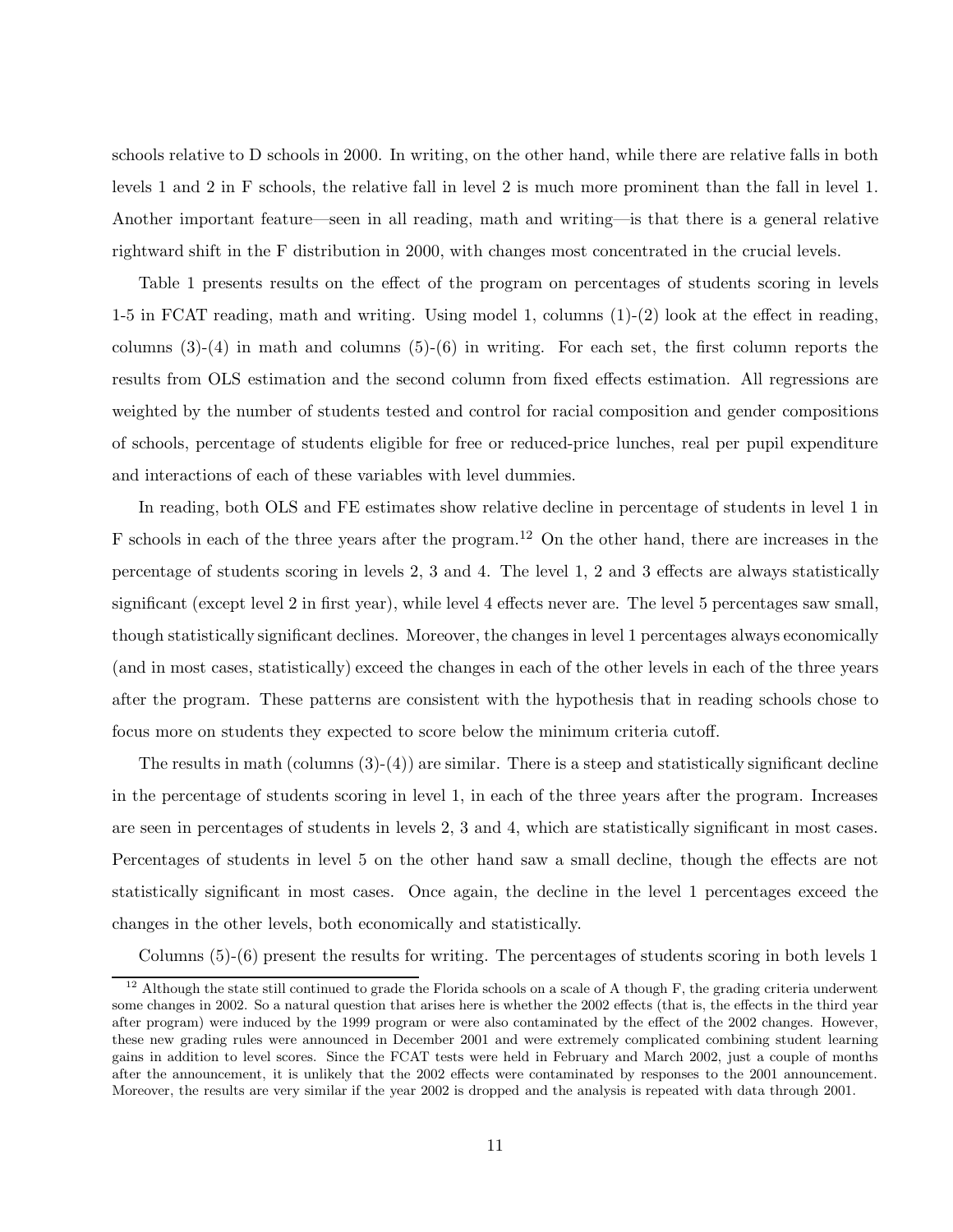and 2 saw a decline after the program. But interestingly, the decline in level 2 is larger (both economically and statistically) than in level 1. In writing, there is no evidence of a fall in the percentage of students scoring in level 5.

It should be noted here that the changes in table 1 in each of the levels are net changes. For example, it is possible that some students moved from higher levels to level 1. If this did happen, then the actual fall in level 1 in terms of movement of students from level 1 to the higher levels is even larger than that suggested by the estimate. Again, to the extent that there may have been movements from level 2 to upper levels, the actual increases in level 2 in reading and math are larger than that seen in the level 2 estimates above. Similarly, to the extent that there have been moves from level 1 to level 2 in writing, the actual fall in level 2 writing is larger than that seen in the above level 2 estimates. It is possible that some students moved from the upper levels to levels 1 and 2, but this does not seem to have been a major factor. This is because there is not much evidence of declines in the upper levels and the cumulative percentage changes of students in levels 3, 4 and 5 are always large and positive. This discussion suggests that the falls in the percentages of students just below the minimum criteria cutoff can be actually larger than that suggested by the estimates (but not smaller).

Figures 3, 4 and 5 show the trends in the percentages of students scoring in levels 1-5 in reading, math and writing respectively. Consistent with the results obtained above, there is a large decline in the percentage of students scoring in level 1 in each of reading and math which exceeds the changes in the other levels. In writing, on the other hand, the decline is considerably larger in level 2 than in level 1, once again in conformity with the above regression results.

The patterns in reading, math and writing support the hypothesis that the F schools chose to focus more on students expected to score just below the minimum criteria cutoffs. More importantly, consistent with the incentives created by the program, while the declines in reading and math were concentrated in level 1, the decline in writing was most prominent in level 2, rather than level 1. Recall that the cutoffs in reading and math were level 2, which justify the declines in level 1. On the other hand, the writing cutoff of 3 induced the F schools to concentrate more on students expected to score in level 2 (i.e. closer to the cutoff) than in level 1. These patterns strongly suggest that the threatened schools focused on students expected to score below and close to the high stakes cutoffs.

A question that naturally arises in this context is whether the improvements of the lower performing students came at the expense of the higher performing ones. There is no evidence of such a pattern in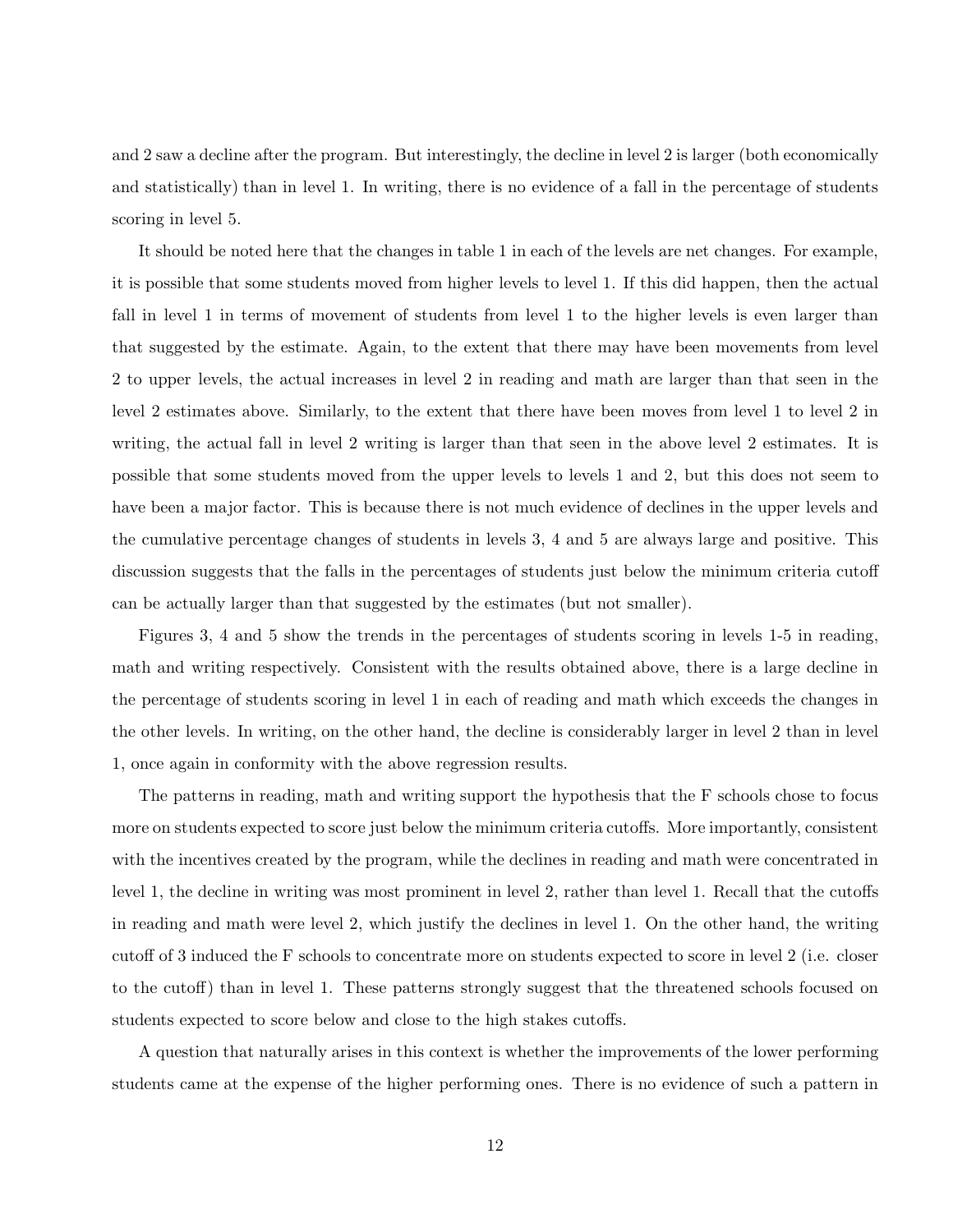math or writing (except in the first year after program in math). In reading and in first year math there is a statistically significant decline in the percentage of students in level 5, but the effects are small. I later investigate whether this pattern continues to hold under a regression discontinuity analysis as well.

The computation of treatment effects above assumes that the D schools are not treated by the program. Although D schools do not directly face the threat of vouchers, they are close to getting an "F" and hence are likely to face an indirect threat. In such a case, the program effects shown in this paper (both difference-in-differences and regression discontinuity estimates) would be underestimates, but not overestimates.

#### **5.1.1 Existence of Pre-Program Trends**

The above estimates of the program effects will be biased if there are differential pre-program trends between F and D schools in the various levels. Using pre-program data, I next investigate the presence of such pre-program trends. In FCAT writing, pre-program data on percentage of students scoring in each of the different levels are available for the years 1994-1996. In FCAT reading and math, data on percentage of students scoring in levels 1 and 2 are available for the pre-program years 1998 and 1999.<sup>13</sup> To investigate the issue of pre-existing trends, I estimate the following regression as well as its fixed effects counterpart (that includes school by level fixed effects) using pre-program data:

$$
P_{ijt} = \sum_{j} \beta_{0j} L_j + \sum_{j} \beta_{1j} (F * L_j) + \sum_{j} \beta_{2j} (L_j * t) + \beta_{3j} \sum_{j} (F * L_j * t) + \beta_{4j} X_{ijt} + \varepsilon_{ijt}
$$
 (2)

where t denotes time trend,  $j = \{1, 2, 3, 4, 5\}$  for writing and  $j = \{1, 2\}$  for reading and math. The coefficients of interest here are  $\beta_{3i}$ .

Table 2, columns  $(1)-(2)$  report the results in reading,  $(3)-(4)$  in math and  $(5)-(6)$  in writing. The first column in each set reports the results from OLS estimation, the second from fixed effects estimation. There is no evidence of any differential trends in F schools relative to D schools in any of the levels and in any of the subject areas. Therefore it is unlikely that the previous results are biased by pre-program trends.

#### **5.1.2 Mean Reversion**

Another concern here is mean reversion. Mean reversion is the statistical tendency whereby high and low scoring schools tend to score closer to the mean subsequently. Since the F schools were by definition

<sup>&</sup>lt;sup>13</sup> Data on percentage of students in all the five levels are available only from 1999.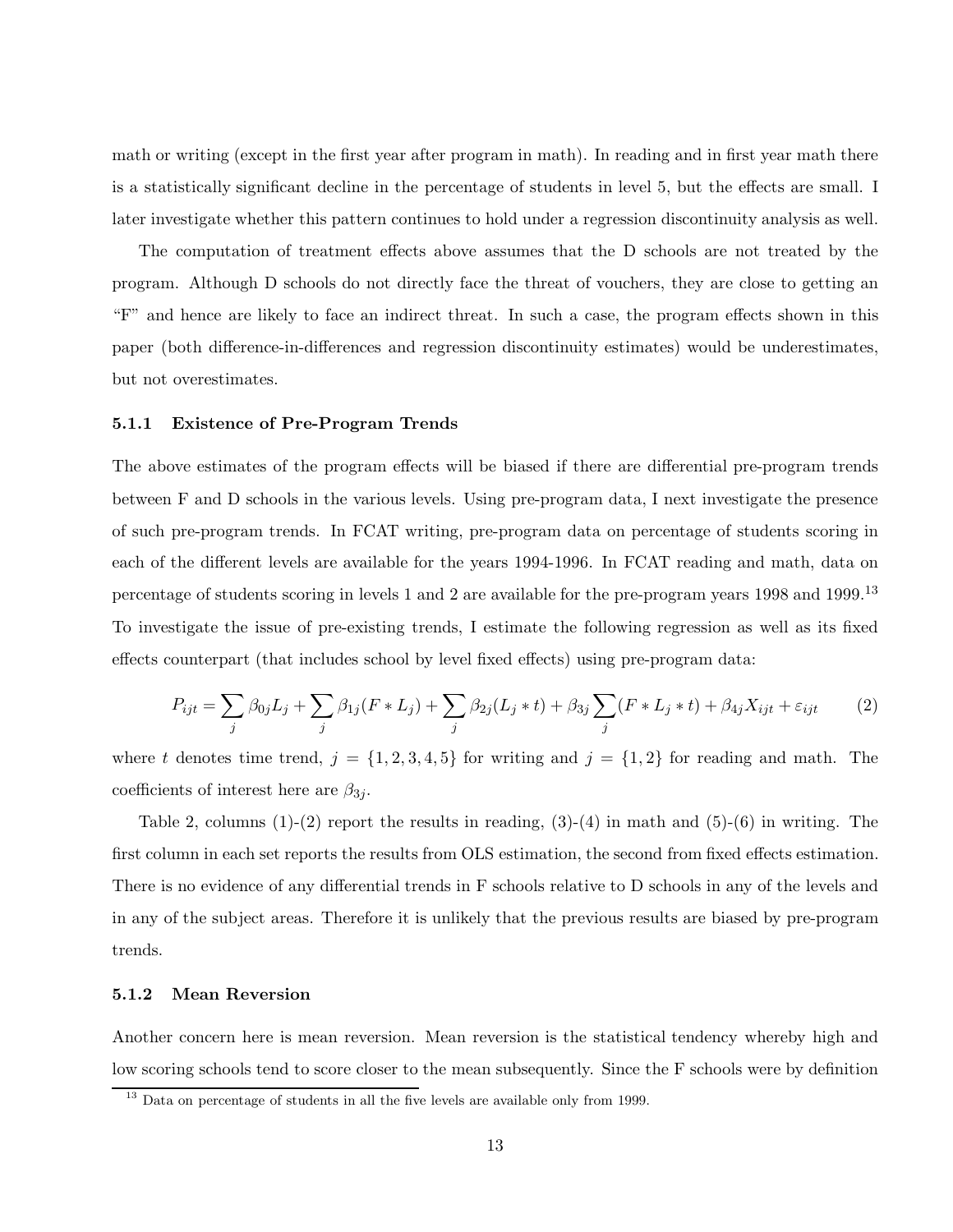the lowest scoring schools in 1999, it is natural to think that any decrease in the percentage of students in these levels (level 1 in reading and math; levels 1 and 2 in writing) after the program is contaminated by mean reversion. However, since I do a difference-in-differences analysis, my estimates of the program effect will be contaminated only if the F schools revert to a greater extent towards the mean than the D schools.

I use the following strategy to check for mean reversion in level 1. The idea is to measure the extent of decline, if any, in the percentage of students scoring in level 1 (in reading and math) in the schools that received an F grade in 1998 relative to the schools that received a D grade in 1998, during the period 1998-99. Since this was the pre-program period, this gain can be taken as the mean-reversion effect in level 1 for F schools relative to the D schools, and can be subtracted from the program effects previously obtained to arrive at mean reversion corrected effects. A similar strategy can be used to check mean reversion in the other levels.

The system of assigning letter grades to schools started in Florida in 1999. However, using the 1999 state grading criteria and the percentages of students scoring below the minimum criteria in the three subjects (reading, math and writing) in 1998, I was able to assign F and D grades in 1998. These schools will henceforth be referred to as 98F and 98D schools respectively.<sup>14</sup> Using this sample of 98F and 98D schools, I investigate the relative changes, if any, in the percentage of students scoring in levels 1 and 2 in the 98F schools (relative to the 98D schools) during 1998-99.<sup>15</sup>

Table 3 reports the results for mean reversion in reading (columns  $(1)-(3)$ ) and math (columns  $(4)$ -(6)). Relative to the 98D schools, there is no evidence of mean reversion of the 98F schools in either reading or math and in either level 1 or level 2.

#### **5.1.3 Compositional Changes of Schools and Sorting**

School level data brings with it the hazards of potential compositional changes of schools. In the presence of such changes, the program effects will be biased if the F schools were characterized by different compositional changes than the D schools. I investigate this issue further by examining whether the F

 $14$  Note that the mean percentages of students in the different levels in F and D schools in 1999 are very similar respectively to the corresponding mean percentages in 98F and 98D schools in 1998, which attests to the validity of this approach.

<sup>&</sup>lt;sup>15</sup> Note that mean reversion in only levels 1 and 2 (in reading and math) can be assessed using this method, since data on percentages in the other levels are not available for 1998. Data on percentages in the different levels in writing are not available for 1998, which precludes the use of this method in writing. While data are available for the pre-program years 1994-97 in writing, the FCAT reading and math tests were not given then. Therefore, there is no way to impute F and D grades to schools in those years using the 1999 grading criteria. However, I also do a regression discontinuity analysis which serves to get rid of this mean reversion problem (if any).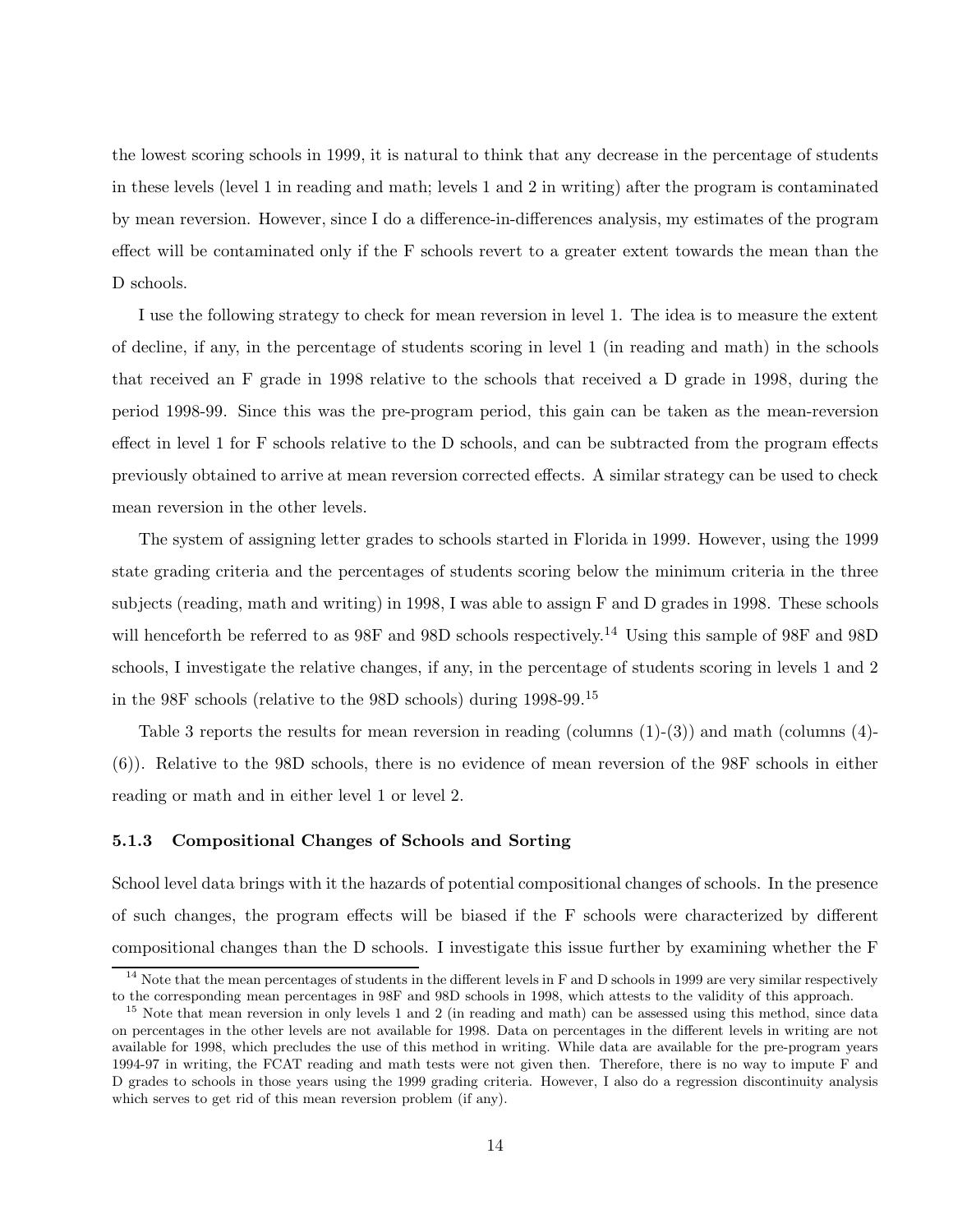schools exhibited differential shifts in demographic compositions after the program.

Another related issue is student sorting which can, once again, bias the results. None of the threatened schools received a second "F" grade in 2000 or 2001, therefore none of their students became eligible for vouchers. Therefore the concern about vouchers leading to sorting is not applicable here. However, the F and D grades can lead to a differential sorting of students in these two types of schools.<sup>16</sup> The above decline in percentage of students in lower levels in F schools relative to D schools could be driven by sorting if the F schools faced a relative flight of low performing students and a relative influx of high performing students in comparison to the D schools. There is no a priori reason as to why low performing and high performing students respectively would choose to behave in this way. However, note that F schools may have an incentive to encourage the low performing students to leave. Chakrabarti (2010) finds no evidence that there was a differential movement of special education students away from F schools (relative to the D schools) after the program. Also, note that if indeed the F schools successfully induced the low performing students to leave, this would likely be captured in changes in student composition of the school after the program.

However, to investigate this issue further as well as to directly address the potential problem of changes in school composition, I examine whether the demographic composition of the F schools saw a relative shift after the program as compared to the pre-program period. Using data from 1994-2002, I estimate the following regression (as well as its fixed effects counterpart):

$$
y_{it} = \phi_0 + \phi_1 F + \phi_2 t + \phi_3 (F * t) + \phi_4 v + \phi_5 (v * t) + \phi_6 (F * v) + \phi_7 (F * v * t) + \varepsilon_{it}
$$
(3)

where  $y_{it}$  represents the demographic characteristic of school i in year t and v is the program dummy,  $v = 1$  if year > 1999 and 0 otherwise. This regression investigates whether there has been any relative shift in demographic composition of the F schools in the post-program period after controlling for preprogram trends and post-program common shocks. The coefficients in the interaction terms  $(F * v)$  and  $(F * v * t)$  capture the relative intercept and trend shifts of the F schools.

Table 4 presents the estimation results for specification (3). The results reported include school fixed effects, the corresponding results from OLS are very similar and hence omitted. There is no evidence of any shift in the various demographic variables except for a modest positive intercept shift for Hispanics. However, if anything, this would lead to underestimates of the program effects. Moreover, the regressions

<sup>&</sup>lt;sup>16</sup> Figlio and Lucas (2004) find that following the first assignment of school grades in Florida, the better students differentially selected into schools receiving grades of "A", though this differential sorting tapered off over time.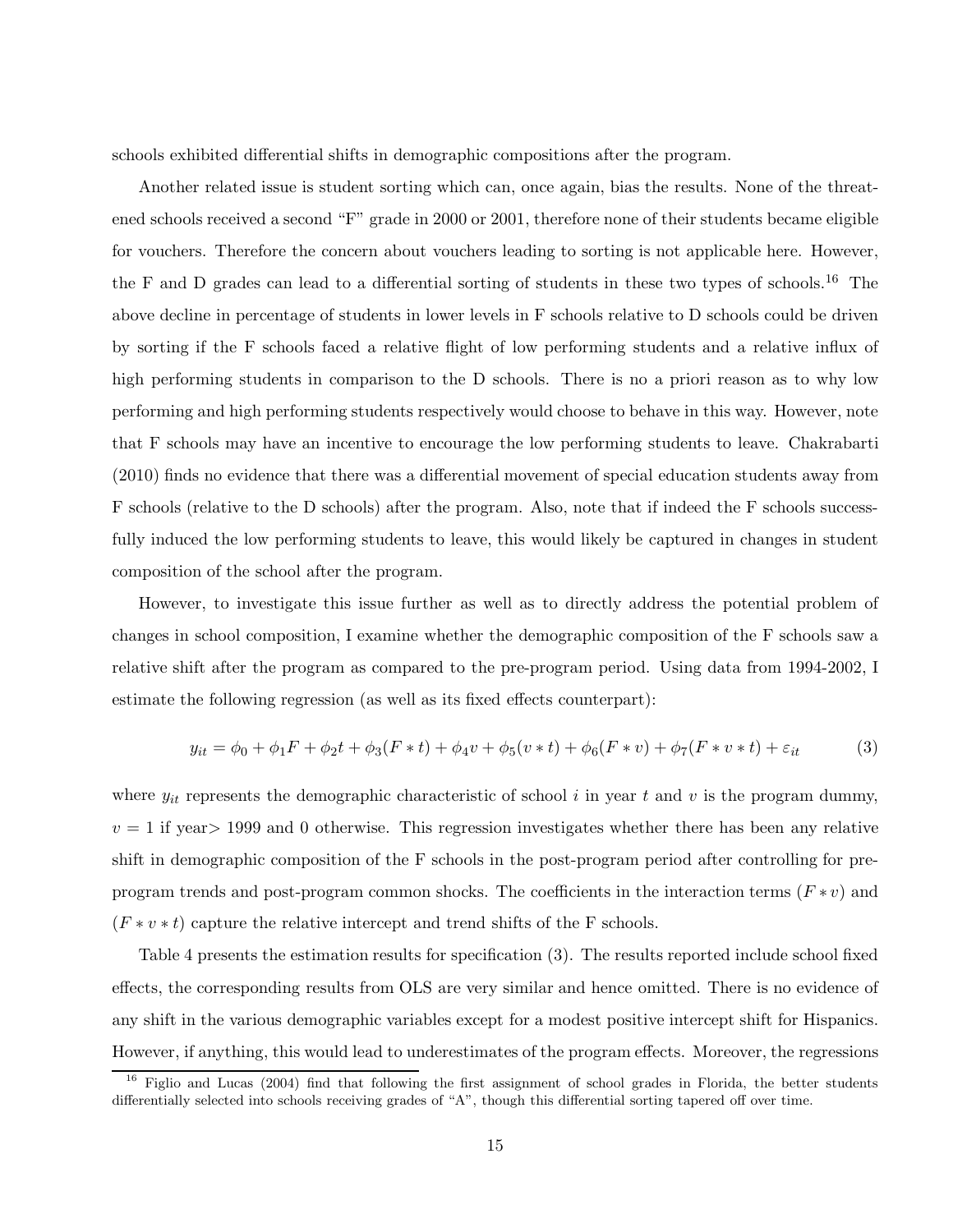in this paper control for any change in demographic composition. To sum, it is unlikely that the patterns seen above are driven by sorting.

#### **5.1.4 "Threat of Vouchers" Versus Stigma**

As discussed earlier, while on the one hand, the threatened schools (F schools) faced the "threat of vouchers", on the other they faced the stigma associated with getting the lowest performing grade "F". In this section, I discuss whether it is possible to separate out the two effects and whether it is possible to say whether the above effects were caused by the "threat of vouchers" or "stigma". I use the following strategies to investigate this issue.

First, although the system of assigning letter grades to schools started in 1999, Florida had an accountability system in the pre-1999 period which categorized schools into four groups 1-4 (1-low, 4 high) based on FCAT writing, and reading and math norm referenced test scores. The rationale behind this strategy is that is that if there was a stigma effect of getting the lowest performing grade, group 1 schools should improve in comparison to the group 2 schools even in the pre-program period. Using FCAT writing data for two years (1997 and 1998), I investigate the performance of schools that were categorized in group 1 in 1997 relative to the 1997 group 2 schools during the period 1997-98. While data on percentage of students in the different levels separately are not available for these two years, data on mean scores as well as data on percentage of students scoring in levels 1 and 2 together (that is, % of students below 3) are available for both years. I investigate trends in both mean scores and percentage of students below 3 for group 1 schools (relative to group 2 schools) during 1997-98 and compare these patterns with the post-program patterns. It should be noted here that the minimum criteria for writing in the pre-program period was exactly the same as in the post-program period and the cutoff in the pre-program period was also 3 (same as in the post-program period). So stigma effect (if any) would induce similar responses in both pre- and post-program periods,—fall in percentage of students below  $3^{17}$ 

 $17$  I do not use the pre-1999 reading and math norm referenced test (NRT) scores because different districts used different NRTs during this period, which varied in content and norms. Also districts often chose different NRTs in different years. Thus these NRTs were not comparable across districts and across time. Moreover, since districts could choose the specific NRT to administer each year, the choice was likely related to time varying (and also time-invariant) district unobservable characteristics which also affected test scores. Also note that this discussion assumes that if there is a stigma effect associated with getting an F, this would induce a relative improvement of F schools relative to D schools. However, it is not clear that this would be the case in the first place. Stigma is the "bad" label that is associated with getting an F. Since D schools were very close to getting F (more so, in the regression discontinuity analysis), and if F grade carries a stigma, then D schools should be threatened by the stigma effect also. In fact, one might argue that since D schools were unscarred while F schools were already scarred, the former might have a larger inducement to improve to avoid the scar.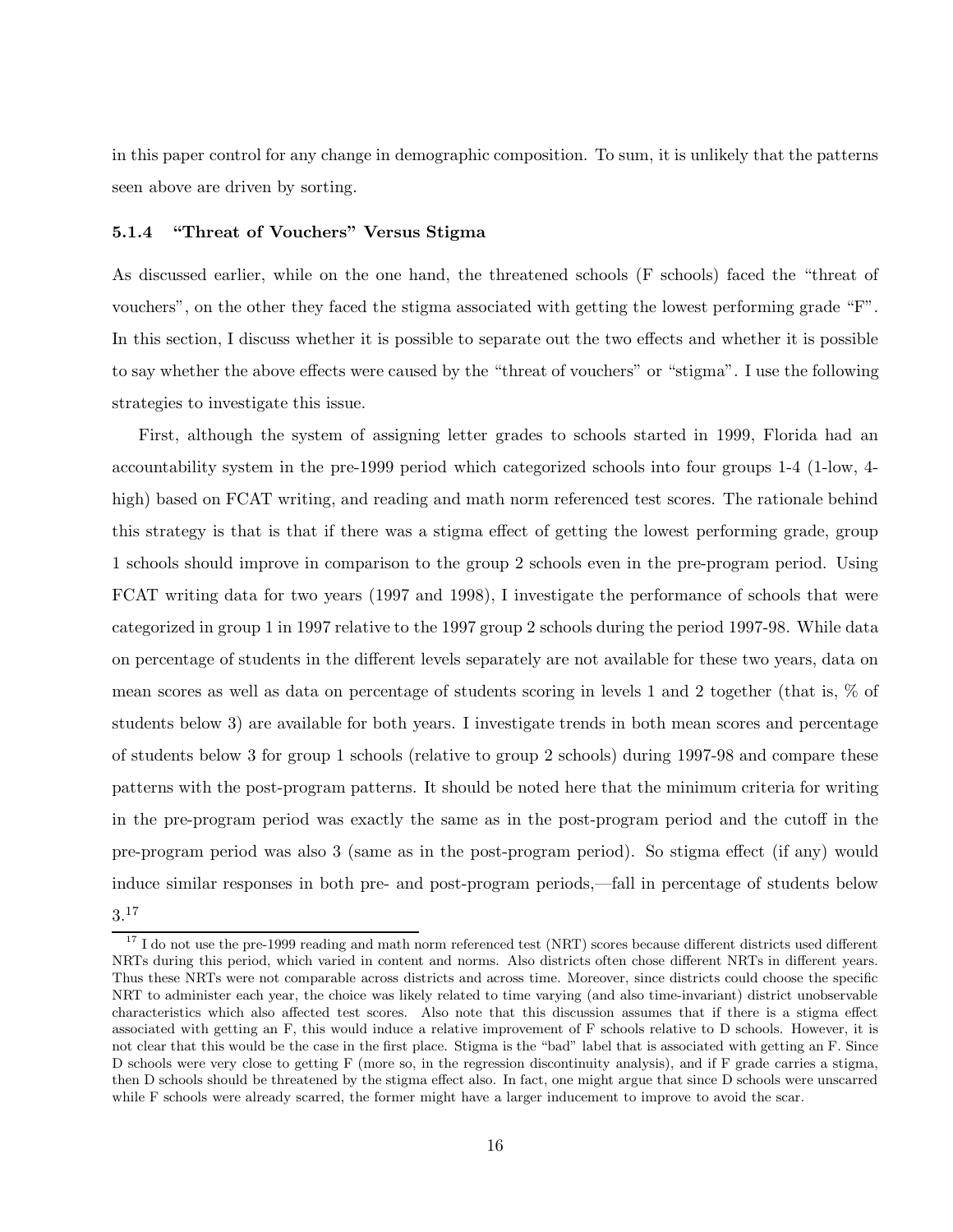Table 5 investigates whether there is a stigma effect of getting the lowest performing grade using pre-program FCAT writing scores. Columns (1)-(3) find that there is no evidence of any improvement in mean scores. In contrast, there was a large improvement in FCAT writing mean scores in the postprogram period (Chakrabarti 2008a). Columns (4)-(6) look at the effect on percentage of students scoring in levels 1 and 2. Once again, there is no evidence of any stigma effect. Not only are the effects not statistically significant, but the magnitudes are also very small compared to the post-program patterns (table 1). This implies that threat of vouchers rather than stigma was the driving factor behind the post-program patterns seen above.

Second, all schools that received an F in 1999 received higher grades (A,B,C,D) in the years 2000, 2001. Therefore although stigma effect on F schools might have been operative in 2000, this was not likely to have been the case in 2001 or 2002 since none of the F schools got an F in the preceding year. As seen above, the patterns in the different levels were not specific to 2000 only, but similar patterns prevailed in 2001 and 2002 also. Since F schools continued to face the threat of vouchers till 2002, this provides further evidence in favor of the threat of voucher effect and against the stigma effect.

Third, I also use another strategy to investigate this issue. This strategy exploits the relationship between private school distribution around threatened schools and its relationship with threatened school response.<sup>18</sup> F schools that had more private schools in their near vicinity would likely lose more students if vouchers were implemented, and hence would face a greater threat of vouchers than those that had less. However, since stigma was a "bad" label associated with F, these schools would face the same stigma. Therefore if the response was caused by "threat of vouchers", then one would expect to see a greater response from F schools that had more private schools in their near vicinity. This, however would not be the case if the response was driven by stigma. To investigate this issue, I exploit the pre-program distribution of private schools, and investigate whether threatened schools that had more private schools in their immediate vicinity showed a greater response.

Using data from 1999 to 2002, I run the following fixed effects regression and its corresponding OLS counterpart (which also includes relevant lower level interactions and variables). The variable number represents the number of private schools within a certain radius and  $f_{ij}$  denotes school by level fixed effects.<sup>19</sup> The coefficients of interest here are  $\theta_{4j}$ ,—they show the differential effects on F schools of

<sup>18</sup> I would like to thank David Figlio for suggesting this strategy.

<sup>&</sup>lt;sup>19</sup> The results presented here relate to a one mild radius. But I have also experimented with 2 mile, 3 mile and 5 mile radii,–the results remain qualitatively similar and are available on request.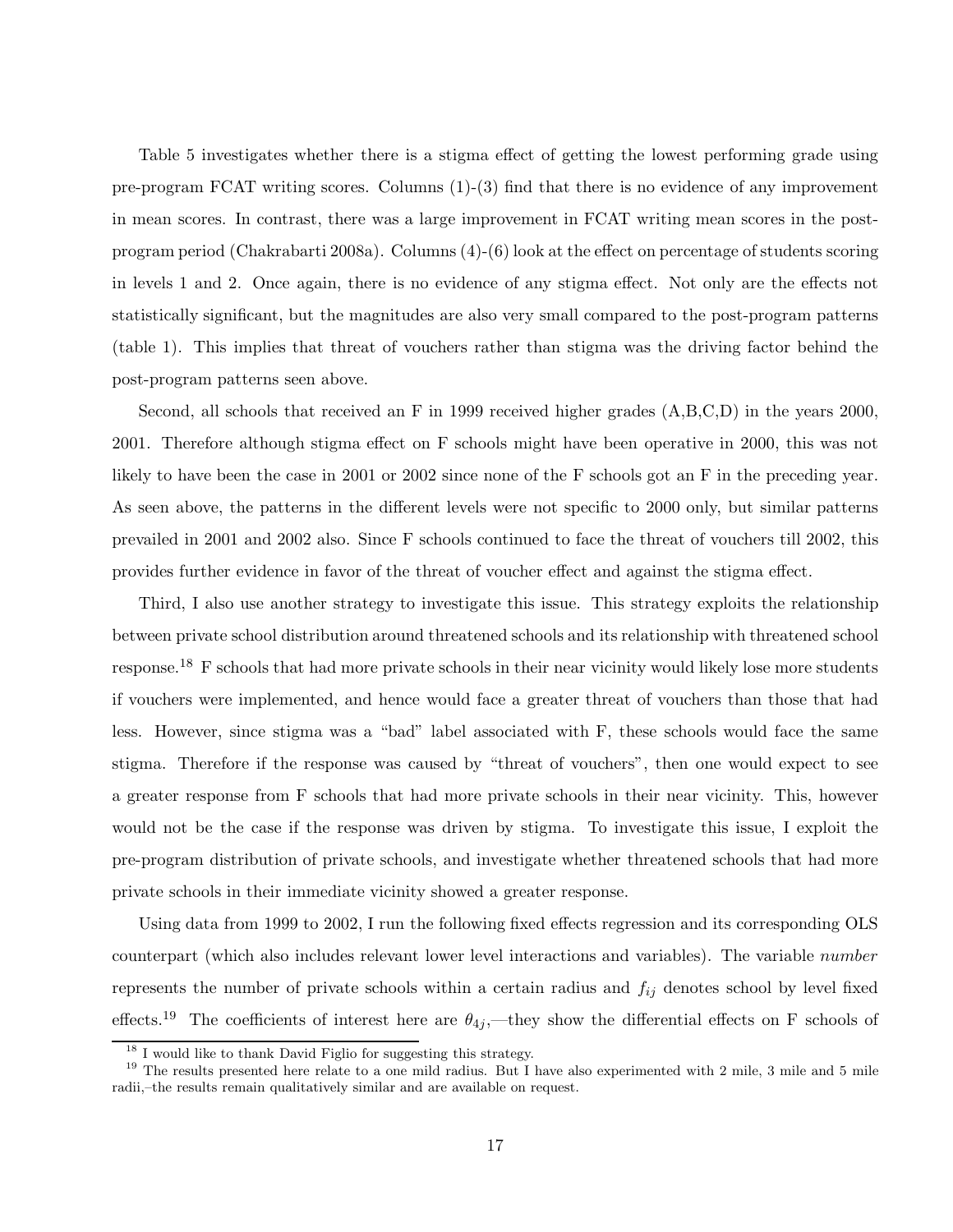having an additional private school in its near vicinity on the various levels.

$$
P_{ijt} = f_{ij} + \sum_{k=2000}^{2002} \sum_{j=1}^{5} \theta_{1kj} (D_k * L_j) + \sum_{k=2000}^{2002} \sum_{j=1}^{5} \theta_{2kj} (F * D_k * L_j) + \sum_{j=1}^{5} \theta_{3j} (v * L_j * number) + \sum_{j=1}^{5} \theta_{4j} (F * v * L_j * number) + \theta_{5j} X_{ijt} + \varepsilon_{ijt}
$$
\n
$$
(4)
$$

Table 6 investigates whether F schools that had more private schools in their near vicinity responded more to the program. Both OLS and fixed effects results in each of reading, math and writing indicate that this indeed has been the case. In reading and math, F schools with greater private school presence showed a higher fall in their percentages of students scoring in level 1, while in writing these schools showed a higher fall in level 2. This indicates that F schools that had more private school presence around them tended to focus more on students expected to score just below the high stakes cutoffs. This indicates that the effects above were driven by threat of vouchers rather than stigma.

To summarize, the above three strategies strongly suggest that the F-school effects obtained above were driven by "threat of vouchers" rather than stigma. Note though that even otherwise, the effects obtained above captures the effects of the whole program on F-schools, that is the effects of a combination of threat of vouchers and stigma generated by a voucher system that embeds vouchers in an accountability framework. (As outlined in the introduction, the objective of the paper is to identify the effect of the whole voucher program, that is the effect of an accountability tied voucher program on the threatened schools.)

## **5.1.5 Using Regression Discontinuity Analysis to Examine the Differential Focus on Students below Minimum Criteria**

I also use a regression discontinuity analysis to analyze the effect of the program. The analysis essentially entails comparing the response of schools that barely missed D and received an F with schools that barely got a D. The institutional structure of the Florida program allows me to follow this strategy. The program created a highly non-linear and discontinuous relationship between the percentage of students scoring above a pre-designated threshold and the probability that the school's students would become eligible for vouchers in the near future which enables the use of such a strategy.

Consider the sample of F and D schools where both failed to meet the minimum criteria in reading and math in 1999. In this sample, according to the Florida grading rules, only F schools would fail the minimum criteria in writing also, while D schools would pass it. Therefore, in this sample the probability of treatment would vary discontinuously as a function of the percentage of students scoring at or above 3 in 1999 FCAT writing  $(p_i)$ . There would exist a sharp cutoff at 50%—while schools below 50% would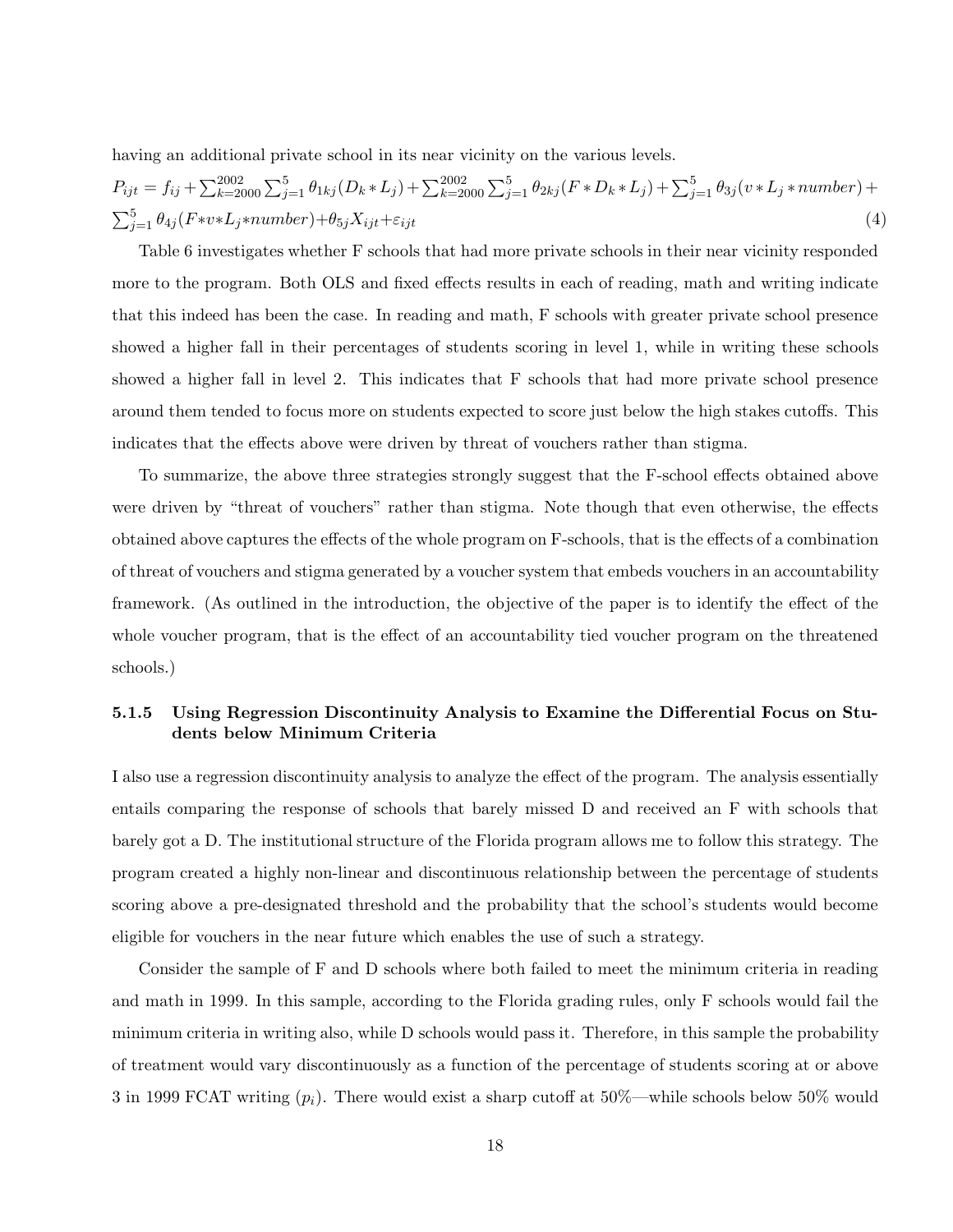face a direct threat, those above 50% would not face any such direct threat.

Using the sample of F and D schools that fail minimum criteria in both reading and math in 1999, Figure 6 Panel A illustrates the relationship between assignment to treatment (i.e. facing the threat of vouchers) and the schools' percentages of students scoring at or above 3 in FCAT writing. The figure shows that except one, all schools in this sample that had less than 50% of their students scoring at or above 3 actually received an F grade. Similarly, all schools (except one) in this sample that had 50% or a larger percentage of their students scoring at or above 3 were assigned a D grade. Note that many of the dots correspond to more than one school,—Figure 6, Panel B illustrates the same relationship where the sizes of the dots are proportional to the number of schools at that point. The smallest dot in this figure corresponds to one school. These two panels show that in this sample, percentage of students scoring at or above 3 in writing indeed uniquely predicts (except two schools) assignment to treatment and there is a discrete change in the probability of treatment at the 50% mark.

I also consider two corresponding samples where both F and D schools fail the minimum criteria in reading and writing (math and writing). According to the Florida rules, F schools fail the minimum criteria in math (reading) also, unlike D schools. I find that indeed in these samples, the probability of treatment changes discontinuously as a function of the percentage of students scoring at or above level 2 in math (reading) and there is a sharp cutoff at 60%. However, the sample sizes in the case of these samples are considerably smaller than above and the samples just around the cutoff are considerably less dense. So I focus on the first sample above, where the D schools passed the writing cutoff and the F schools missed it and both groups of schools missed the cutoffs in the other two subject areas. The results reported in this paper are from this sample. Note though that the results from the other two samples are qualitatively similar.

An advantage of a regression discontinuity analysis is that identification relies on a discontinuous jump in the probability of treatment at the cutoff. Consequently, a potential confounding factor such as mean reversion that is important in a difference-in-differences setting is not likely to be important here, as it likely varies continuously with the run variable  $(p_i)$  at the cutoff. Also, regression discontinuity analysis essentially entails comparison of schools that are very similar to each other (virtually identical) except that the schools to the left faced a discrete increase in the probability of treatment. As a result, another potential confounding factor in a difference-in-differences setting, existence of differential preprogram trends, is not likely to be important here.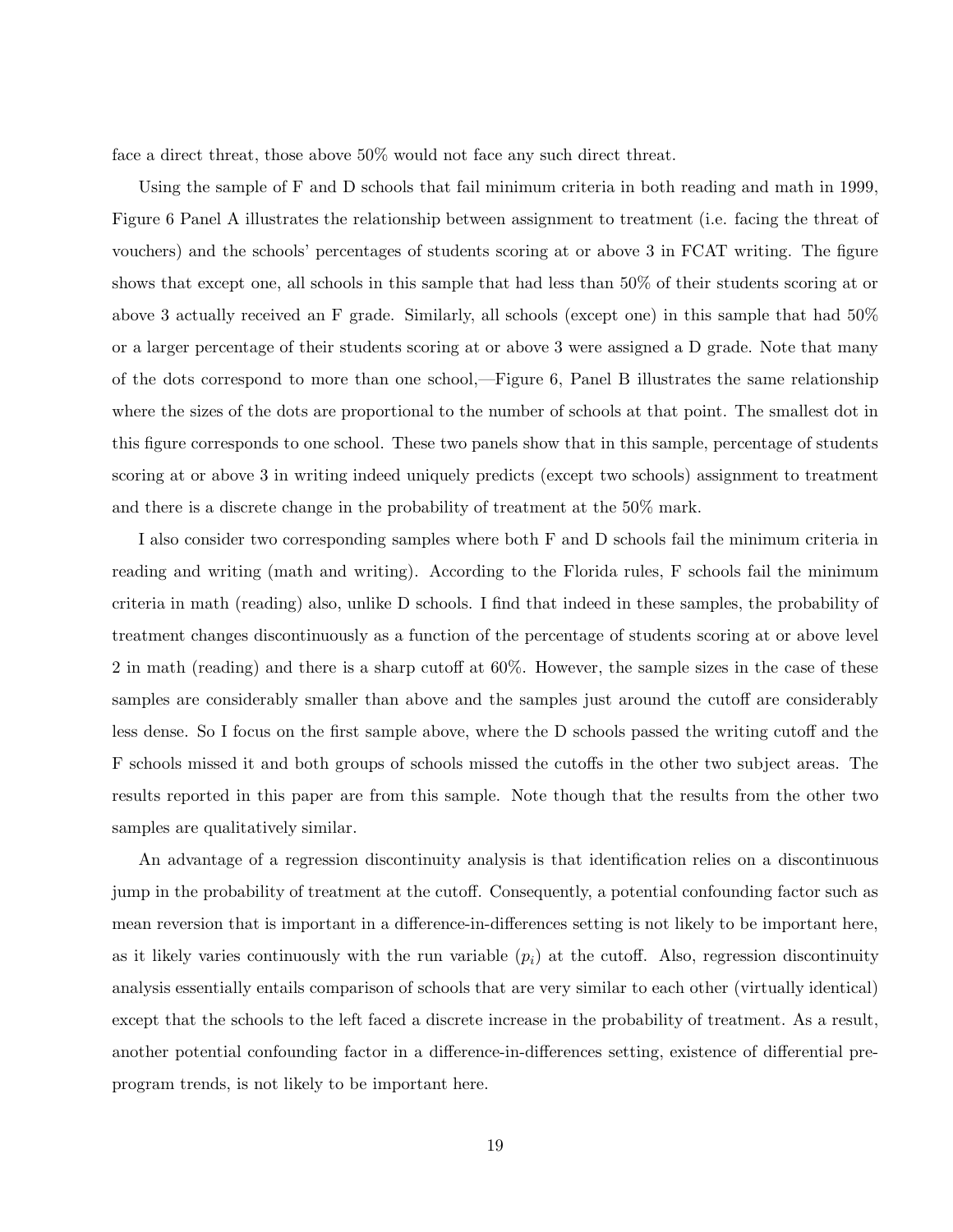Consider the following model, where  $Y_i$  is school i's outcome,  $T_i$  equals 1 if school i received an F grade in 1999 and  $f(p_i)$  is a function representing other determinants of outcome  $Y_i$  expressed as a function of  $p_i$ .

$$
Y_i = \gamma_0 + \gamma_1 T_i + f(p_i) + \epsilon_i
$$

Hahn, Todd and Van Der Klaauw(2001) show that  $\gamma_1$  is identified by the difference in average outcomes of schools that just missed the cutoff and those that just made the cutoff, provided the conditional expectations of the other determinants of Y are smooth through the cutoff. Note that the interpretation of the treatment effect here is different from that in the above difference-in-differences analysis. Here,  $\gamma$  identifies the local average treatment effect (LATE) at the cutoff while the difference-in-differences analysis identifies the average treatment effect on the treated (ATT).

The estimation can be done in multiple ways here. In this paper, I use local linear regressions with a triangular kernel and a rule of thumb bandwidth suggested by Silverman (1986). I also allow for flexibility on both sides of the cutoff by including an interaction term between the run variable and a dummy indicating whether or not the school falls below the 50% cutoff. I estimate alternate specifications that do not include controls as well as those that use controls. Covariates used as controls include racial composition of schools, gender composition of schools, percentage of students eligible for free or reduced price lunches and real per pupil expenditure. Assuming the covariates are balanced (I later test this restriction), the purpose of inclusion of covariates is variance reduction. They are not required for the consistency of  $\gamma_1$ .

To test robustness of the results, I also experiment with alternative bandwidths. The results remain qualitatively similar and are available on request. In addition, I also do a parametric estimation where I include a third order polynomial in the percentage of students scoring at or above 3 in writing and interactions of the polynomial with a dummy indicating whether or not the school falls below the 50% cutoff. I also estimate alternative functional forms that include fifth order and seventh order polynomials instead of a third order polynomial and the corresponding interactions.<sup>20</sup> The results remain very similar in each case and are available on request.

Using the above local linear regression technique, I first investigate whether there is a discontinuity in the probability of receiving an F as a function of the assignment or run variable (percentage of students

 $20$  I use odd order polynomials because they have better efficiency (Fan and Gijbels (1996)) and are not subject to boundary bias problems unlike even order polynomials.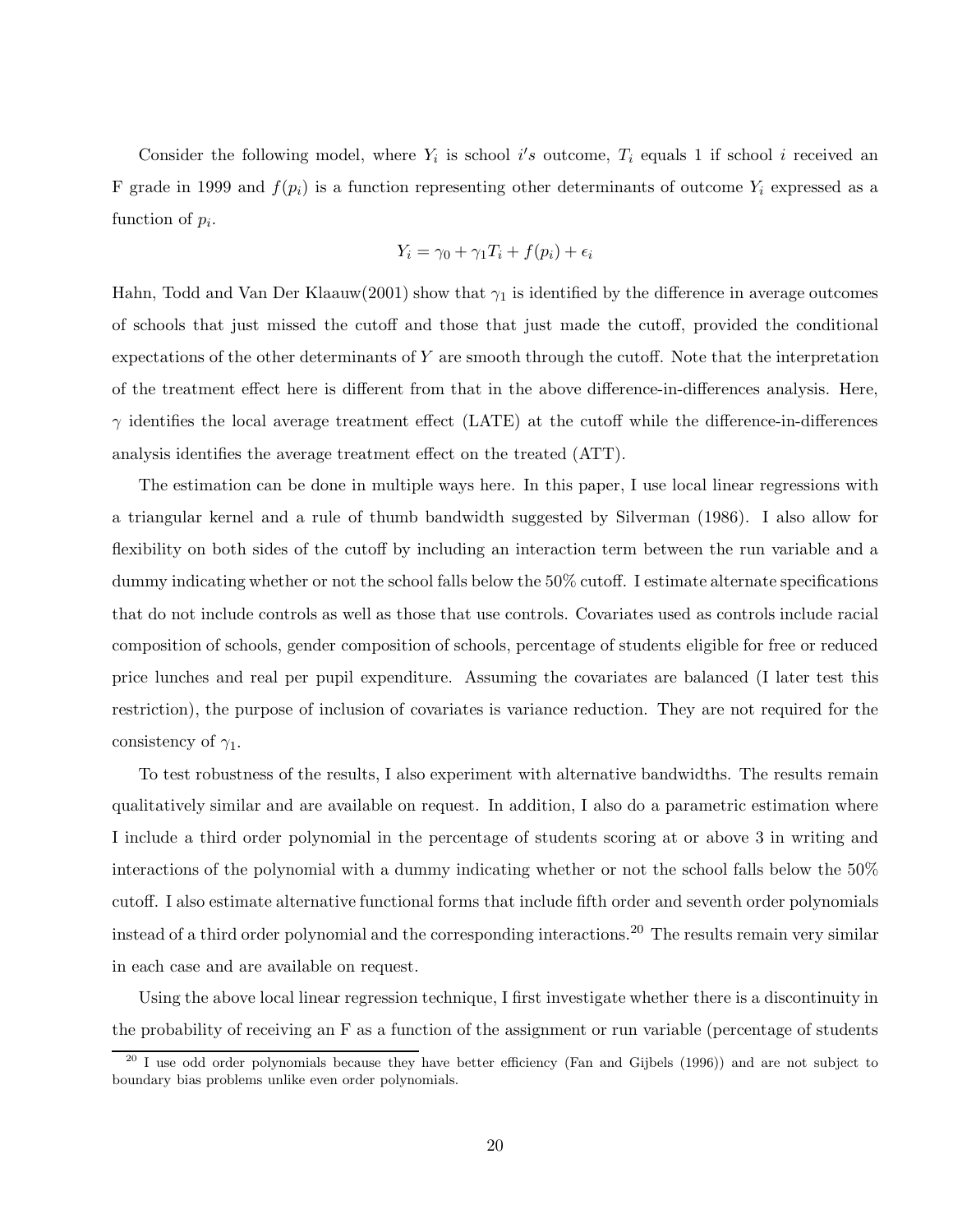scoring at or above 3 in 1999 FCAT writing) in the sample reported in this paper. As could be perhaps anticipated from Figure 6, I indeed find a sharp discontinuity at 50. The estimated discontinuity is 1 and it is very highly significant.

Next, I examine whether the use of a regression discontinuity strategy is valid here. As discussed above, identification of  $\gamma_1$  requires that the conditional expectations of various pre-program characteristics are smooth through the cutoff. Using the strategy outlined above, I test if that was indeed the case. Note though that there is not much reason to expect manipulation or selection in this particular situation. The program was announced in June 1999 while the tests were given few months before in January and February of 1999. Also, any form of strategic response with the objective of precise manipulation of test scores likely takes quite some time. So, it is unlikely that the schools had the time and information to manipulate percentage of students above certain cutoffs before the tests. Nevertheless, I check for continuity of pre-determined characteristics at the cutoff, using the strategy outlined above. The corresponding graphs are presented in Figure 7 and the discontinuity estimates in table 7a. The discontinuity estimates are never statistically distinguishable from zero. Visually examining the graphs, it seems that unlike in the cases of the other pre-determined characteristics, there is a small discontinuity in the variable, "percentage of school's students eligible for free or reduced price lunches". But the discontinuity is small and not at all statistically significant (with a p-value of 0.28). Also, note that even if it was statistically significant, with a large number of comparisons, one might expect a few to be statistically different from zero even by sheer random variation. So, from the above discussion, it seems reasonable to say that this case passes the test of smoothness of predetermined characteristics through the cutoff. Following McCrary (2008), I also test whether there is unusual bunching at the cutoff. Using density of the run variable (percentage of students at or above 3 in writing in 1999) and the strategy above, I test for discontinuity in the density of the run variable at the cutoff. As can be seen from table 7b, there is no evidence of a statistically significant discontinuity in the density function at the cutoff in 1999.

Having established that the use of regression discontinuity strategy in this setting is valid, I next look at the effect of the program on the behavior of threatened schools. Figures 8a, 8b and 8c respectively look at the effect of the program on percentage of students scoring in levels 1-5 in reading, math and writing respectively in the three years after program. The first column presents effects in 2000, the second column in 2001 and the third column in 2002. The corresponding regression discontinuity estimates are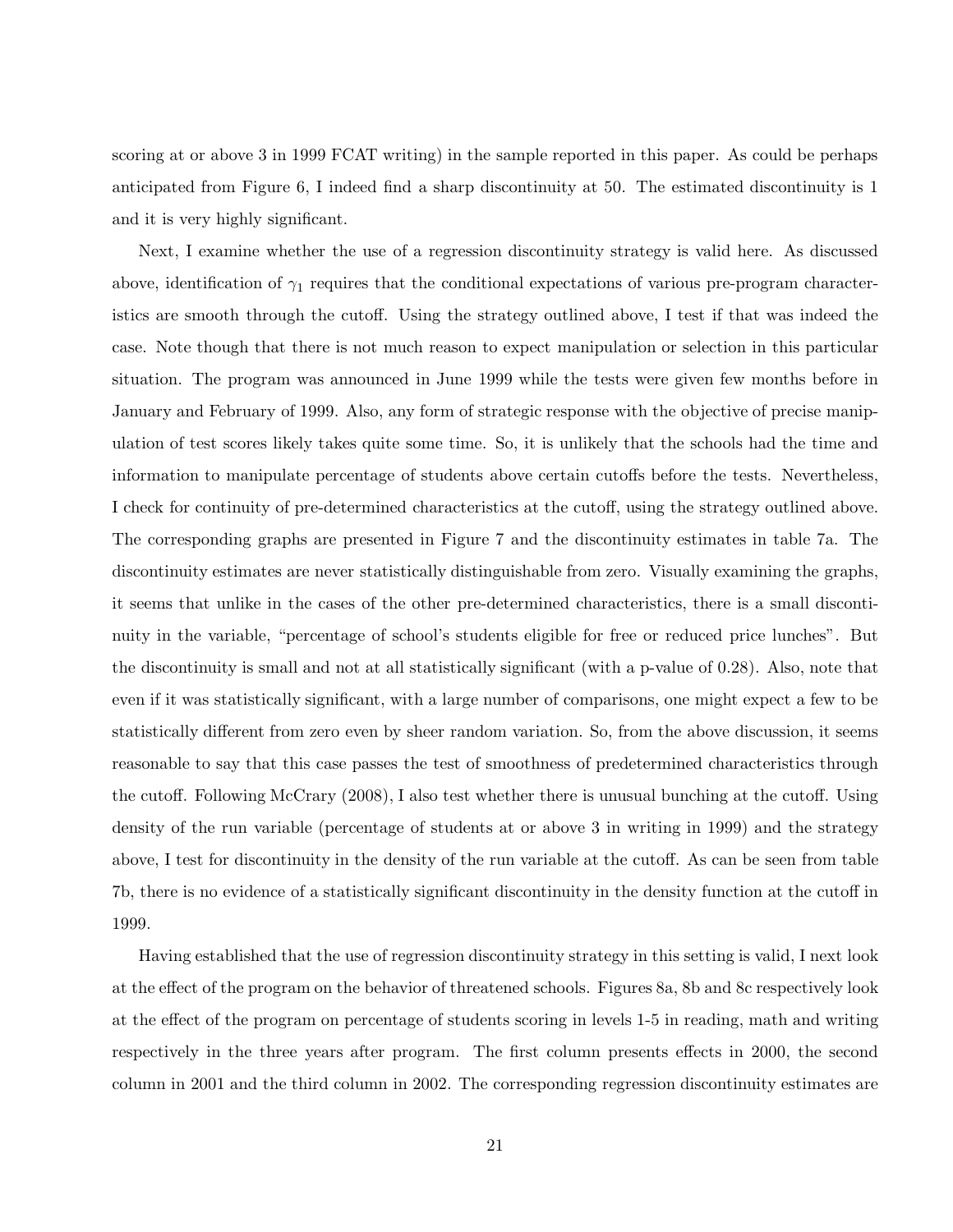presented in table 8. In both reading and math and in each of the years, the percentage of students scoring in level 1 dropped sharply just to the left of the 50% cutoff and these effects are statistically significant. These imply that the program led to a decline in the percentage of students scoring in level 1 in the threatened schools. Upward shifts are also visible in levels 2, 3 and 4. These patterns support the hypothesis that the schools tended to concentrate on students expected to score just below the minimum criteria cutoff in reading and math. And there was a movement of students from level 1 to the upper levels. Recall that as noted in section 5.1, the falls and the increases seen in the various levels are net changes. For example, as suggested by the table, an increase in percentage of students in level 2 is generated by movements from level 1. To the extent that there may have been movements from level 2 to the upper levels, the actual movements into level 2 are larger than that seen in the level 2 estimates. Also note that there may have been movements from the upper levels (3, 4 or 5) to level 2, but this does not seem to have been important as the net changes in the upper levels (and the cumulative net changes in the upper levels) have always been positive. This intuition applies to levels above 2 as well.

In writing, while declines are visible in both levels 1 and 2 to the left of the 50% cutoff, the decline in level 2 is substantially larger than that in level 1 in both 2000 and 2002. In 2001, the fall in level 2 is less than in level 1, but note that the fall in level 2 is a net fall. Since, it is likely that a major chunk of the level 1 students moved to level 2, the actual fall in level 2 in writing in each year is considerably larger than that seen in the estimates/graphs. These patterns confirm the earlier results and provide additional evidence that the threatened public schools concentrated more on the students expected to score below and close to the minimum criteria cutoffs.

A related question here is whether the improvement of the low performing students came at the expense of the higher performing ones. The previous difference-in-differences analysis showed some evidence of a small decline in percentage of students scoring in level 5 in reading and first year math, although not in writing. But, as seen in table 8, in the RD analysis, there is no evidence of any effects in level 5 except an increase in 2002 writing. Thus, it does not seem that the improvements of the low performing students came at the expense of the higher performing ones.

To sum up, there is strong evidence that the threatened schools concentrated more on marginal students (i.e., students expected to score below and close to the minimum criteria cutoffs) and there have been perceptible statistically significant declines in the percentages of students just below the minimum criteria cutoffs. This pattern holds in all the three subjects—reading, math and writing. But there is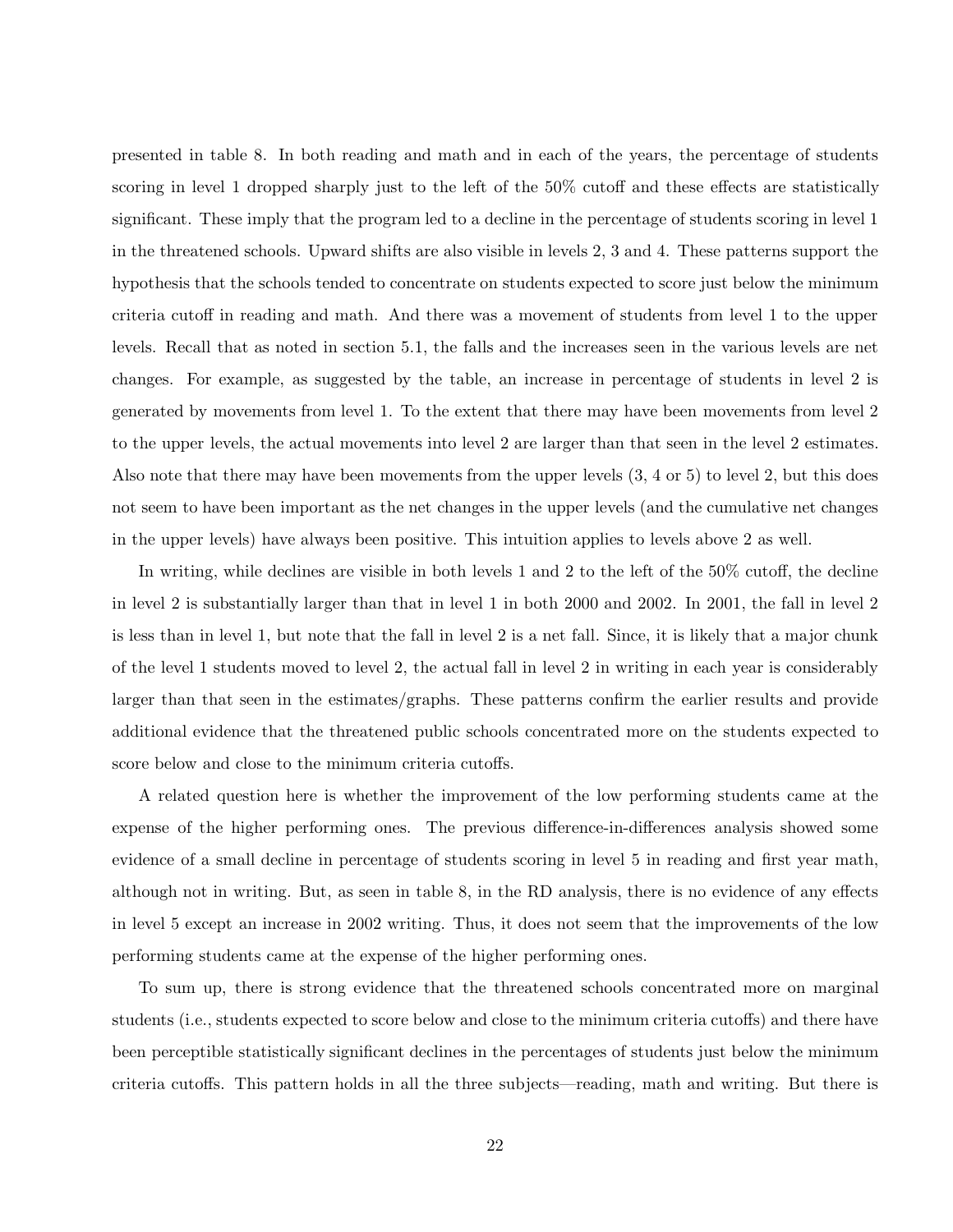no evidence that the increased focus of attention on the marginal students adversely affected the higher performing ones. Rather, there seems to have been a rightward shift of the entire score distribution in each of reading, math and writing, although the improvements were concentrated in score ranges just below the respective minimum criteria cutoffs. (A possible explanation of the rightward shift of the entire distribution is that the program induced the schools to become more efficient in general.)

## **5.2 Choosing between Subjects with Different Extents of Difficulties Versus Focusing on Subjects Closer to the Cutoff**

For each F school, I first rank the subject areas in terms of their distances from the respective subject cutoffs. Distance of a subject from the respective subject cutoff is defined as the difference between the percentage of students scoring below the cutoff in that subject in 1999 and the percentage required to pass the minimum criteria in that subject. Next, based on the ranks of the subjects, I generate three dummies, "low", "mid" and "high". "Low" takes a value of 1 if the subject is closest to the cutoff, 0 otherwise; "mid" takes a value of 1 if the subject is second in terms of distance from the cutoff, 0 otherwise; "high" takes a value of 1 if the subject is farthest from the cutoff, 0 otherwise. The analysis in this section will combine the reading, math and writing scores (percent scoring below minimum criteria) in a single model. Therefore, for purposes of analysis in this section, I standardize the reading, math and writing scores by grade, subject and year to have means of 0 and standard deviations of 1.

Using the sample of F schools and data from 1999 and 2000, I estimate the following model:  $y_{ist} = \gamma_0 read + \gamma_1 math + \gamma_2 write + \gamma_3 low + \gamma_4 mid + \gamma_5 (read * D00) + \gamma_6 (math * D00) + \gamma_7 (write *$  $D00$ ) +  $\gamma_8(low * D00)$  +  $\gamma_9(mid * D00)$  +  $\gamma_{10}X_{ist}$  +  $\varepsilon_{ist}$  (5)

where  $y_{ist}$  represents the percentage of students below minimum criteria cutoff (standardized by grade, subject and year) in school i subject s in year t; read, math and write are subject dummies that take a value of 1 for the corresponding subject and 0 otherwise; and  $X_{ist}$  denotes the set of control variables. Control variables include race, sex, percentage of students eligible for free or reduced-price lunches, real per pupil expenditure and interactions of the subject dummies with these variables.  $High$  is taken to be the omitted category. The coefficients  $\gamma_5 - \gamma_9$  capture the program effects. If the F schools focused on subject areas on the basis of their distances from the cutoff then  $\gamma_8$ ,  $\gamma_9 < 0$  and  $|\gamma_8| > |\gamma_9|$ . On the other hand, if the schools choose to focus on a certain subject area, then the coefficient of the interaction term between that subject and 2000 year dummy will be negative and larger in magnitude than the other corresponding interaction terms. I also estimate the fixed effects counterpart of this model that includes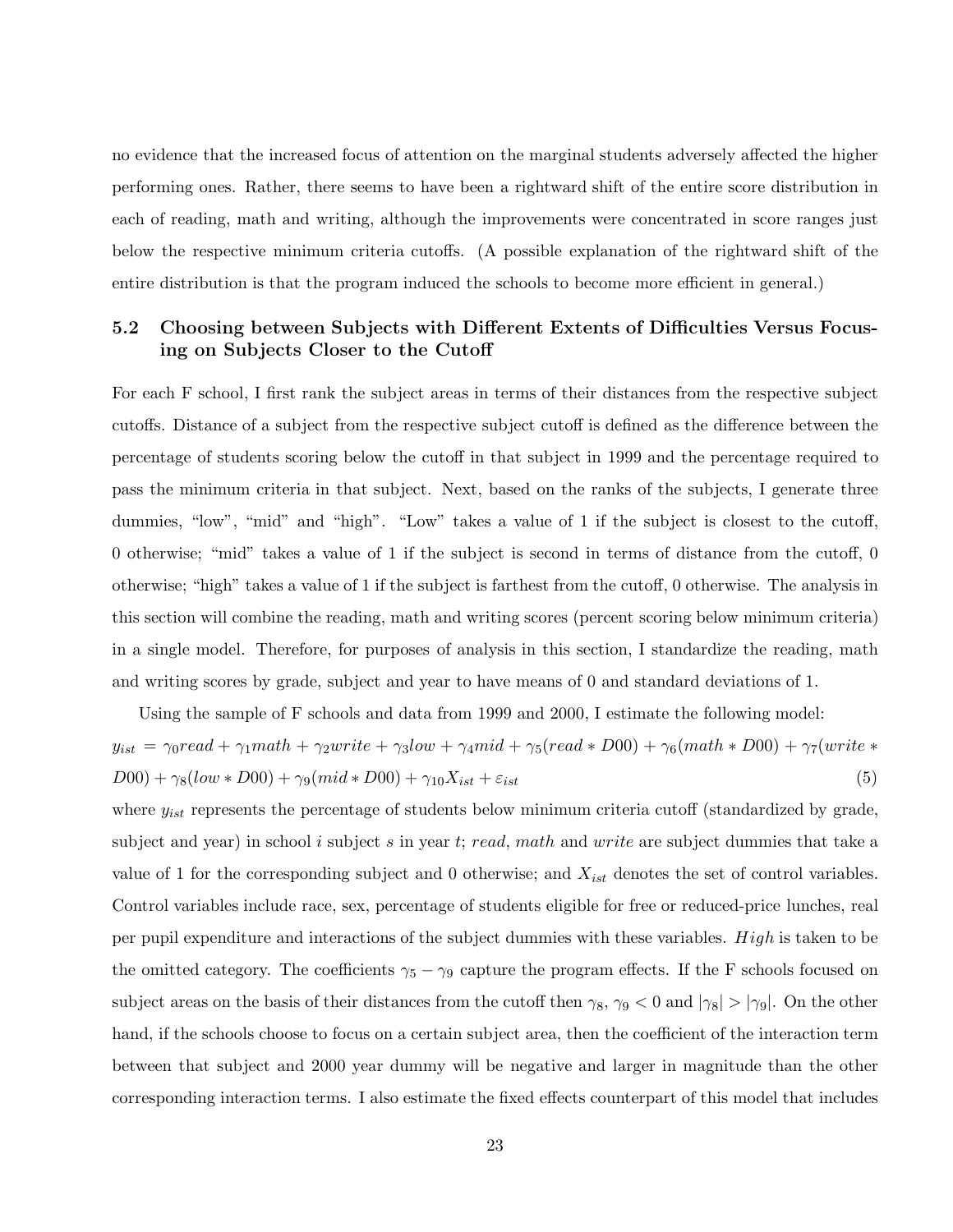school by subject fixed effects (and hence does not have subject and distance rank dummies which are absorbed).

Table 9 presents the results from estimation of model 5. While columns (1)-(2) present the results without controls, columns  $(3)-(4)$  present those with controls. Controls include racial composition of schools, gender composition of schools, percentage of students eligible for free or reduced-price lunches, real per pupil expenditures and interactions of the subject dummies with these variables. The first column of each set reports results from OLS estimation and the second column from fixed effects estimation.

There is no evidence that the threatened schools concentrated most on the subject closest to the cutoff. The coefficients of the relevant interaction terms are actually positive and are never different from zero statistically. Nor are they statistically different between themselves, as seen in the last row of table 9.

In each of the columns, the first three coefficients indicate a decline in the percentage of students scoring below the minimum criteria cutoffs in each of the three subjects. However, the decline in writing by far exceeds the corresponding declines in the other two subjects. As the p-values indicate, this decline in writing exceeds the declines in reading and math statistically also. To summarize, this table finds no evidence in favor of the hypothesis that the threatened schools concentrated most on the subject closest to the cutoff. Rather the schools seem to have disproportionately favored FCAT writing. While there are improvements in each of the three subject areas, the improvement in writing is substantially larger than that in the other two subject areas both economically and statistically.

I next explore these issues further by disaggregating the above effects. Did the F schools choose to focus on writing because of its relative ease, irrespective of its rank? To investigate this question, I estimate the following model as well as the fixed effects counterpart of it that includes school by subject fixed effects. The coefficients of interest here are  $\delta_5 - \delta_{13}$ .

 $y_{ist} = \delta_0 read+\delta_1 math+\delta_2 write+\delta_3 low+\delta_4 mid+\delta_5 (low*D00*read)+\delta_6 (low*D00*math)+\delta_7 (low*p00*depth)+\delta_8 (low*p00*depth)+\delta_9 (low*p00*depth)+\delta_9 (low*p00*eth)+\delta_9 (low*p00*eth)+\delta_9 (low*p00*eth)+\delta_9 (low*p00*eth)+\delta_9 (low*p00*eth)+\delta_9 (low*p00*eth)+\delta_9 (low*p00*eth)+\delta_9 (low*p00*eth)+\delta_9 (low*p00*eth)+\delta_9 (low*p00*eth)+\delta_9 (low*p00*$  $D00*write) + \delta_8(mid*D00*read) + \delta_9(mid*D00*math) + \delta_{10}(mid*D00*write) + \delta_{11}(high*D00*% = 0$  $read) + \delta_{12}(high * D00 * math) + \delta_{13}(high * D00 * write) + \delta_{14}X_{ist} + \varepsilon_{ist}$  (6)

Table 10a investigates whether the F schools chose to focus on writing irrespective of its distance from the cutoff (relative to the other subjects). It presents results from estimation of model 6. Columns (1)- (2) report results from specifications without controls, while columns (3)-(4) include controls. There are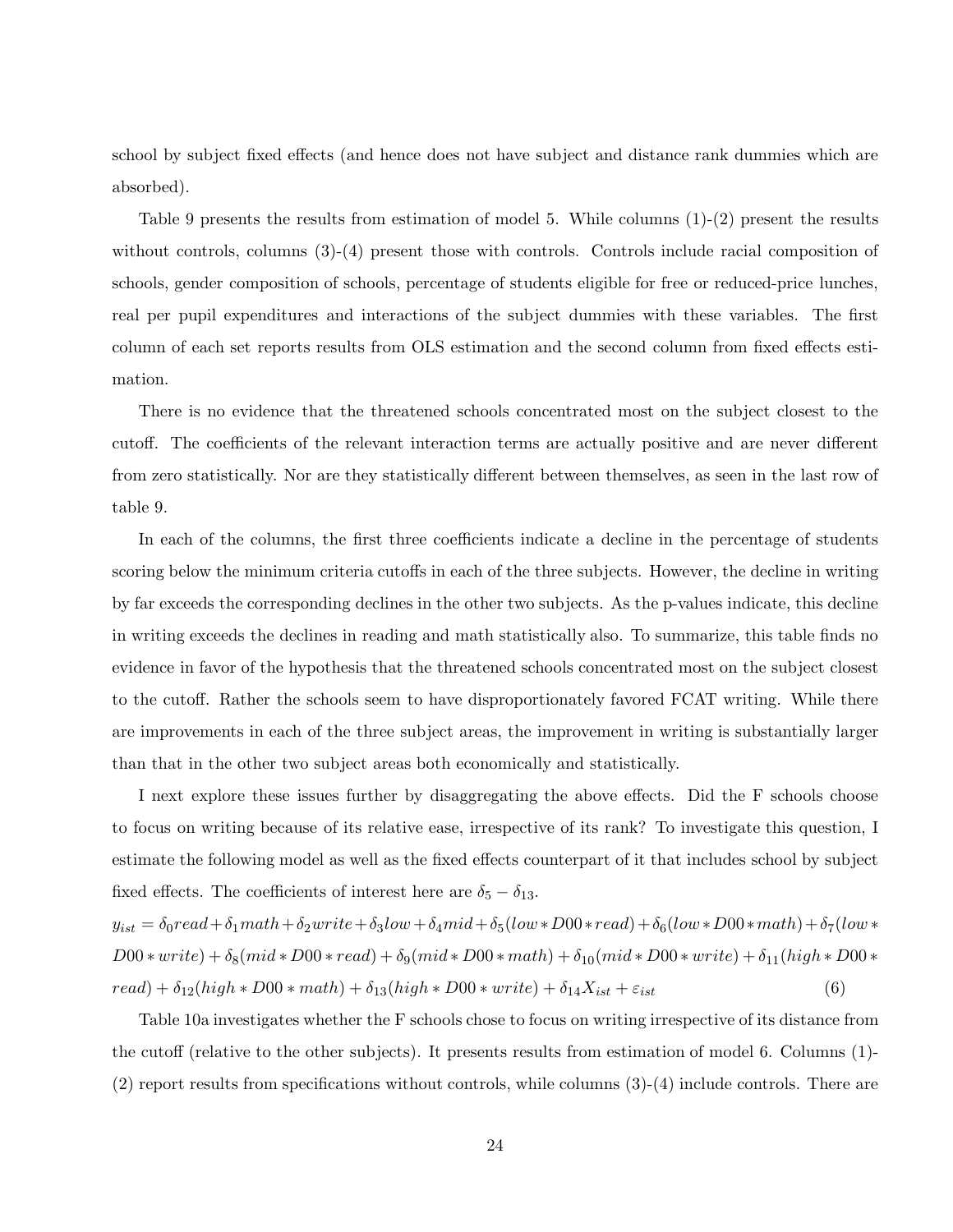declines in the percentage of students scoring below the cutoffs in each of the three subjects, irrespective of their distances from the cutoffs. However, these declines are largest in magnitude for writing and holds irrespective of whether writing has a rank of "low", "mid" or "high". For example, the decline in writing for "F" schools which were closest to the cutoff in writing ("low" in writing) exceeded the decline in reading (math) for schools that were "low" in reading (math), "mid" in reading (math) or "high" in reading (math). The scenario is exactly the same when writing ranks "mid" or "high". Note that these improvements are not only economically larger, but as table 10b shows, they are statistically so too. Moreover, the improvements in the different subjects do not have a definite hierarchy or a one-to-one relationship with distances from the cutoff.

**Regression Discontinuity Analysis:** A problem with the above analysis is that it cannot rule out the fact that focus on writing is due to a year specific shock to that subject area (or other subject areas). For example, one can argue that the F schools chose to concentrate on writing because it suddenly became easier. A way out of this problem is to do a regression discontinuity analysis that compares the effect on schools just below the cutoff to those just above the cutoff between F and D. I use the regression discontinuity strategy discussed above for this purpose and also use the above discontinuity samples. The argument here is that if there was indeed some year specific shocks to one or more subject areas, they would be faced by both the schools below as well as above the cutoff.

The results of this analysis are reported in table 11 and the corresponding graphs are presented in Figure 9. The first column reports results without controls while the second column includes controls. While there is a fall in the percentage of students scoring below the corresponding minimum criteria in each of the subject areas, this fall is the largest in writing. In addition, not only economically, but the falls in writing were statistically different from those in math and reading as well. In other words, the results in this table are consistent with those above and confirm the above findings. F schools in the discontinuity sample just below the cutoff tended to focus by far more in writing than in the other subject areas (relative to schools just above the cutoff), ruling out the fact that the focus on writing was due to year specific shocks. $^{21}$ 

To sum, the F schools chose to concentrate on writing not because of any year specific shocks and irrespective of its distance from the cutoff, presumably because it was easiest to improve in. Case studies

<sup>&</sup>lt;sup>21</sup> While the results reported here are for discontinuity samples 1 and 2, results are similar (and available on request) for the other discontinuity samples mentioned above (section 5.1.5) where both F and D schools fail the minimum criteria in reading and writing (math and writing) and F schools fail the minimum criteria in math (reading) also, unlike D schools.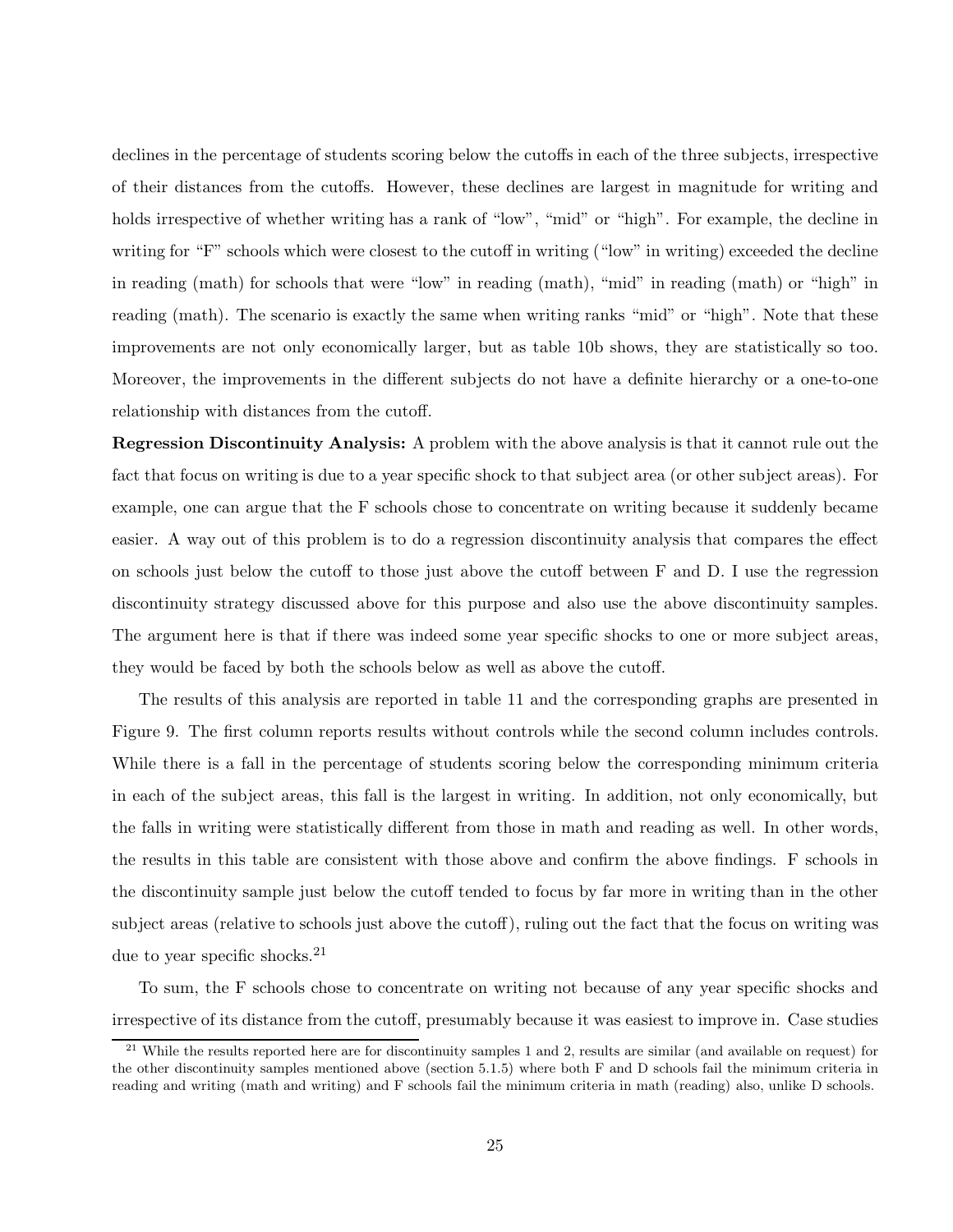reported in Goldhaber and Hannaway (2004) are very much consistent with this picture: 'Writing came first "because this is the easiest to pass"..."With writing there's a script; it's pretty much first we did this, then we did this, and finally we did that, and using that simple sequencing in your writing you would get a passing grade."'

Telephone interviews conducted by me with school administrators in several F schools in different Florida districts also show a similar picture. They reveal widespread beliefs among school administrators that writing scores were much easier to improve in than reading and math scores. They say that they focused on writing in various ways after the program. They established a "team approach in writing" which introduced writing across the curriculum. This approach incorporated writing components in other subject areas also such as history, geography, etc. to increase the students' practice in writing. They also report that they introduced school wide projects in writing, longer time blocks in writing, and writing components in lower grades.

## **6 Conclusion**

This paper analyzes the behavior of public schools facing a voucher system that embeds vouchers in an accountability regime. It focuses on the 1999 Florida program. Utilizing the institutional details of the program, it analyzes the incentives built into the system, and examines the behavior of public schools facing these incentives.

It focuses on two alternative ways in which the program incentives might have induced the threatened schools to behave. First, certain percentages of a school's students had to score above some pre-designated thresholds on the score scale to escape the second F grade. As a result, did the threatened schools tend to focus more on students below these cutoffs rather than equally on all students? Second, as per the program details, to avoid an F grade, schools needed to pass the minimum criteria in only one of the three subjects. Did this induce the threatened schools to focus more on one subject area rather than equally on all? If so, did they choose to focus on the subject area closest to the high stakes cutoffs? Alternatively, did they choose to focus on a specific subject that was perceived to be the easiest irrespective of the distances of the subject areas from the thresholds?

I find robust evidence that the threatened schools concentrated more on students expected to score just below the high stakes cutoffs and focused much more on writing compared to reading and math. The latter is consistent with the notion among Florida administrators that writing scores were considerably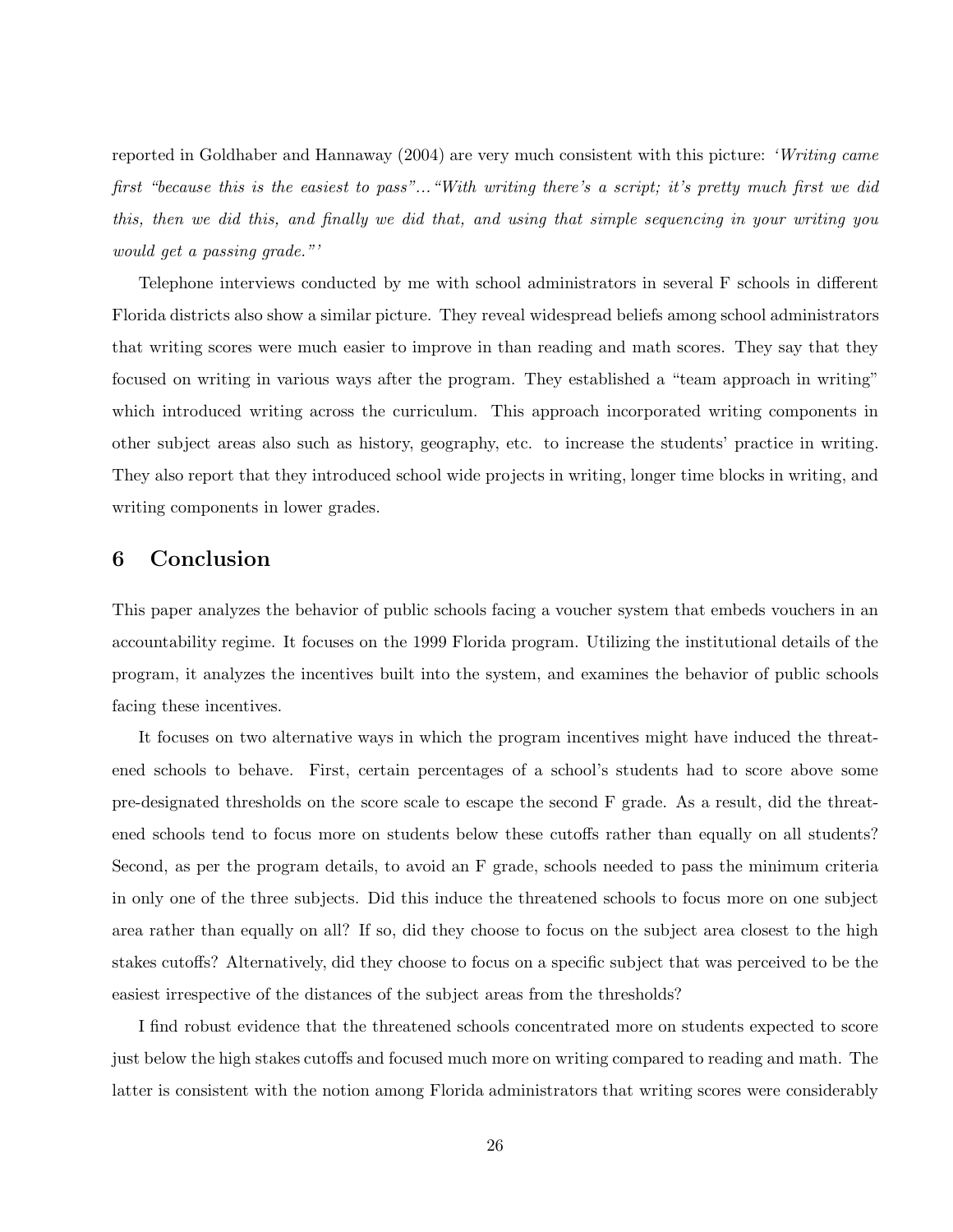easier to improve than scores in reading and math. Moreover, although the threatened schools focused more on students expected to score below the minimum criteria cutoffs, the improvement of the lower performing students does not seem to have come at the expense of the higher performing ones. Rather, there seems to have been a rightward shift of the entire score distribution in each of reading, math and writing with improvements more concentrated in score ranges just below the minimum criteria cutoffs.

These findings are informative from a policy point of view. They strongly suggest that the F schools responded to the incentives built into the system. This implies that policy can be appropriately targeted to affect public school behavior and to induce schools to behave in desirable ways. For example, if more attention on reading and math is warranted, it calls for a change in grading rules to give less weight to writing and more to reading and math. If more attention on comparatively higher performing students is desired, in addition to emphasis on low performing students, this calls for an inclusion of higher performing student scores in computation of F and D grades. Interestingly, two of the major elements of the grading criteria changes that went into effect in 2002 were to reduce the weight of writing and to increase those of reading and math; and extension of emphasis to scores of comparatively higher performing students also.

Effective policy making calls for an understanding of the responses of agents to specific rules of the policy, so that the lessons learnt can be used to create a more effective and stronger policy. This paper has contributed to this learning process and the findings promise to be valuable from the point of view of public school reform.

## **References**

**Chakrabarti, Rajashri** (2008a),"Impact of Voucher Design on Public School Performance: Evidence from Florida and Milwaukee Voucher Programs," Federal Reserve Bank of New York Staff Paper Number 315.

**Chakrabarti, Rajashri** (2008b),"Can Increasing Private School Participation and Monetary Loss in a Voucher Program Affect Public School Performance? Evidence from Milwaukee," Journal of Public Economics volume 92, Number 5-6, 1371-1393.

**Chakrabarti, Rajashri** (2010),"Public School Incentives and the Test-Taking Population: Evidence from a Regression Discontinuity Analysis," mimeo, Federal Reserve Bank of New York.

**Chay, Kenneth, Patrick McEwan and Miguel Urquiola** (2005), "The central role of noise in evaluating interventions that use test scores to rank schools," American Economic Review, 95(4),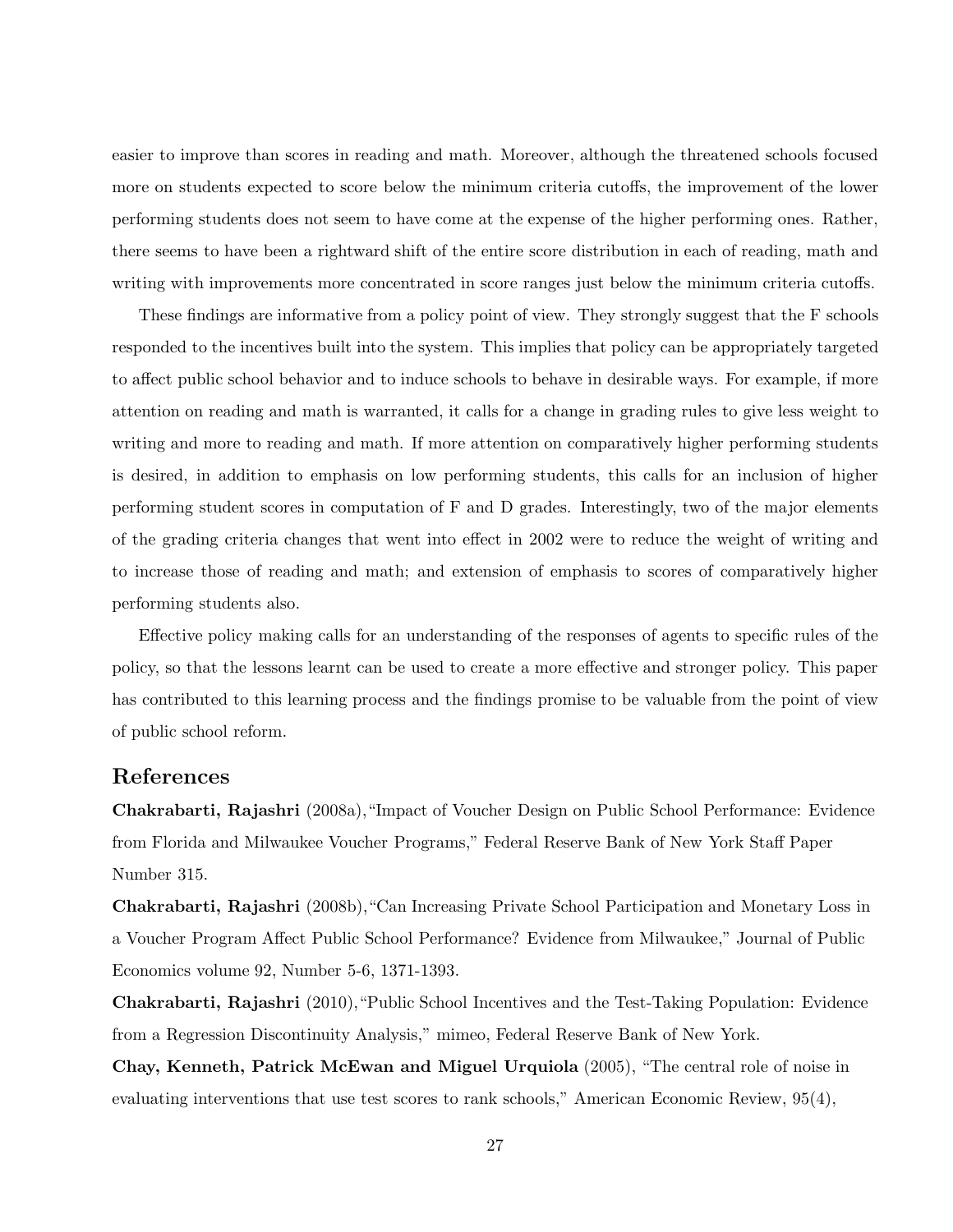#### 1310-1326.

**Cullen, Julie and Randall Reback** (2006), "Tinkering towards Accolades: School Gaming under a Performance Accountability System," in T. Gronberg and D. Jansen, eds., Improving School Accountability: Check-Ups or Choice, Advances in Applied Microeconomics, 14, Amsterdam: Elsevier Science.

**Figlio, David** (2006), "Testing, Crime and Punishment", Journal of Public Economics, 90, 837-851. **Fan, Jianqing and Irene Gijbels** (1996), "Local Polynomial Modeling and Its Applications", Chapman and Hall, London.

**Figlio, David and Lawrence Getzler** (2006), "Accountability, Ability and Disability: Gaming the System?", in T. Gronberg ed., Advances in Microeconomics, Elsevier.

**Figlio, David and Maurice Lucas** (2004), "What's in a Grade? School Report Cards and the Housing Market", American Economic Review, 94 (3), 591-604.

**Figlio, David and Cecilia Rouse** (2006), "Do Accountability and Voucher Threats Improve Low-Performing Schools?", Journal of Public Economics, 90 (1-2), 239-255.

**Figlio, David and Joshua Winicki** (2005), "Food for Thought? The Effects of School

Accountability Plans on School Nutrition", Journal of Public Economics, 89, 381-394.

**Goldhaber, Dan and Jane Hannaway** (2004), "Accountability with a Kicker: Observations on the Florida A+ Accountability Plan", Phi Delta Kappan, Volume 85, Issue 8, 598-605.

**Greene, Jay and Marcus Winters** (2003), "When Schools Compete: The Effects of Vouchers on Florida Public School Achievement," Education Working Paper 2.

**Greene, Jay** (2001), "An Evaluation of the Florida A-Plus Accountability and School Choice Program," New York: Manhattan Institute for Policy Research.

**Hahn, Jinyong, Petra Todd, and Wilbert Van der Klaauw** (2001), "Identification and Estimation of Treatment Effects with a Regression Discontinuity Design," Econometrica 69 (1): 201-209.

**Holmstrom, B., and P. Milgrom** (1991), "Multitask Principal-Agent Analyses: Incentive Contracts, Asset Ownership, and Job Design," Journal of Law, Economics, and Organization, 7, 24-52. **Howell, William and Paul Peterson** (2005), "The Education Gap: Vouchers and Urban Schools, Revised Edition", Washington D.C., Brookings Institution Press.

**Hoxby, Caroline** (2003a), "School Choice and School Productivity (Or, Could School Choice be the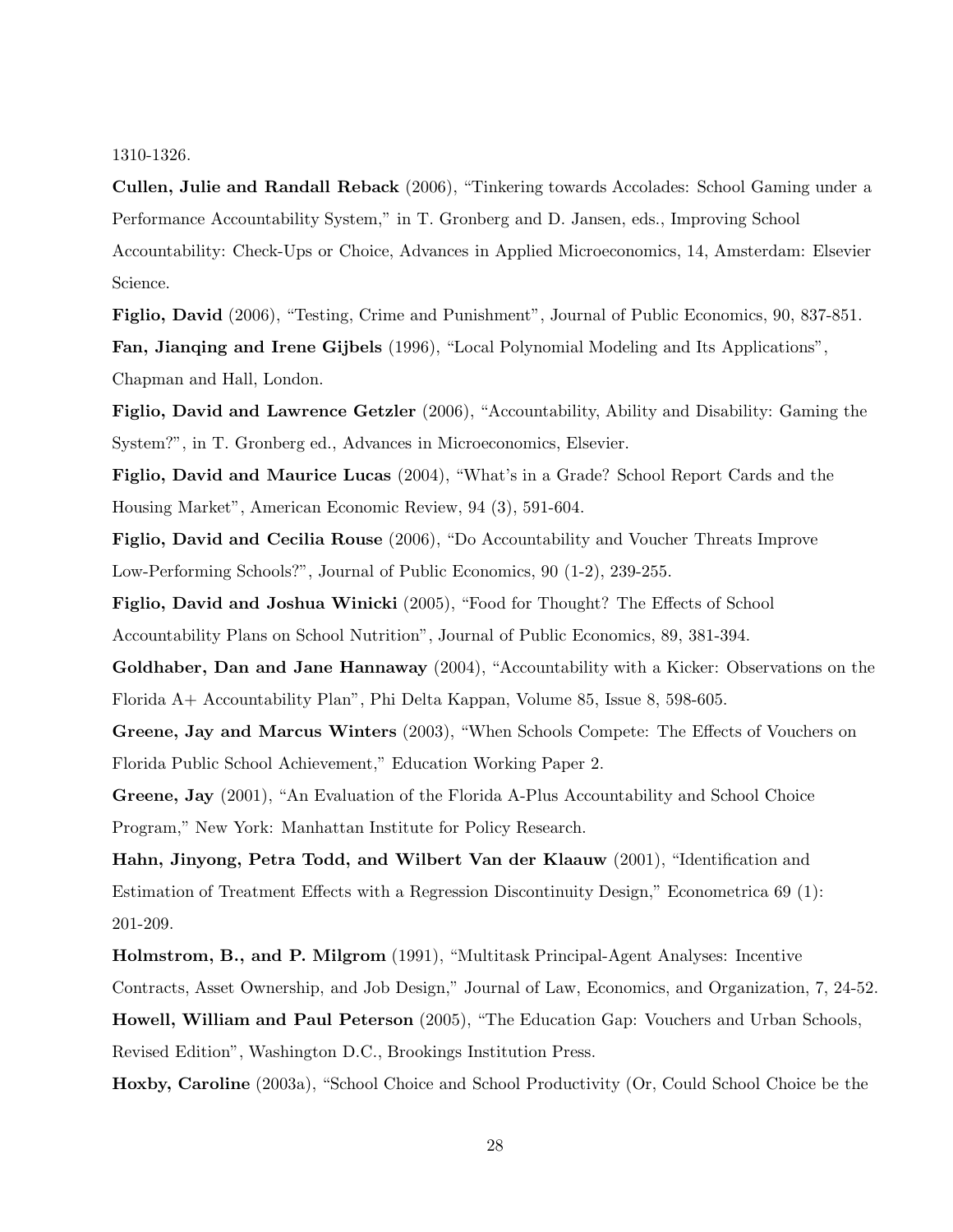tide that lifts all boats?)", in Caroline Hoxby (ed.) The Economics of School Choice, University of Chicago Press.

**Hoxby, Caroline** (2003b), "School Choice and School Competition: Evidence from the United States", Swedish Economic Policy Review 10, 11-67.

**Imbens, Guido W., and Thomas Lemieux** (2008), "Regression Discontinuity Designs: A guide to practice", Journal of Econometrics, 142(2), 615-635.

**Jacob, Brian** (2005), "Accountability, Incentives and Behavior: The Impacts of High-Stakes Testing in the Chicago Public Schools", Journal of Public Economics, 89, 761-796.

**Jacob, Brian and Steven Levitt** (2003), "Rotten Apples: An Investigation of the Prevalence and Predictors of Teacher Cheating", Quarterly Journal of Economics, 118 (3).

**McCrary, Justin** (2008),"Manipulation of the Running Variable in the Regression Discontinuity Design: A Density Test," Journal of Econometrics, 142 (2): 698-714.

**McMillan, Robert** (2004),"Competition, Incentives, and Public School Productivity," Journal of Public Economics, 88, 1871-1892.

**Neal, Derek and Diane W. Schanzenbach** (2010),"Left Behind By Design: Proficiency Counts and Test-Based Accountability," The Review of Economics and Statistics, 92(2): 263-283.

**Nechyba, Thomas** (2003), "Introducing School Choice into Multi-District Public School Systems", in Caroline Hoxby (ed.), The Economics of School Choice, University of Chicago Press, Chicago.

**Reback, Randall** (2005), "Teaching to the Rating: School Accountability and Distribution of

Student Achievement," Working Paper, Barnard College, Columbia University.

**Rouse, Cecilia E.** (1998), "Private School Vouchers and Student Achievement: Evidence from the Milwaukee Choice Program," Quarterly Journal of Economics 113(2), 553-602.

**Silverman, Bernard W.** (1998), "Density Estimation for Statistics and Data Analysis," New York: Chapman and Hall, 1986.

**West, Martin and Paul Peterson** (2006), "The Efficacy of Choice Threats within School Accountability Systems: Results from Legislatively Induced Experiments", The Economic Journal 116 (510), C46-C62.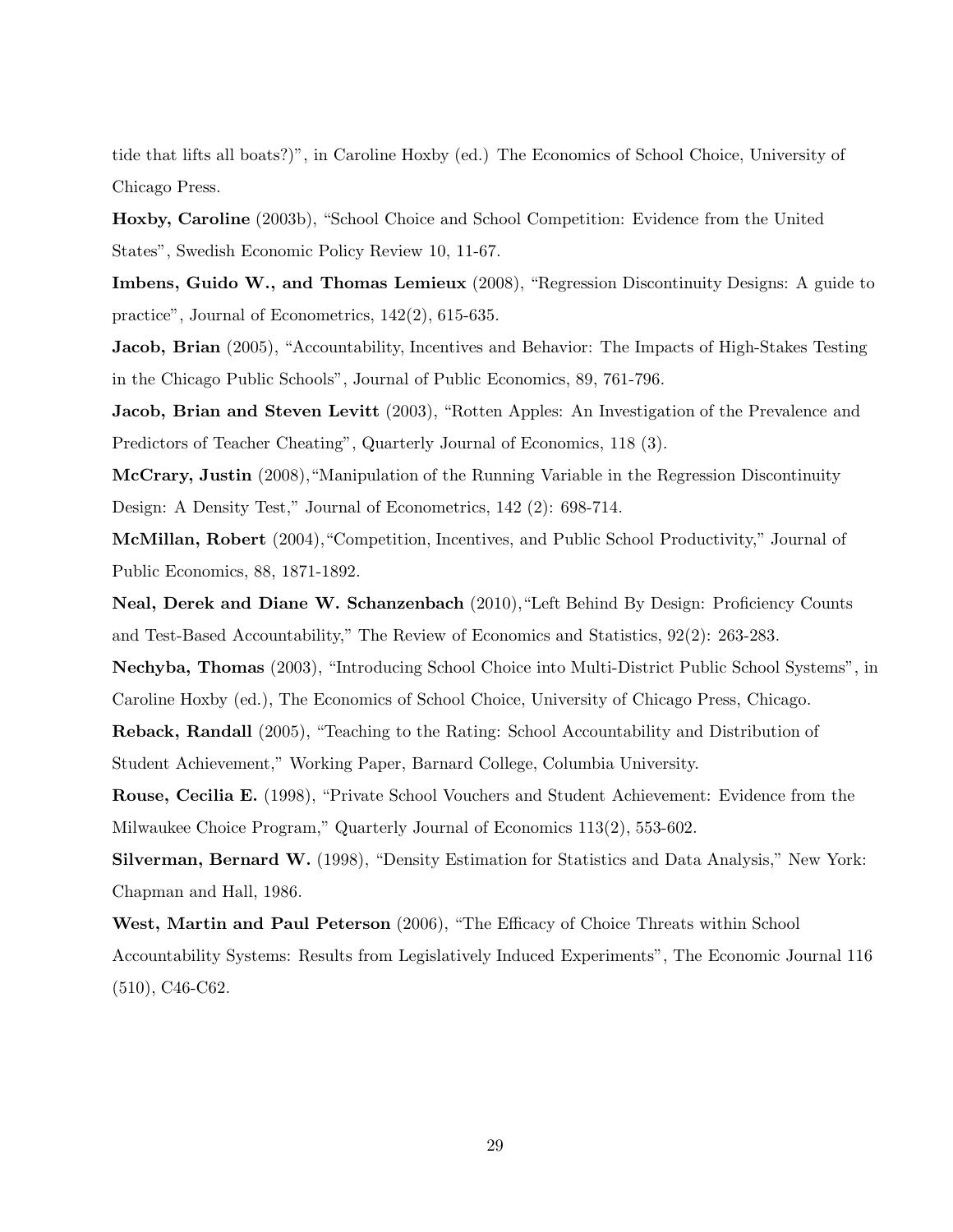|                                               |                   | Reading       |                   | Math          |                   | Writing           |
|-----------------------------------------------|-------------------|---------------|-------------------|---------------|-------------------|-------------------|
|                                               | <b>OLS</b>        | $\rm FE$      | <b>OLS</b>        | $\rm FE$      | <b>OLS</b>        | FE                |
|                                               | (1)               | (2)           | (3)               | (4)           | (5)               | (6)               |
| Treated $*$ level $1 * 1$ year after program  | $-3.33***$        | $-3.49***$    | $-5.56***$        | $-5.73***$    | $-6.95***$        | $-6.95***$        |
|                                               | (1.25)            | (1.16)        | (1.44)            | (1.45)        | (1.27)            | (1.21)            |
| Treated $*$ level $2 * 1$ year after program  | $\rm 0.96$        | $0.70\,$      | $2.83***$         | $2.69***$     | $-10.07***$       | $-10.21***$       |
|                                               | (0.88)            | (0.87)        | (0.75)            | (0.75)        | (0.92)            | (0.83)            |
| Treated $*$ level 3 $*$ 1 year after program  | $2.32***$         | $2.42***$     | $2.17^\ast$       | $2.30^\ast$   | $11.04***$        | $10.95***$        |
|                                               | (0.73)            | (0.61)        | (1.23)            | (1.20)        | (1.26)            | (1.35)            |
| Treated $*$ level $4 * 1$ year after program  | $0.83\,$          | 0.99          | $0.99^{\ast\ast}$ | $1.13***$     | $6.52^{\ast\ast}$ | $6.70***$         |
|                                               | (0.70)            | (0.71)        | (0.42)            | (0.48)        | (2.60)            | (2.56)            |
| Treated $*$ level $5 * 1$ year after program  | $-0.70***$        | $-0.54***$    | $-0.56***$        | $-0.51***$    | $0.39\,$          | $0.37\,$          |
|                                               | (0.14)            | (0.17)        | (0.22)            | (0.23)        | (0.46)            | (0.47)            |
| Treated $*$ level $1 * 2$ years after program | $-4.13***$        | $-2.78***$    | $-7.52***$        | $-7.20***$    | $-6.78***$        | $-6.59***$        |
|                                               | (1.35)            | (0.97)        | (1.79)            | (1.93)        | (1.20)            | (1.10)            |
| Treated $*$ level 2 $*$ 2 years after program | $2.21^{\ast\ast}$ | $1.56^{\ast}$ | $3.73***$         | $3.24***$     | $-9.52***$        | $-8.87***$        |
|                                               | (0.87)            | (0.86)        | (0.96)            | (1.05)        | (1.17)            | (1.20)            |
| Treated $*$ level 3 $*$ 2 years after program | $2.23***$         | $1.78***$     | $2.63***$         | $2.72***$     | $10.15***$        | $9.89***$         |
|                                               | (1.07)            | (0.87)        | (1.00)            | (0.96)        | (2.21)            | (2.46)            |
| Treated $*$ level 4 $*$ 2 years after program | $0.58\,$          | $0.30\,$      | 1.24              | $1.39^{\ast}$ | $5.70^{\ast\ast}$ | $5.33^{\ast\ast}$ |
|                                               | (0.46)            | (0.44)        | (0.78)            | (0.80)        | (2.53)            | (2.53)            |
| Treated $*$ level 5 $*$ 2 years after program | $-0.92***$        | $-0.90***$    | $-0.16$           | $-0.22$       | $1.26\,$          | $1.10\,$          |
|                                               | (0.31)            | (0.30)        | (0.30)            | (0.34)        | (0.95)            | (0.98)            |
| Treated $*$ level $1 * 3$ years after program | $-5.47***$        | $-4.73***$    | $-5.96***$        | $-5.10***$    | $-7.05***$        | $-7.06***$        |
|                                               | (1.25)            | (1.07)        | (1.74)            | (1.76)        | (1.06)            | (0.94)            |
| Treated $*$ level 2 $*$ 3 years after program | $2.86***$         | $2.41***$     | $4.48***$         | $4.34***$     | $-10.51***$       | $-10.16***$       |
|                                               | (0.74)            | (0.60)        | (0.86)            | (0.83)        | (1.34)            | (1.31)            |
| Treated $*$ level 3 $*$ 3 years after program | $3.18***$         | $2.89***$     | 0.44              | $0.58\,$      | $12.95***$        | $12.94***$        |
|                                               | (0.84)            | (0.89)        | (0.69)            | (0.64)        | (1.60)            | (1.63)            |
| Treated $*$ level 4 $*$ 3 years after program | $0.45\,$          | $0.35\,$      | $0.10\,$          | $0.17\,$      | $5.60***$         | $5.49***$         |
|                                               | (0.60)            | (0.63)        | (0.80)            | (0.90)        | (1.72)            | (1.80)            |
| Treated $*$ level 5 $*$ 3 years after program | $-0.99***$        | $-0.91**$     | $-0.13$           | $-0.09$       | $0.19\,$          | $0.07\,$          |
|                                               | (0.35)            | (0.36)        | (0.55)            | (0.58)        | (0.63)            | (0.68)            |
| $\mbox{Controls}$                             | $\mathbf Y$       | $\mathbf Y$   | $\mathbf Y$       | $\mathbf Y$   | $\mathbf Y$       | $\mathbf Y$       |
| Observations                                  | 10110             | $10110\,$     | $10035\,$         | $10035\,$     | $10105\,$         | $10105\,$         |

# Table 1: Effect of "Threatened Status" on percentage of students scoring in levels 1-5

(Sample of treated F and control D schools, Reading, Math and Writing)

∗, ∗∗, ∗∗∗: significant at the 10, 5, and 1 percent level, respectively. Robust standard errors adjusted for clustering by school district are in parentheses. The dependent variable is percentage of students in school  $i$  scoring in level  $j$  in year  $t$ . The regression results are obtained from estimation of model 1 and its fixed effects counterpart. All regressions are weighted by the number of students tested. OLS regressions include level dummies and interactions of the level dummies with treated dummy and year dummies respectively. The FE columns include school by level fixed effects and interactions of level dummies with year dummies. Controls include race, sex, percentage of students eligible for free or reduced-price lunches, real per pupil expenditures and interactions of level dummies with each of these variables.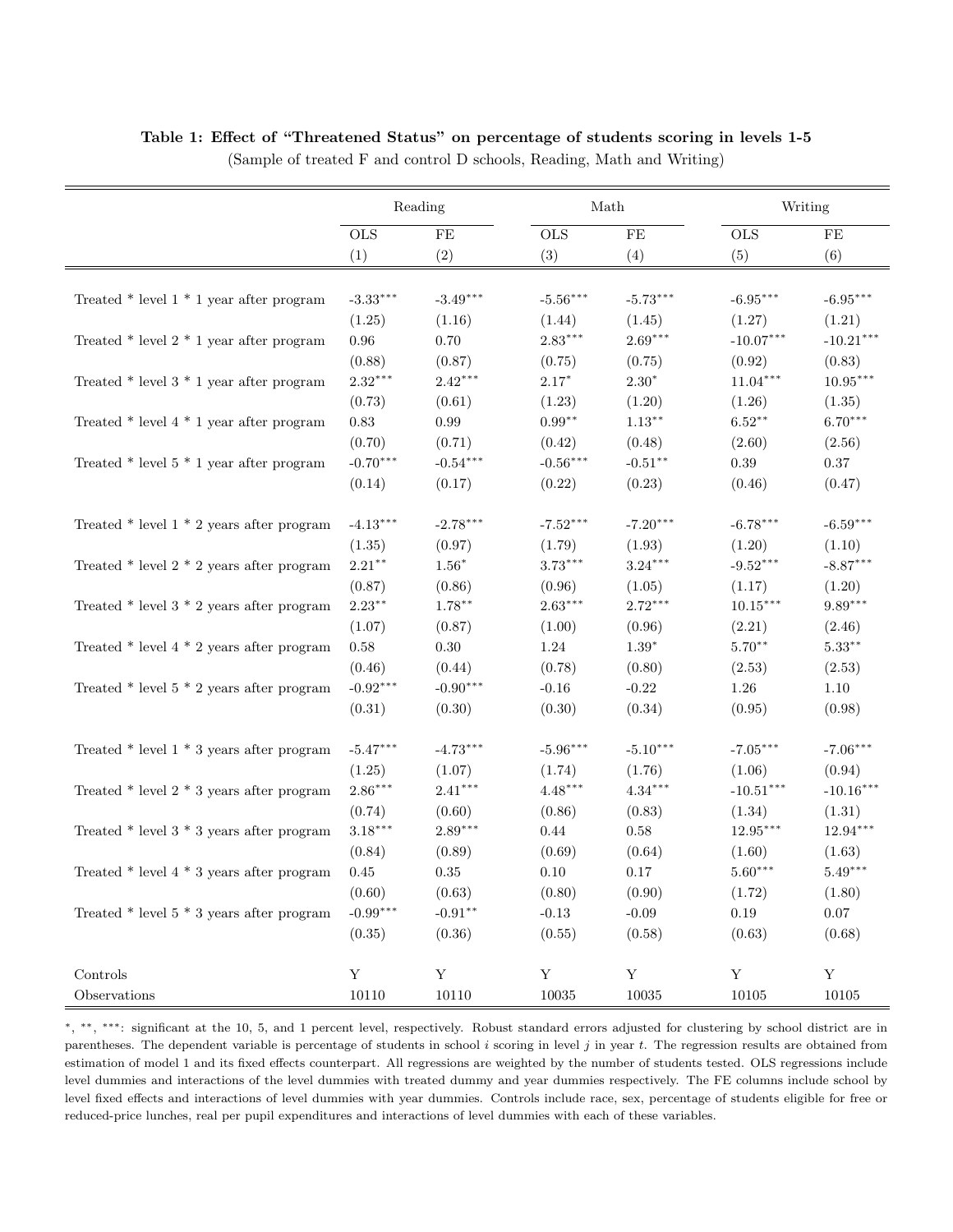|                               |            | Reading           |            | Math   |            | Writing |
|-------------------------------|------------|-------------------|------------|--------|------------|---------|
|                               | <b>OLS</b> | FE                | <b>OLS</b> | FE     | <b>OLS</b> | FE      |
|                               | (1)        | $\left( 2\right)$ | (3)        | (4)    | (5)        | (6)     |
| Treated $*$ level 1 $*$ trend | 0.65       | 0.60              | 0.76       | 1.09   | 0.39       | 0.57    |
|                               | (1.60)     | (1.41)            | (1.58)     | (1.59) | (0.67)     | (0.78)  |
| Treated $*$ level 2 $*$ trend | $-0.06$    | 0.01              | $1.48*$    | 1.39   | 0.35       | 0.38    |
|                               | (0.68)     | (0.67)            | (0.90)     | (0.86) | (0.35)     | (0.39)  |
| Treated $*$ level 3 $*$ trend |            |                   |            |        | $-0.39$    | $-0.37$ |
|                               |            |                   |            |        | (0.56)     | (0.58)  |
| Treated $*$ level 4 $*$ trend |            |                   |            |        | $-0.16$    | $-0.13$ |
|                               |            |                   |            |        | (0.10)     | (0.12)  |
| Treated $*$ level 5 $*$ trend |            |                   |            |        | $-0.09$    | $-0.08$ |
|                               |            |                   |            |        | (0.05)     | (0.05)  |
| Controls                      | Υ          | Y                 | Y          | Y      | Y          | Y       |
| Observations                  | 2030       | 2030              | 2020       | 2020   | 7150       | 7150    |

Table 2: Pre-program trend of F schools in levels 1-5, relative to D schools

∗, ∗∗, ∗∗∗: significant at the 10, 5, and 1 percent level, respectively. Robust standard errors adjusted for clustering by school district are in parentheses. The dependent variable is percentage of students in school i scoring in level j in year t. All regressions are weighted by the number of students tested. OLS regressions include level dummies and interactions of the level dummies with treated dummy and year dummies respectively. The FE columns include school by level fixed effects and interactions of level dummies with year dummies. This table reports results from estimation of model 2 and its fixed effects counterpart. Controls include race, sex, percentage of students eligible for free or reduced-price lunches, real per pupil expenditures and interactions of level dummies with each of these variables. Pre-program data are available only for levels 1 and 2 in reading and math.

| dep. var. = % of students scoring in level i in school j in year t, $i = \{1,2\}$ |            |            |         |            |            |        |  |  |
|-----------------------------------------------------------------------------------|------------|------------|---------|------------|------------|--------|--|--|
|                                                                                   | Reading    |            |         | Math       |            |        |  |  |
|                                                                                   | <b>OLS</b> | <b>OLS</b> | FE      | <b>OLS</b> | <b>OLS</b> | FE     |  |  |
| $98F * level 1 * trend$                                                           | $-1.70$    | $-1.59$    | $-1.56$ | 0.64       | 0.26       | 0.14   |  |  |
|                                                                                   | (1.52)     | (1.51)     | (1.49)  | (1.88)     | (1.98)     | (1.79) |  |  |
| $98F * level 2 * trend$                                                           | 0.50       | 0.41       | 0.42    | 2.21       | 2.09       | 2.07   |  |  |
|                                                                                   | (0.89)     | (0.90)     | (0.91)  | (1.35)     | (1.38)     | (1.29) |  |  |
| Controls                                                                          | N          | Y          | Y       | N          | Y          | Y      |  |  |
| Observations                                                                      | 2728       | 2710       | 2710    | 2728       | 2710       | 2710   |  |  |

Table 3: Mean reversion of the 98F schools, relative to 98D schools

∗, ∗∗, ∗∗∗: significant at the 10, 5, and 1 percent level, respectively. Robust standard errors adjusted for clustering by school district are in parentheses. The dependent variable is percentage of students in school  $i$  scoring in level  $j$  in year  $t$ . All regressions are weighted by the number of students tested. The table uses the sample of 98F and 98D schools. Pre-program data are available only for levels 1 and 2 in reading and math. OLS regressions include level dummies, interactions of level dummies with treated dummy and trend respectively. The FE columns include school by level fixed effects and interactions of level dummies with trend. Controls include race, sex, percentage of students eligible for free or reduced-price lunches, real per pupil expenditures and interactions of level dummies with each of these variables.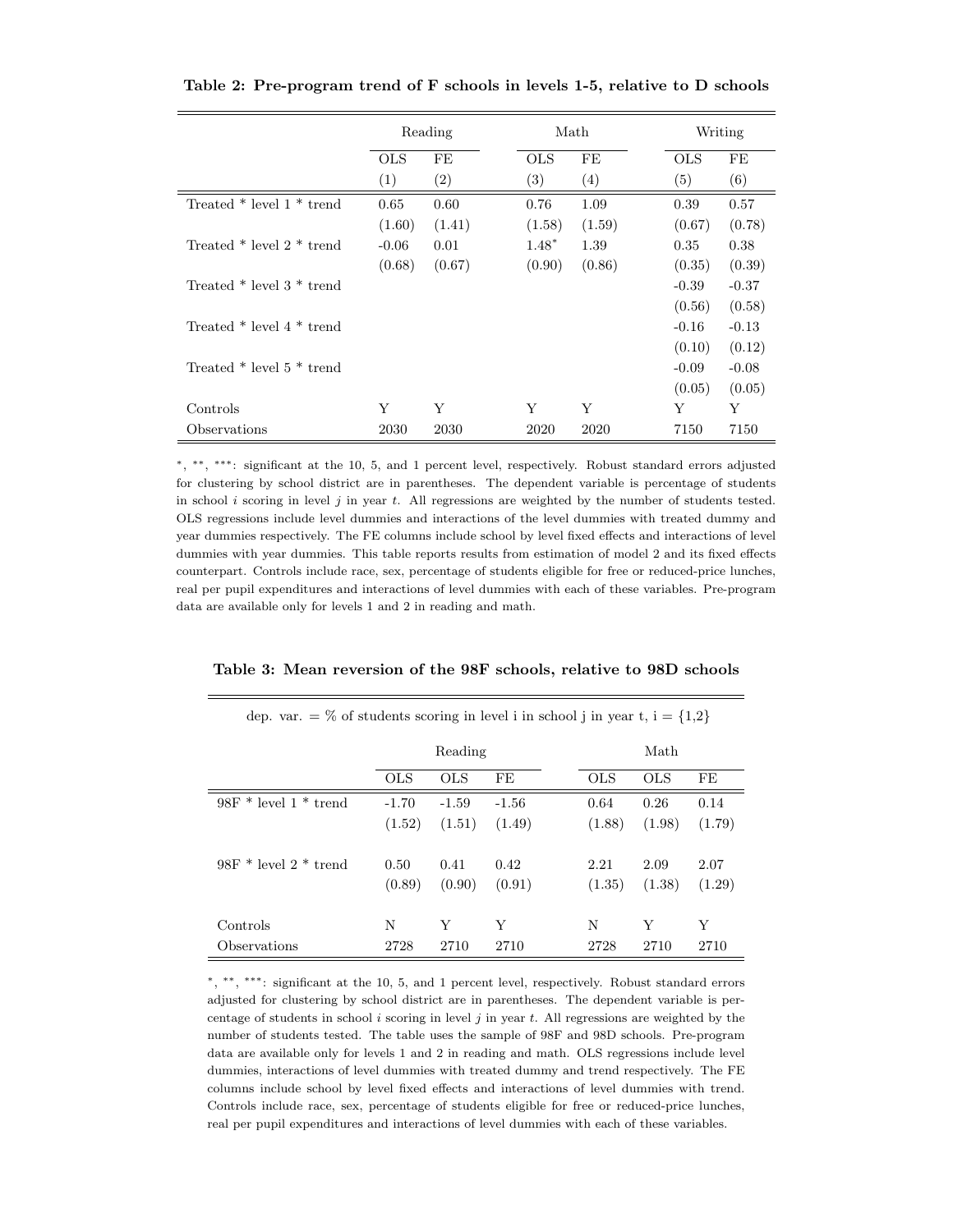|                           | % white           | % black           | % hispanic         | $%$ asian         | $%$ american<br>indian | % free/reduced price<br>lunch eligible |
|---------------------------|-------------------|-------------------|--------------------|-------------------|------------------------|----------------------------------------|
|                           | FE                | FE                | FE                 | FE                | FE                     | FE                                     |
|                           | $\left(1\right)$  | (2)               | (3)                | $\left(4\right)$  | $\left( 5\right)$      | (6)                                    |
| Treated * program dummy   | $-1.64$<br>(1.12) | $-0.55$<br>(1.11) | $1.99**$<br>(0.95) | $-0.04$<br>(0.18) | 0.01<br>(0.10)         | $-0.16$<br>(1.27)                      |
| Treated * program * trend | 0.84<br>(0.61)    | $-0.92$<br>(0.57) | 0.20<br>(0.53)     | 0.02<br>(0.08)    | $-0.01$<br>(0.04)      | $-0.54$<br>(0.92)                      |
| Observations              | 4498              | 4498              | 4498               | 4498              | 4498                   | 3076                                   |

## Table 4: The Issue of Sorting: Investigating demographic shifts (Sample of F and D schools, 1994-2002)

∗ , ∗∗ , ∗∗∗: significant at the 10, 5, and 1 percent level, respectively. Robust standard errors adjusted for clustering by school district are in parentheses. The dependent variable is the relevant demographic characteristic of school i in year t. This table reports results from the estimation of the fixed effects counterpart of model 3. All regressions include school fixed effects and also include trend, program dummy, interactions of trend with treated dummy and program dummy respectively.

| Table 5: Is there a Stigma Effect of getting the Lowest Performing Grade?                                                                                                                                                                                                      |
|--------------------------------------------------------------------------------------------------------------------------------------------------------------------------------------------------------------------------------------------------------------------------------|
| Effect of being Categorized in Group 1 on Performance in FCAT Writing                                                                                                                                                                                                          |
| $\sim$ 0.1 $\sim$ 0.1 $\sim$ 0.1 $\sim$ 0.1 $\sim$ 0.1 $\sim$ 0.1 $\sim$ 0.1 $\sim$ 0.1 $\sim$ 0.1 $\sim$ 0.1 $\sim$ 0.1 $\sim$ 0.1 $\sim$ 0.1 $\sim$ 0.1 $\sim$ 0.1 $\sim$ 0.1 $\sim$ 0.1 $\sim$ 0.1 $\sim$ 0.1 $\sim$ 0.1 $\sim$ 0.1 $\sim$ 0.1 $\sim$ 0.1 $\sim$ 0.1 $\sim$ |

| (Using Mean Scores and % of Students Scoring below 3, 1997-1998) |  |  |  |
|------------------------------------------------------------------|--|--|--|
|------------------------------------------------------------------|--|--|--|

|                          |            | Sample: Group 1, 2 Schools |                   |            |                             |         |  |  |  |  |
|--------------------------|------------|----------------------------|-------------------|------------|-----------------------------|---------|--|--|--|--|
|                          |            | $dep. var. = mean score$   |                   |            | dep. var. $=$ % below 3     |         |  |  |  |  |
|                          |            |                            |                   |            | (i.e., % in levels 1 and 2) |         |  |  |  |  |
|                          | <b>OLS</b> | FE                         | FE                | <b>OLS</b> | FE                          | FE      |  |  |  |  |
|                          | (1)        | $\left( 2\right)$          | $\left( 3\right)$ | (4)        | (5)                         | (6)     |  |  |  |  |
|                          |            |                            |                   |            |                             |         |  |  |  |  |
| Group $1 * \text{trend}$ | $-0.01$    | $-0.02$                    | $-0.02$           | $-2.09$    | $-2.06$                     | $-1.81$ |  |  |  |  |
|                          | (0.08)     | (0.06)                     | (0.06)            | (3.47)     | (3.30)                      | (3.04)  |  |  |  |  |
| Controls                 | N          | N                          | Y                 | N          | N                           | Y       |  |  |  |  |
| Observations             | 314        | 314                        | 314               | 314        | 314                         | 314     |  |  |  |  |

∗, ∗∗, ∗∗∗: significant at the 10, 5, and 1 percent level, respectively. Robust standard errors adjusted for clustering by school district are in parentheses. All regressions are weighted by the number of students tested. Controls include racial composition of students, gender composition of students, percentage of students eligible for free or reduced-price lunches and real per pupil expenditure. OLS regressions include group 1 dummy and trend, FE regressions include school fixed effects and trend. The dependent variable in columns (1)-(3) range on a scale of 1-6; the dependent variable in columns  $(4)-(6)$  is a percentage.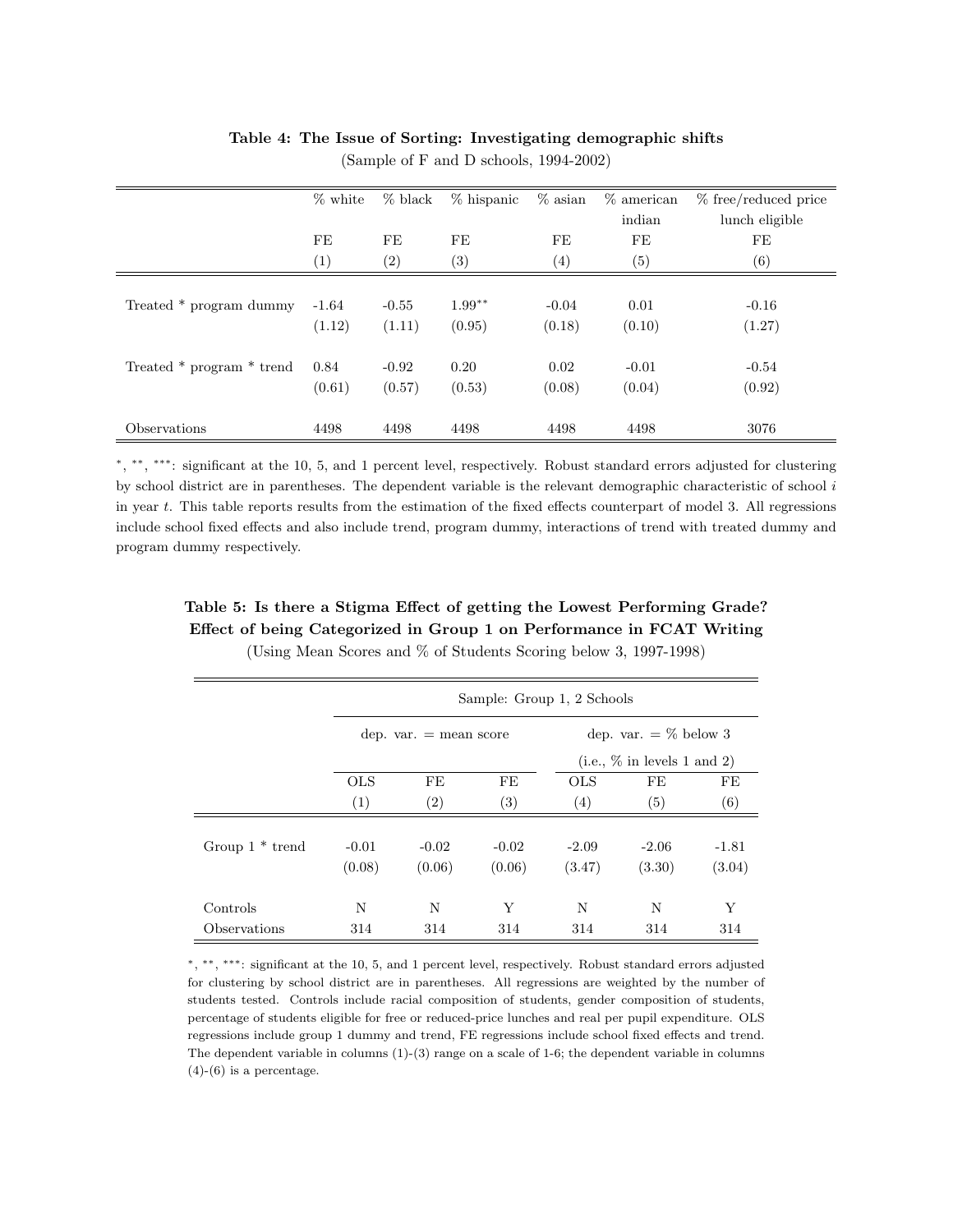|                          | Reading    |           |            | Math       | Writing    |            |  |
|--------------------------|------------|-----------|------------|------------|------------|------------|--|
|                          | <b>OLS</b> | FE        | <b>OLS</b> | $\rm FE$   | <b>OLS</b> | FE         |  |
|                          | (1)        | (2)       | (3)        | (4)        | (5)        | (6)        |  |
|                          |            |           |            |            |            |            |  |
| Treated $*$ level 1 $*$  | $-1.74***$ | $-1.42**$ | $-1.13***$ | $-1.19***$ | $-0.70$    | $-0.70$    |  |
| program dummy $*$ number | (0.67)     | (0.66)    | (0.57)     | (0.55)     | (0.63)     | (0.62)     |  |
|                          |            |           |            |            |            |            |  |
| Treated * level 2 *      | $0.53*$    | $0.48***$ | $-0.42$    | $-0.57$    | $-1.81***$ | $-1.96***$ |  |
| program dummy $*$ number | (0.28)     | (0.22)    | (0.55)     | (0.47)     | (0.62)     | (0.70)     |  |
|                          |            |           |            |            |            |            |  |
| Treated * level 3 *      | 0.36       | 0.17      | 0.20       | 0.30       | $-1.33$    | $-1.27$    |  |
| program dummy $*$ number | (0.37)     | (0.39)    | (0.43)     | (0.26)     | (1.20)     | (1.15)     |  |
|                          |            |           |            |            |            |            |  |
| Treated $*$ level 4 $*$  | $0.50*$    | 0.42      | 0.55       | 0.64       | $3.31***$  | $3.36***$  |  |
| program dummy $*$ number | (0.30)     | (0.32)    | (0.36)     | (0.46)     | (0.90)     | (0.95)     |  |
|                          |            |           |            |            |            |            |  |
| Treated $*$ level 5 $*$  | $0.32***$  | $0.30*$   | $0.83***$  | $0.85***$  | $1.33***$  | $1.35***$  |  |
| program dummy * number   | (0.14)     | (0.15)    | (0.19)     | (0.17)     | (0.35)     | (0.36)     |  |
|                          |            |           |            |            |            |            |  |
| Controls                 | Y          | Y         | Y          | Υ          | Y          | Υ          |  |
| Observations             | 9990       | 9990      | 9915       | 9915       | 9985       | 9985       |  |

|  | Table 6: "Threat of Vouchers" Versus Stigma: Does Threatened School Response Change |  |  |  |
|--|-------------------------------------------------------------------------------------|--|--|--|
|  | with Number of Private Schools in Near Vicinity?                                    |  |  |  |

∗ , ∗∗ , ∗∗∗: significant at the 10, 5, and 1 percent level, respectively. Robust standard errors adjusted for clustering by school district are in parentheses. The regression results are obtained from estimation of model 4 and its OLS counterpart. All regressions are weighted by the number of students tested. Controls include racial composition of students, gender composition of students, percentage of students eligible for free or reduced-price lunches, real per pupil expenditures and interactions of level dummies with each of these variables.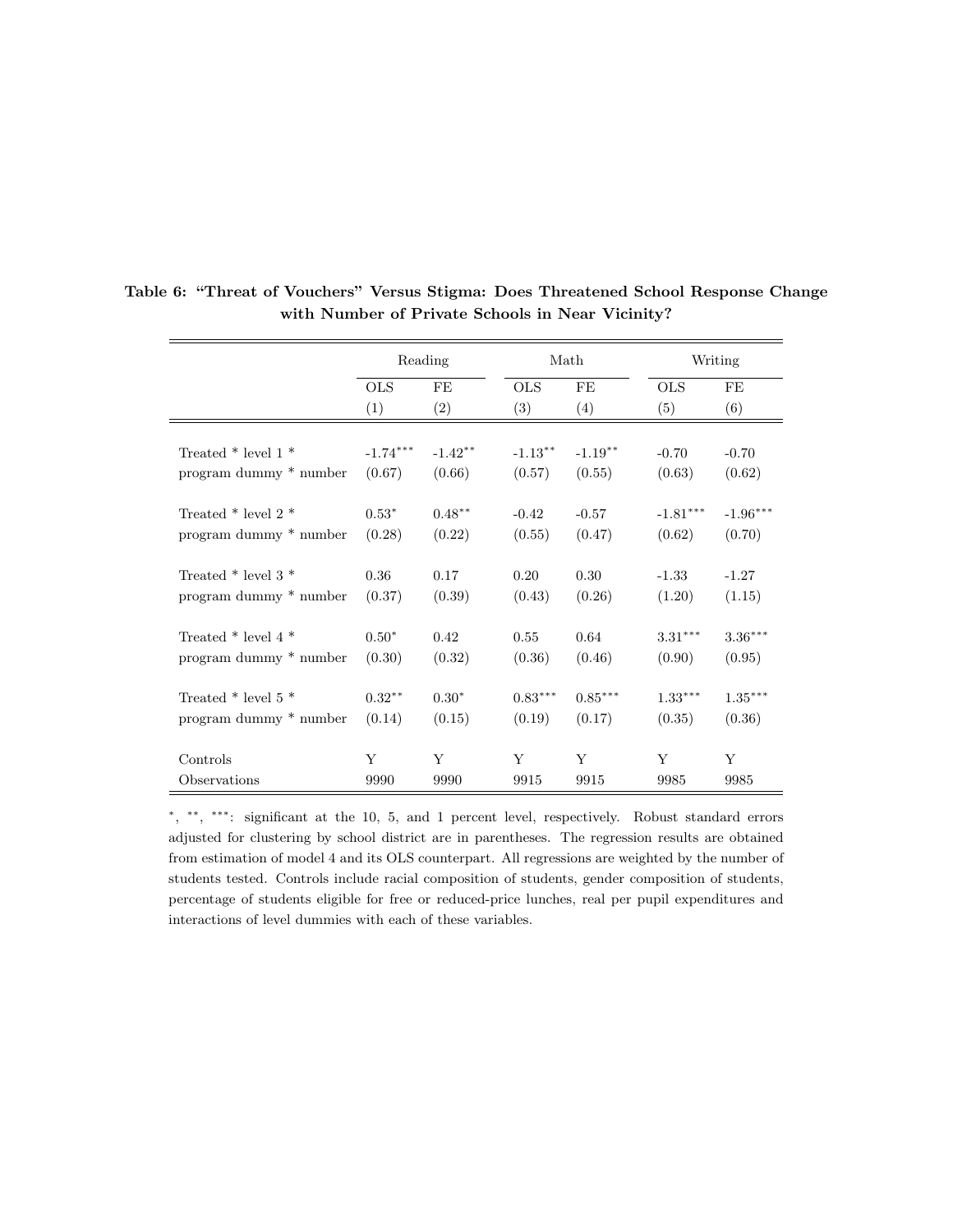| Panel A | % White<br>$\left( 1\right)$ | $%$ Black<br>(2) | % Hispanic<br>(3)     | $%$ Asian<br>$\left( 4\right)$ | % American Indian<br>(5) |
|---------|------------------------------|------------------|-----------------------|--------------------------------|--------------------------|
|         |                              |                  |                       |                                |                          |
|         | 2.92                         | $-5.06$          | 2.43                  | 0.09                           | $-0.16$                  |
|         | (7.24)                       | (11.39)          | (6.73)                | (0.28)                         | (0.06)                   |
|         |                              |                  |                       |                                |                          |
| Panel B | % Multiracial                | Male             | % Free/Red. Pr. Lunch | Enrollment                     | Real PPE                 |
|         | $\left( 6\right)$            | (7)              | (8)                   | (9)                            | (10)                     |
|         |                              |                  |                       |                                |                          |
|         | $-0.23$                      | $-1.21$          | $-5.97$               | $-14.45$                       | $-1.97$                  |
|         | (0.26)                       | (1.44)           | (5.36)                | (60.32)                        | (2.29)                   |

## Table 7a: Testing Validity of Regression Discontinuity Analysis: Looking for Discontinuities in Pre-Program Characteristics at the Cutoff

∗ , ∗∗ , ∗∗∗: significant at the 10, 5, and 1 percent level, respectively. Standard errors are in parentheses and are clustered by the run variable (% of school's students at or above 3 in FCAT writing).

|  | Table 7b: Testing for Discontinuity in the Density of the Run Variable |  |  |  |
|--|------------------------------------------------------------------------|--|--|--|

|            | 1999<br>(1)       |
|------------|-------------------|
| Difference | $-0.01$<br>(0.01) |

∗ , ∗∗ , ∗∗∗: significant at the 10, 5, and 1 percent level, respectively. Standard errors are in parentheses and are clustered by the run variable (% of school's students at or above 3 in FCAT writing).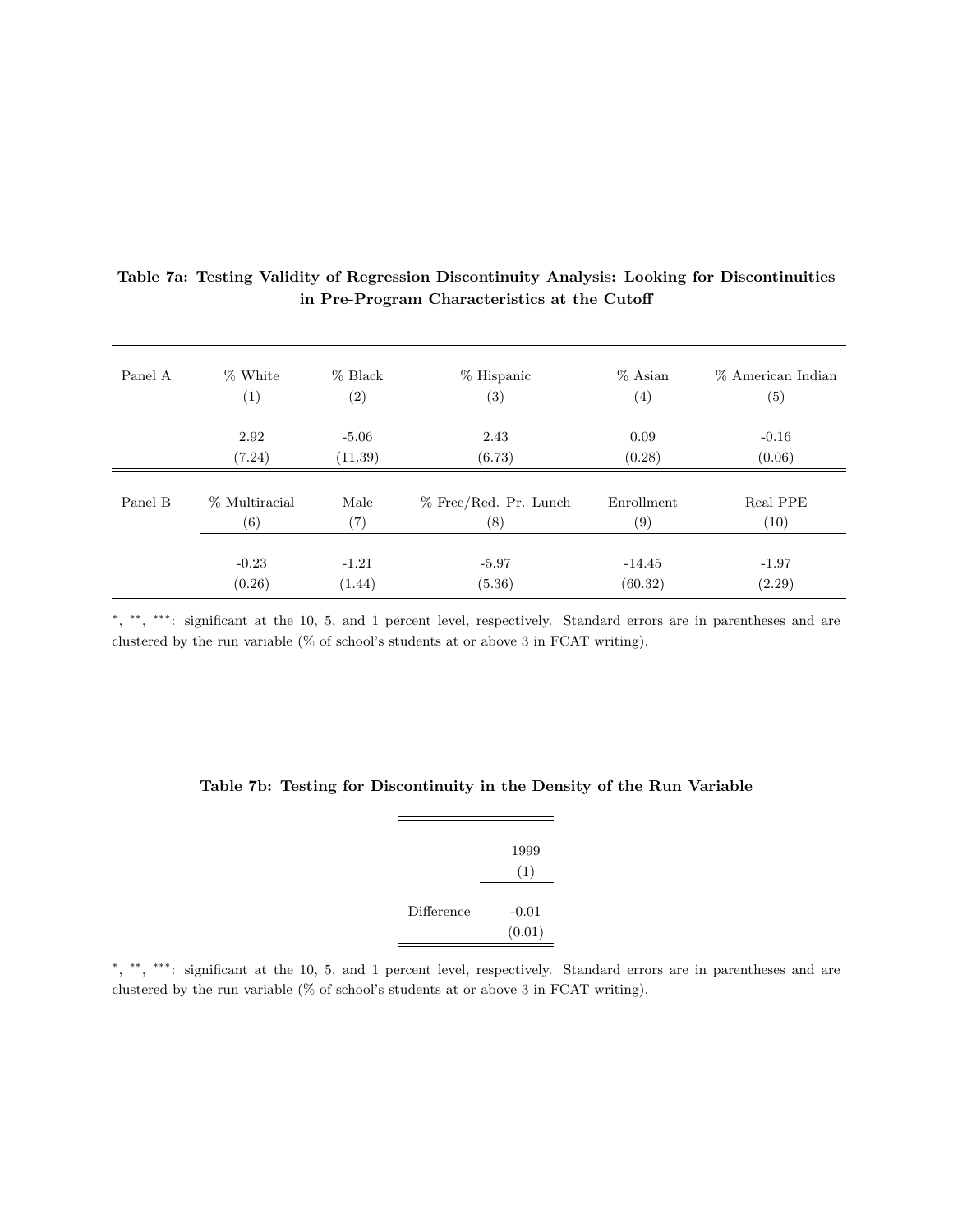| Discontinuity Estimates                    | Reading       |               |               | $\operatorname{Math}$ |             | Writing     |  |
|--------------------------------------------|---------------|---------------|---------------|-----------------------|-------------|-------------|--|
|                                            | (1)           | (2)           | (3)           | (4)                   | (5)         | (6)         |  |
|                                            |               |               |               |                       |             |             |  |
| $1$ year after $\bold{program}$<br>Level 1 |               | $-6.73***$    |               | $-5.16***$            |             |             |  |
|                                            | $-7.77***$    |               | $-5.22*$      |                       | $-2.90***$  | $-3.21***$  |  |
|                                            | (3.42)        | (2.28)        | (2.88)        | (2.12)                | (0.99)      | (0.75)      |  |
| Level 2                                    | $\rm 0.21$    | $0.29\,$      | $-0.15$       | $-0.35$               | $-5.84*$    | $-5.01*$    |  |
|                                            | (1.32)        | (1.24)        | (1.28)        | (1.88)                | (3.07)      | (3.01)      |  |
| Level 3                                    | $3.24\,$      | $2.61\,$      | $2.52^{\ast}$ | $2.70***$             | 1.29        | $0.90\,$    |  |
|                                            | (2.55)        | (1.83)        | (1.35)        | (1.18)                | (3.05)      | (2.89)      |  |
| Level 4                                    | $4.22***$     | $3.80***$     | $3.12^{\ast}$ | $2.99***$             | 4.14        | $4.24\,$    |  |
|                                            | (1.29)        | (0.42)        | (1.66)        | (1.00)                | (2.62)      | (2.85)      |  |
| Level 5                                    | $0.05\,$      | $0.05\,$      | $-0.47$       | $-0.42$               | 1.71        | $1.69\,$    |  |
|                                            | (0.47)        | (0.42)        | (0.38)        | (0.42)                | (1.35)      | (1.47)      |  |
| 2 years after program                      |               |               |               |                       |             |             |  |
| Level 1                                    | $-12.25***$   | $-11.15***$   | $-13.16***$   | $-11.07***$           | $-3.85*$    | $-3.88$     |  |
|                                            | (4.06)        | (5.08)        | (3.04)        | (3.30)                | (2.26)      | (2.37)      |  |
| Level 2                                    | 4.11          | $4.73^\ast$   | $5.95***$     | $5.77***$             | $-1.92$     | $-1.48$     |  |
|                                            | (2.50)        | (2.48)        | (1.58)        | (1.48)                | (1.63)      | (1.90)      |  |
| Level 3                                    | $4.21^{\ast}$ | $3.52\,$      | $3.42***$     | $2.02\,$              | $6.16*$     | $6.33^\ast$ |  |
|                                            | (2.21)        | (2.74)        | (1.34)        | (1.77)                | (3.25)      | (3.55)      |  |
| Level 4                                    | $3.17***$     | $2.50^\ast$   | $3.25^\ast$   | $2.84*$               | $-0.59$     | $-1.26$     |  |
|                                            | (1.37)        | (1.47)        | (1.88)        | (1.45)                | (2.28)      | (1.97)      |  |
| Level 5                                    | $0.56\,$      | 0.19          | 0.28          | $\rm 0.21$            | 1.07        | $1.30\,$    |  |
|                                            | (0.81)        | (0.57)        | (0.93)        | (0.72)                | (1.02)      | (1.43)      |  |
| 3 years after program                      |               |               |               |                       |             |             |  |
| Level 1                                    | $-9.88***$    | $-10.73***$   | $-5.50$       | $-5.41$               | $-0.82$     | $-1.33$     |  |
|                                            | (4.07)        | (3.72)        | (8.77)        | (9.32)                | (1.91)      | (1.83)      |  |
| Level 2                                    | 1.22          | $1.55\,$      | $\rm 0.21$    | $1.22\,$              | $-3.56***$  | $-3.47***$  |  |
|                                            | (2.06)        | (1.92)        | (1.63)        | (1.57)                | (1.31)      | (1.43)      |  |
| Level 3                                    | $3.92**$      | $4.37^{\ast}$ | $1.80\,$      | 1.58                  | $-3.21$     | $-1.30$     |  |
|                                            | (1.69)        | (2.24)        | (3.19)        | (3.38)                | (4.71)      | (4.10)      |  |
| Level 4                                    | $4.73***$     | $4.92***$     | $2.86\,$      | $2.29\,$              | $2.22\,$    | $2.02\,$    |  |
|                                            |               |               |               |                       | (2.61)      |             |  |
|                                            | (1.97)        | (1.47)        | (4.17)        | (4.49)                | $4.05***$   | (2.85)      |  |
| Level $5\,$                                | $0.06\,$      | $-0.11$       | $0.71\,$      | $0.43\,$              |             | $3.70**$    |  |
|                                            | (0.64)        | (0.64)        | (1.40)        | (1.48)                | (1.09)      | (1.22)      |  |
| $\mbox{Controls}$                          | $\rm N$       | $\mathbf Y$   | $\mathbf N$   | $\mathbf Y$           | $\mathbf N$ | $\mathbf Y$ |  |

## Table 8: Regression Discontinuity Analysis: Effect of "Threatened Status" on percentage of students scoring in levels 1-5, Reading, Math and Writing

∗, ∗∗, ∗∗∗: significant at the 10, 5, and 1 percent level, respectively. Standard errors are in parentheses and are clustered by the run variable (% of school's students at or above 3 in FCAT writing). Controls include racial and gender composition of students, percentage of students eligible for free or reduced-price lunches, real per pupil expenditures.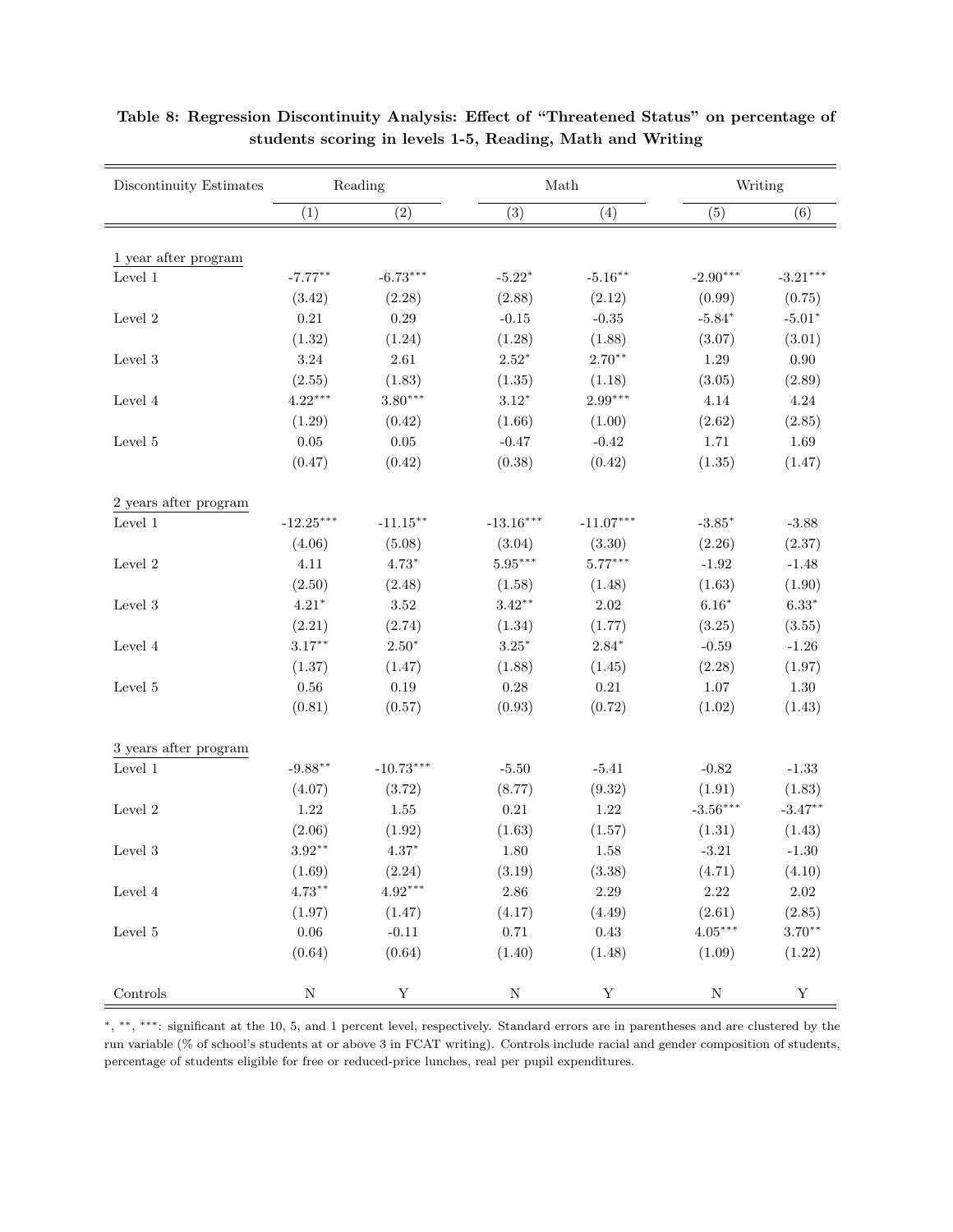|                                                     | <b>OLS</b>                          | $\rm FE$   | <b>OLS</b> | $\rm FE$                        |
|-----------------------------------------------------|-------------------------------------|------------|------------|---------------------------------|
|                                                     | (1)                                 | (2)        | (3)        | (4)                             |
|                                                     |                                     |            |            |                                 |
| Reading * 1 year after program                      | $-0.32***$                          | $-0.33***$ | $-0.34***$ | $-0.27***$                      |
|                                                     | (0.09)                              | (0.09)     | (0.08)     | (0.11)                          |
|                                                     |                                     |            |            |                                 |
| Math $*$ 1 year after program                       | $\textnormal{-}0.65^{\ast\ast\ast}$ | $-0.63***$ | $-0.60***$ | $\textbf{-0.56}^{\ast\ast\ast}$ |
|                                                     | (0.12)                              | (0.12)     | (0.11)     | (0.10)                          |
|                                                     |                                     |            |            |                                 |
| Writing * 1 year after program                      | $-1.27***$                          | $-1.28***$ | $-1.26***$ | $-1.27***$                      |
|                                                     | (0.20)                              | (0.21)     | (0.24)     | (0.16)                          |
|                                                     |                                     |            |            |                                 |
|                                                     |                                     |            |            |                                 |
| Low $*$ 1 year after program                        | 0.28                                | 0.28       | 0.25       | $0.32*$                         |
|                                                     | (0.19)                              | (0.20)     | (0.21)     | (0.18)                          |
|                                                     | 0.20                                | $0.18*$    |            |                                 |
| Mid * 1 year after program                          |                                     |            | 0.18       | 0.14                            |
|                                                     | (0.13)                              | (0.09)     | (0.11)     | (0.10)                          |
| Controls                                            | N                                   | N          | Y          | Y                               |
| Observations                                        | 390                                 | 390        | 378        | 378                             |
|                                                     |                                     |            |            |                                 |
| p-values of differences:                            |                                     |            |            |                                 |
| $(Reading * 1 year after - Writing * 1 year after)$ | 0.00                                | 0.00       | 0.00       | 0.00                            |
| $(Math * 1 year after - Writing * 1 year after)$    | 0.00                                | 0.00       | 0.00       | 0.00                            |
| $(Low * 1 year after - Mid * 1 year after)$         | $\rm 0.61$                          | 0.48       | 0.29       | 0.15                            |

Table 9: Do Threatened Public Schools focus on the subject closest to cutoff ?

∗ , ∗∗ , ∗∗∗: significant at the 10, 5, and 1 percent level, respectively. Robust standard errors adjusted for clustering by school district are in parentheses. This table uses percentage of students below minimum criteria in reading, math and writing, each standardized by grade, subject and year to have a mean of zero and standard deviation of 1. The dependent variable is percentage of students below minimum criteria cutoff (standardized by grade, subject and year) in school  $i$  in subject  $s$  in year  $t$ . All regressions are weighted by the number of students tested. The regresion results are obtained from the estimation of model 5 and its fixed effects counterpart. The OLS columns include the three subject dummies, low and mid dummies. The FE columns include school by subject fixed effects. Controls include race, sex, percentage of students eligible for free or reduced-price lunches, real per pupil expenditure and interactions of the subject dummies with these variables.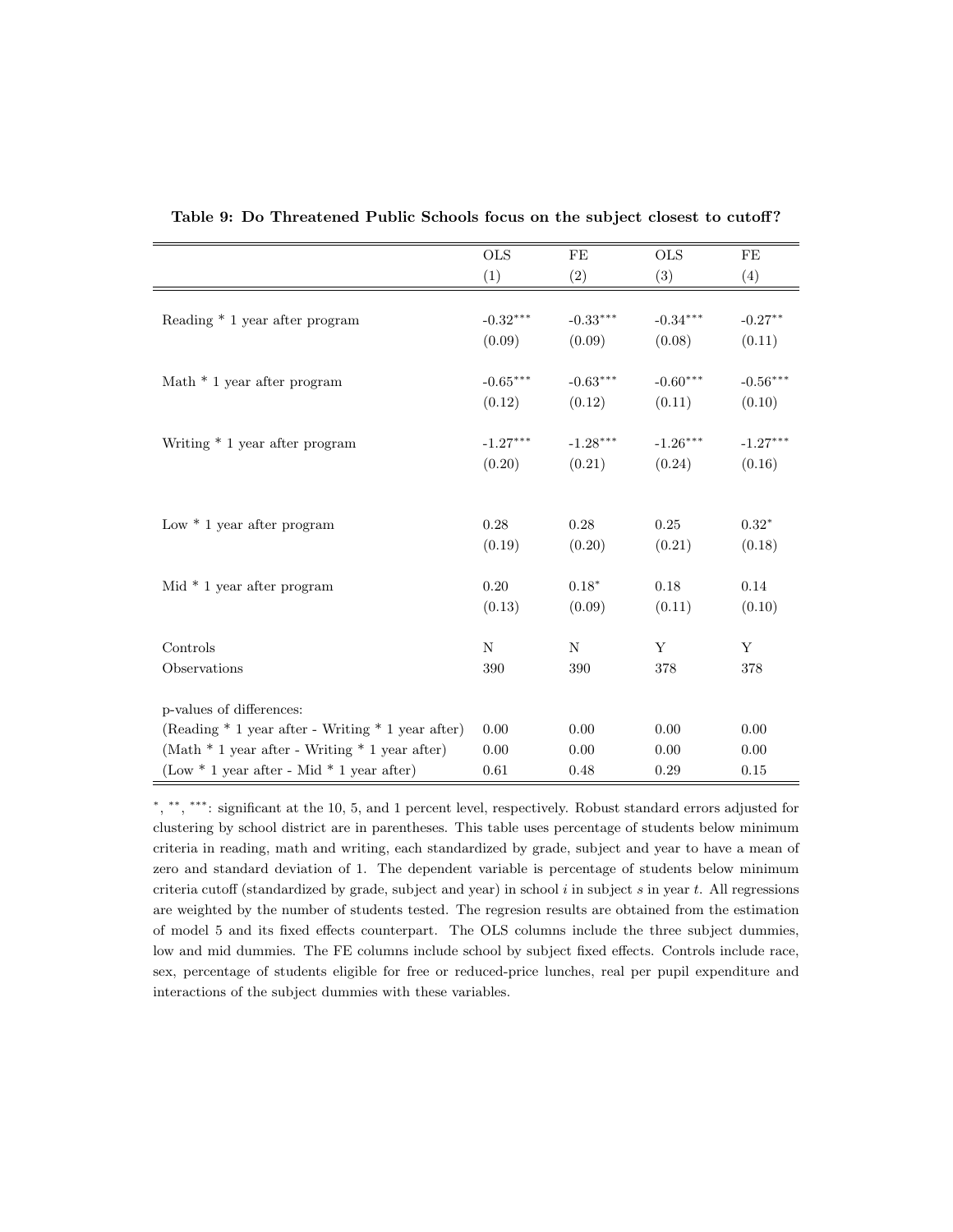|                                | <b>OLS</b>  | $\rm FE$   | <b>OLS</b> | FE          |
|--------------------------------|-------------|------------|------------|-------------|
|                                | (1)         | (2)        | (3)        | (4)         |
|                                |             |            |            |             |
| Low $*$ Reading $*$ Year 2000  | $-0.85***$  | $-0.82***$ | $-0.22$    | $-0.68***$  |
|                                | (0.15)      | (0.17)     | (0.20)     | (0.30)      |
|                                |             |            |            |             |
| Low * Math * Year 2000         | $-0.26$     | $-0.21$    | $-0.01$    | $-0.09$     |
|                                | (0.20)      | (0.15)     | (0.25)     | (0.18)      |
| Low $*$ Writing $*$ Year 2000  | $-1.15***$  | $-1.19***$ | $-1.18***$ | $-1.17***$  |
|                                | (0.08)      | (0.09)     | (0.09)     | (0.13)      |
|                                |             |            |            |             |
| Mid * Reading * Year 2000      | $0.01\,$    | $0.01\,$   | $-0.05$    | 0.08        |
|                                | (0.07)      | (0.10)     | (0.12)     | (0.13)      |
|                                |             |            |            |             |
| Mid * Math * Year 2000         | $-0.39***$  | $-0.43***$ | $-0.45***$ | $-0.44***$  |
|                                | (0.08)      | (0.08)     | (0.09)     | (0.09)      |
| Mid * Writing * Year 2000      | $-1.55***$  | $-1.5***$  | $-1.39***$ | $-1.49***$  |
|                                | (0.26)      | (0.25)     | (0.29)     | (0.17)      |
|                                |             |            |            |             |
|                                |             |            |            |             |
| High * Reading * Year 2000     | $-0.25***$  | $-0.31***$ | $-0.35***$ | $-0.24***$  |
|                                | (0.07)      | (0.07)     | (0.07)     | (0.10)      |
| High $*$ Math $*$ Year 2000    | $-0.83***$  | $-0.72***$ | $-0.61***$ | $-0.59***$  |
|                                | (0.18)      | (0.17)     | (0.18)     | (0.13)      |
|                                |             |            |            |             |
| High $*$ Writing $*$ Year 2000 | $-1.26***$  | $-1.10***$ | $-1.02***$ | $-1.22***$  |
|                                | (0.27)      | (0.38)     | (0.31)     | (0.41)      |
| $\text{Controls}$              | $\mathbf N$ | ${\bf N}$  | Y          | $\mathbf Y$ |
| Observations                   | 390         | 390        | 378        | 378         |

Table 10a: Further delineating the behavior of public schools: Does subject rank matter?

∗ , ∗∗ , ∗∗∗: significant at the 10, 5, and 1 percent level, respectively. Robust standard errors adjusted for clustering by school district are in parentheses. This table uses percentage of students below minimum criteria in reading, math and writing, each standardized by grade, subject and year to have a mean of zero and standard deviation of 1. The dependent variable is percentage of students below minimum criteria cutoff (standardized by grade, subject and year) in school  $i$  in subject  $s$  in year  $t$ . All regressions are weighted by the number of students tested. The OLS columns include the three subject dummies, low and mid dummies. The FE columns include school by subject fixed effects. Controls include race, sex, percentage of students eligible for free or reduced-price lunches, real per pupil expenditure and interaction of the subject dummies with these variables. The regression results are obtained from the estimation of model 6 and its fixed effects counterpart.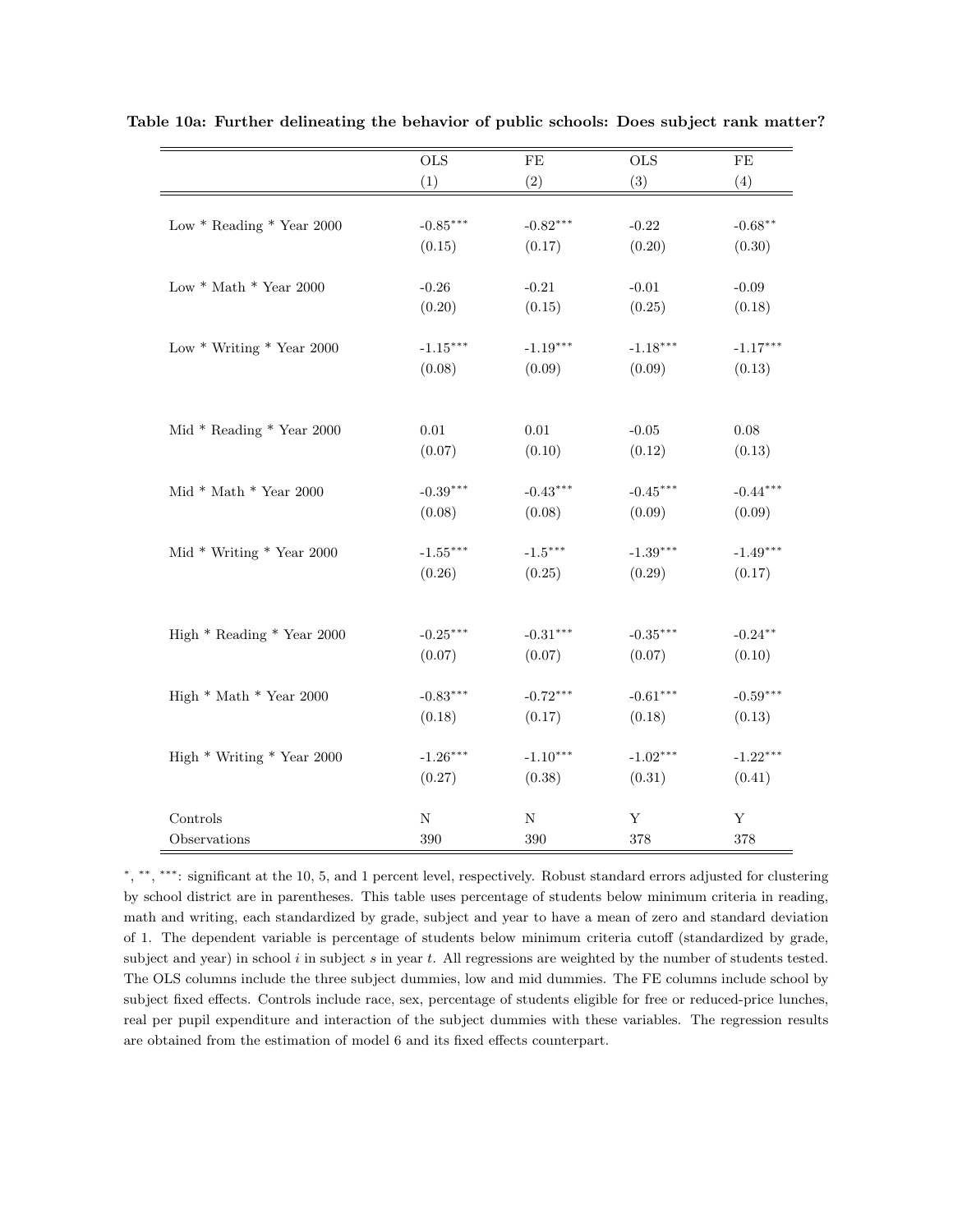## Table 10b: Further delineating the behavior of public schools: Does subject rank matter?

|                                                                    | (1)  | (2)  | (3)  | (4)  |
|--------------------------------------------------------------------|------|------|------|------|
| p-values of differences:                                           |      |      |      |      |
| $(Low * Writing * Year 2000) - (Low * Reading * Year 2000)$        | 0.10 | 0.09 | 0.10 | 0.10 |
| $(Low * Writing * Year 2000) - (Low * Math * Year 2000)$           | 0.00 | 0.00 | 0.00 | 0.00 |
| $(Low * Writing * Year 2000) - (Mid * Reading * Year 2000)$        | 0.00 | 0.00 | 0.00 | 0.00 |
| $(Low * Writing * Year 2000) - (Mid * Math * Year 2000)$           | 0.00 | 0.00 | 0.00 | 0.00 |
| $(Low * Writing * Year 2000) - (High * Reading * Year 2000)$       | 0.00 | 0.00 | 0.00 | 0.00 |
| $(Low * Writing * Year 2000) - (High * Math * Year 2000)$          | 0.09 | 0.00 | 0.01 | 0.00 |
|                                                                    |      |      |      |      |
| (Mid * Writing * Year 2000) - (Mid * Reading * Year 2000)          | 0.00 | 0.00 | 0.00 | 0.00 |
| (Mid * Writing * Year 2000) - (Mid * Math * Year 2000)             | 0.00 | 0.00 | 0.01 | 0.00 |
| (Mid * Writing * Year 2000) - (Low * Reading * Year 2000)          | 0.06 | 0.02 | 0.00 | 0.01 |
| (Mid * Writing * Year 2000) - (Low * Math * Year 2000)             | 0.00 | 0.00 | 0.00 | 0.00 |
| (Mid * Writing * Year 2000) - (High * Reading * Year 2000)         | 0.00 | 0.00 | 0.00 | 0.00 |
| (Mid * Writing * Year 2000) - (High * Math * Year 2000)            | 0.00 | 0.00 | 0.00 | 0.00 |
|                                                                    |      |      |      |      |
| (High * Writing * Year 2000) - (High * Reading * Year 2000)        | 0.00 | 0.06 | 0.04 | 0.03 |
| (High * Writing * Year 2000) - (High * Math * Year 2000)           | 0.21 | 0.38 | 0.31 | 0.17 |
| (High * Writing * Year 2000) - (Low * Reading * Year 2000)         | 0.10 | 0.50 | 0.00 | 0.31 |
| (High * Writing * Year 2000) - $(Low * Math * Year 2000)$          | 0.00 | 0.04 | 0.01 | 0.02 |
| (High $*$ Writing $*$ Year 2000) - (Mid $*$ Reading $*$ Year 2000) | 0.00 | 0.01 | 0.01 | 0.00 |
| (High * Writing * Year 2000) - (Mid * Math * Year 2000)            | 0.00 | 0.10 | 0.06 | 0.08 |

Columns  $(1)$ ,  $(2)$ ,  $(3)$  and  $(4)$  respectively correspond to columns  $(1)$ ,  $(2)$ ,  $(3)$  and  $(4)$  of table 10a. P-values reported give the p-values of the F-tests that the differences of the corresponding coefficients in table 10a are zero.

|  | Table 11: Regression Discontinuity Analysis: Did the Threatened Schools Focus more on |          |  |  |  |  |
|--|---------------------------------------------------------------------------------------|----------|--|--|--|--|
|  |                                                                                       | Writing? |  |  |  |  |

|                          |           | Dependent Variable: % Below Minimum Criteria Cutoff |
|--------------------------|-----------|-----------------------------------------------------|
|                          | (1)       | (2)                                                 |
|                          |           |                                                     |
| Reading                  | $-0.46**$ | $-0.40***$                                          |
|                          | (0.20)    | (0.14)                                              |
| Math                     | $-0.33*$  | $-0.33***$                                          |
|                          | (0.19)    | (0.14)                                              |
| Writing                  | $-0.62**$ | $-0.58**$                                           |
|                          | (0.28)    | (0.29)                                              |
| Controls                 | N         | Y                                                   |
| p-values of differences: |           |                                                     |
| Writing - Reading        | 0.00      | 0.00                                                |
| Writing - Math           | 0.00      | 0.00                                                |

∗ , ∗∗ , ∗∗∗: significant at the 10, 5, and 1 percent level, respectively. Standard errors are in parentheses and are clustered by the run variable (% of school's students at or above 3 in writing). Controls include racial and gender composition of students, percentage of students eligible for free or reduced-price lunches, real per pupil expenditures.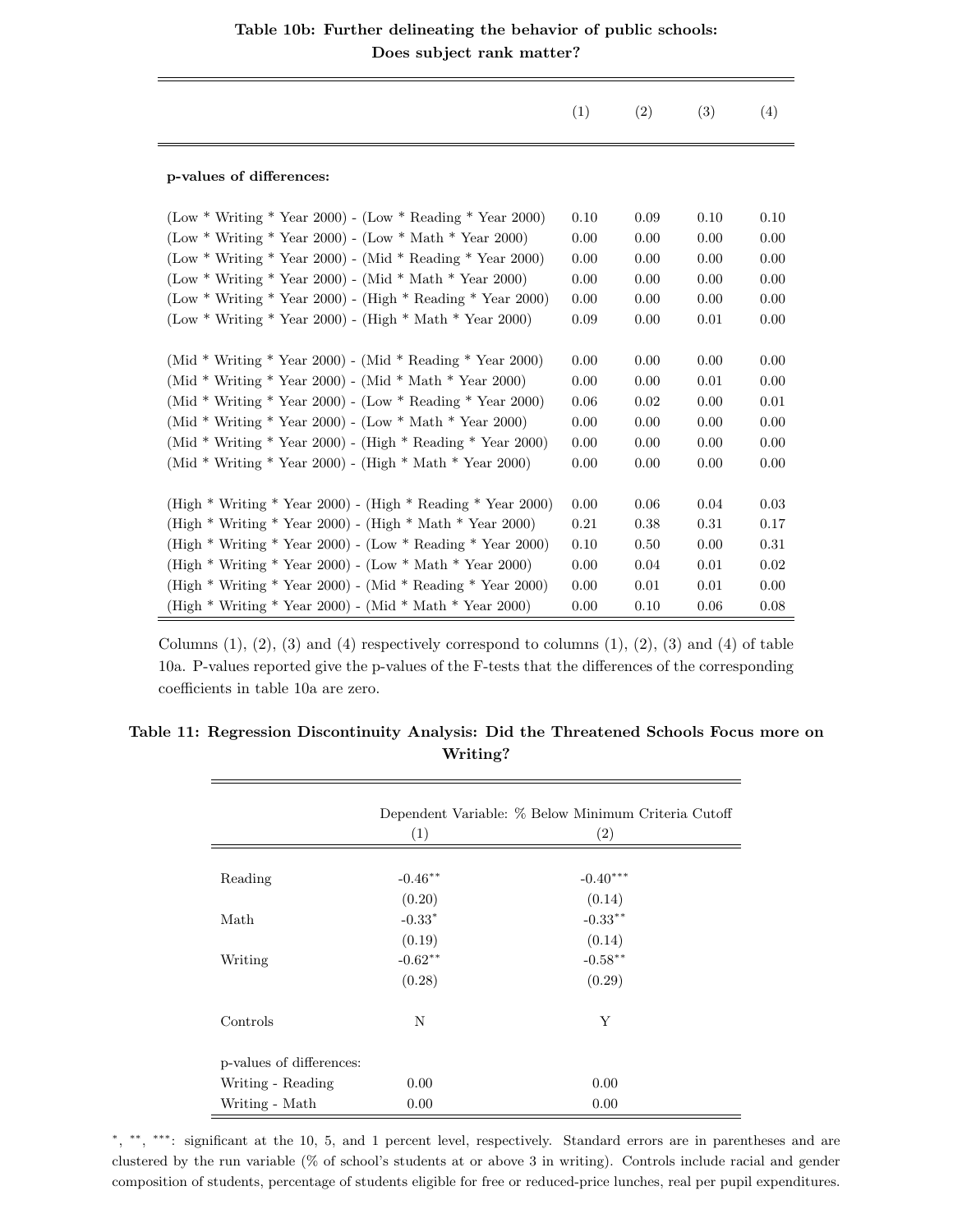

**Figure 1. Distribution of percentage of students in level 1 Reading, level 1 Math and level 2 Writing, F and D Schools, 1999 and 2000**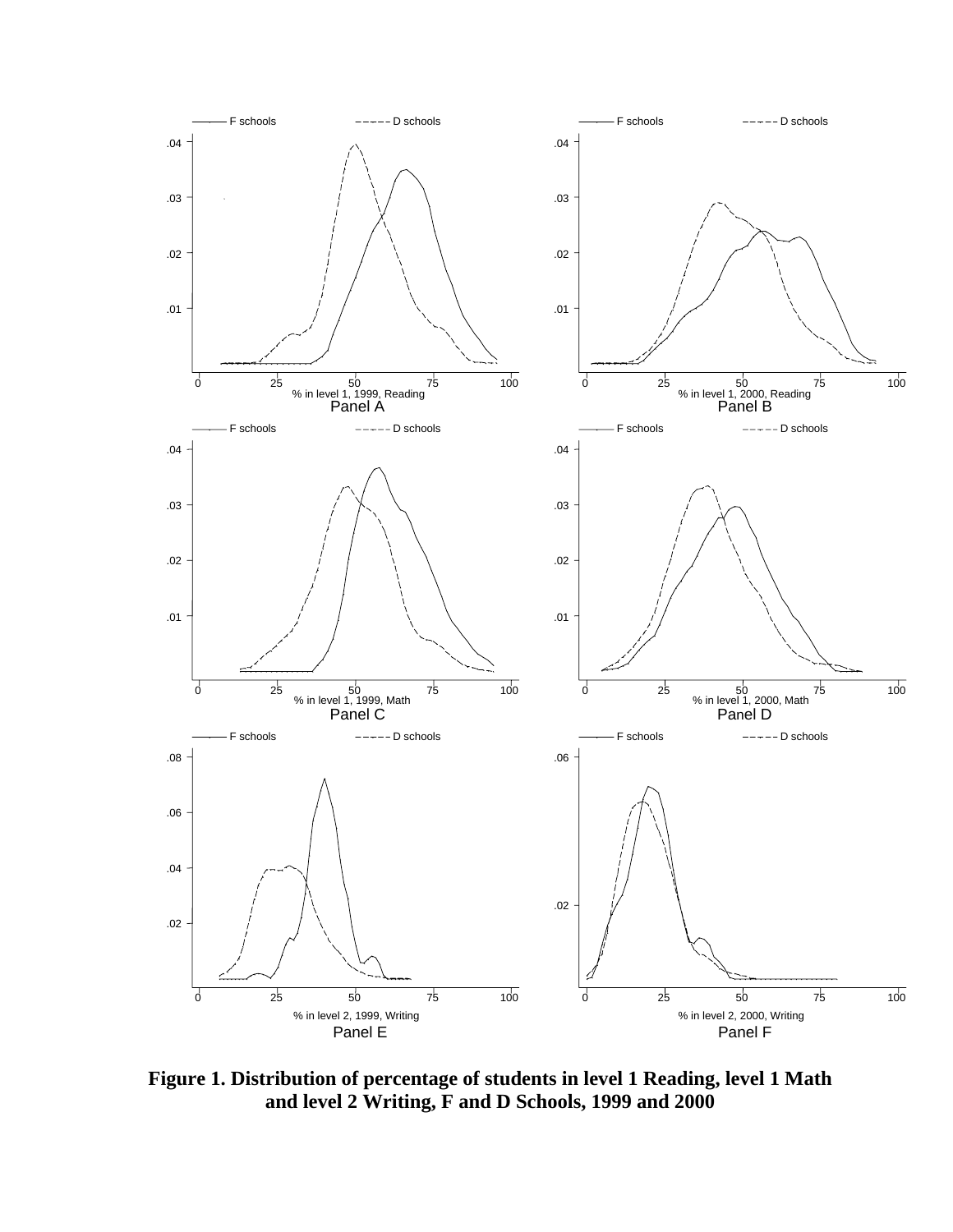

**Figure 2. Distribution of Reading, Math and Writing Score for F and D schools (1999 and 2000)**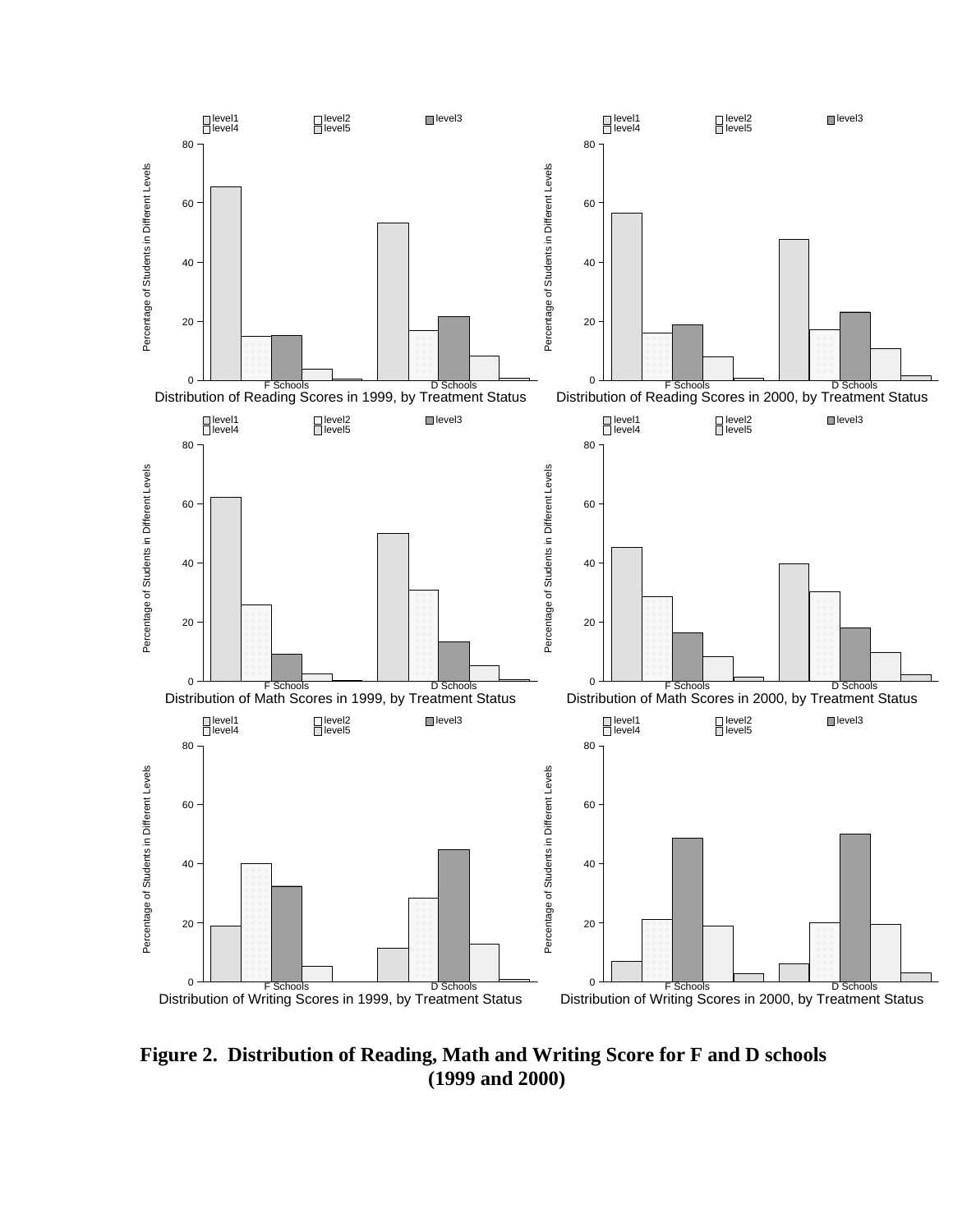

Figure 3. Percentage of Students in Levels 1−5, FCAT Reading, F and D Schools



Figure 4. Percentage of Students in Levels 1−5, FCAT Math, F and D Schools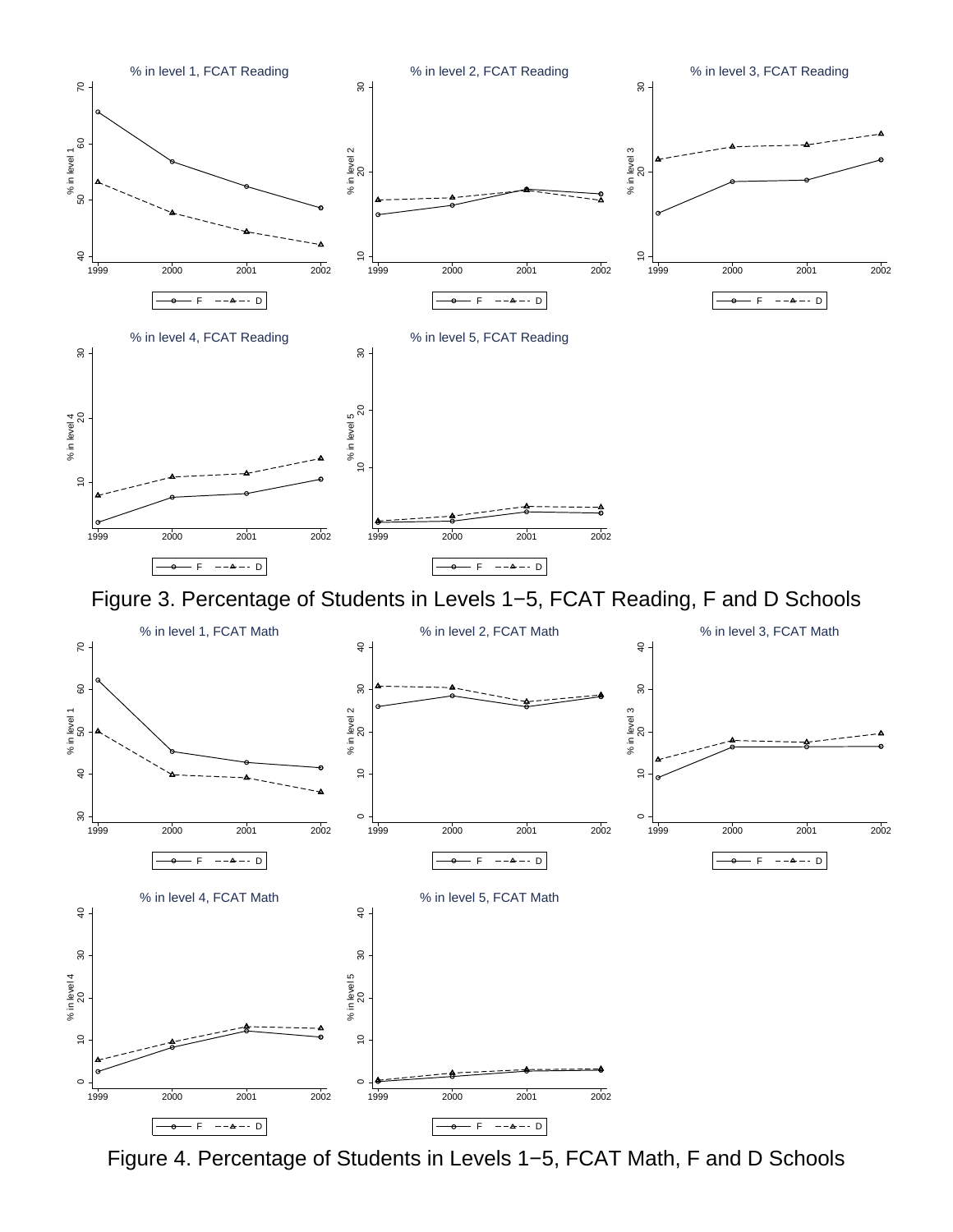

Figure 5. Percentage of Students in Levels 1−5, FCAT Writing, F and D Schools



Figure 6. Regression Discontinuity Analysis: Relationship Between % of Students at or Above 3 in Writing and Treatment Status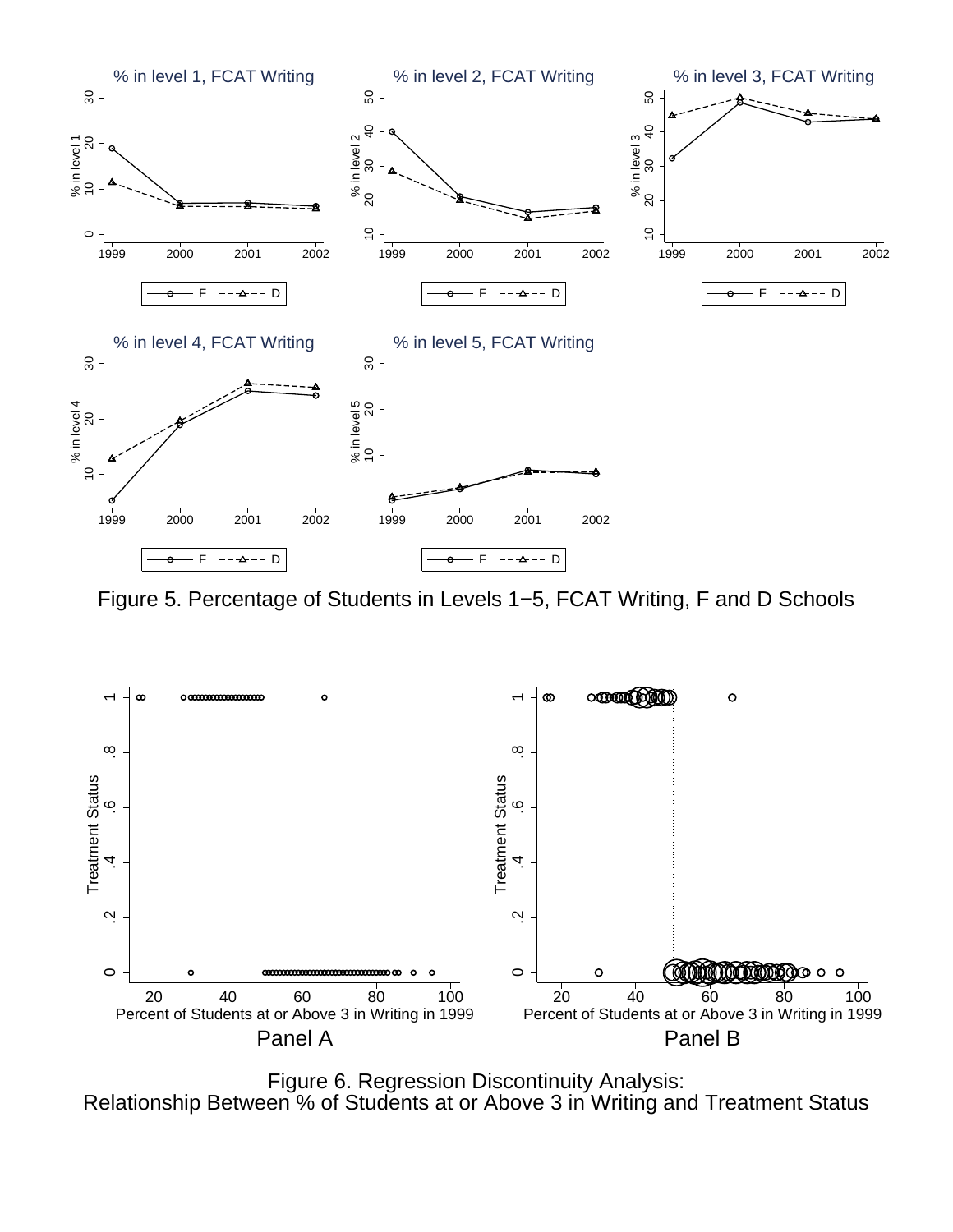

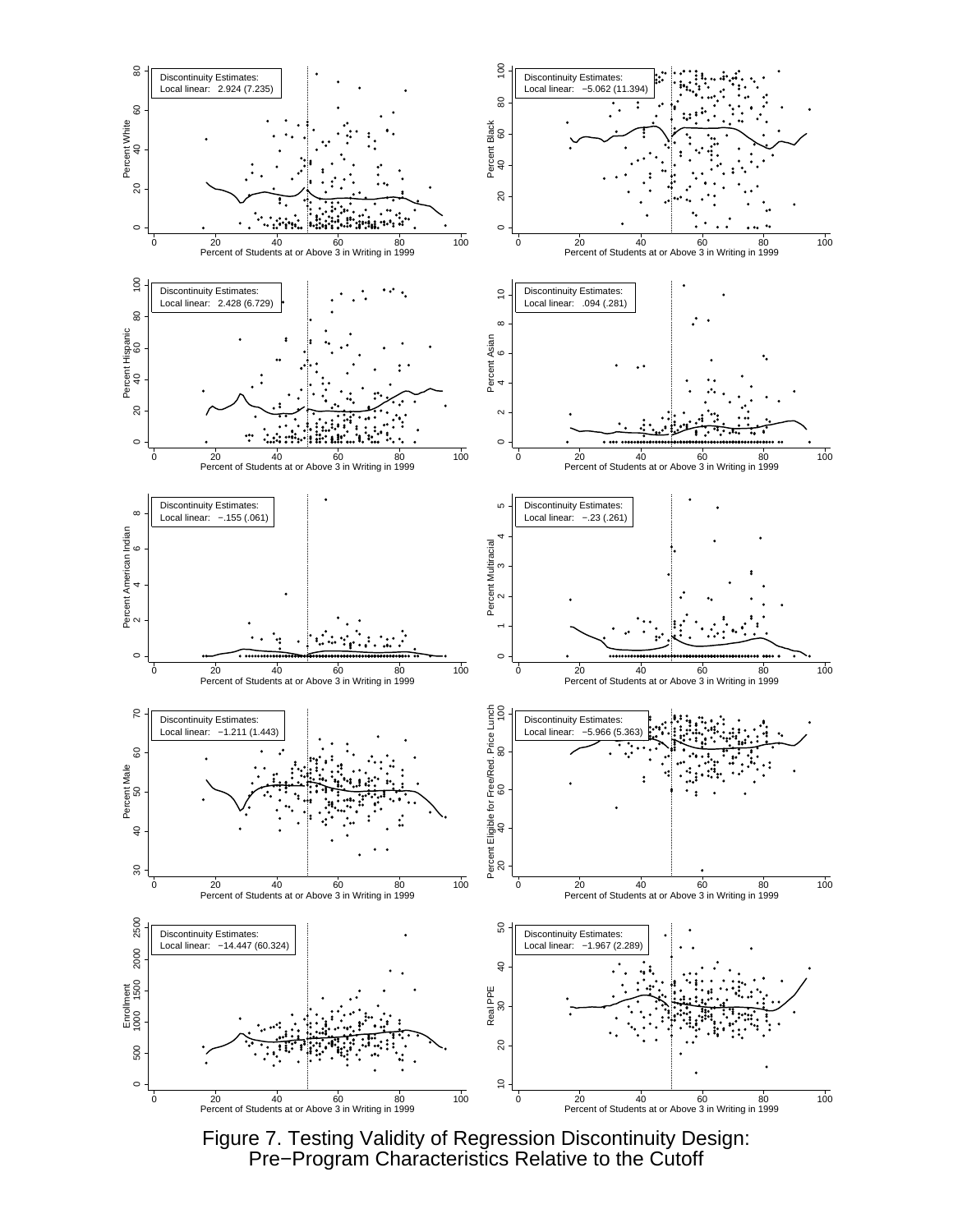

Figure 8a. Regression Discontinuity Analysis: Effect of Treatment Status on FCAT Reading, Levels 1−5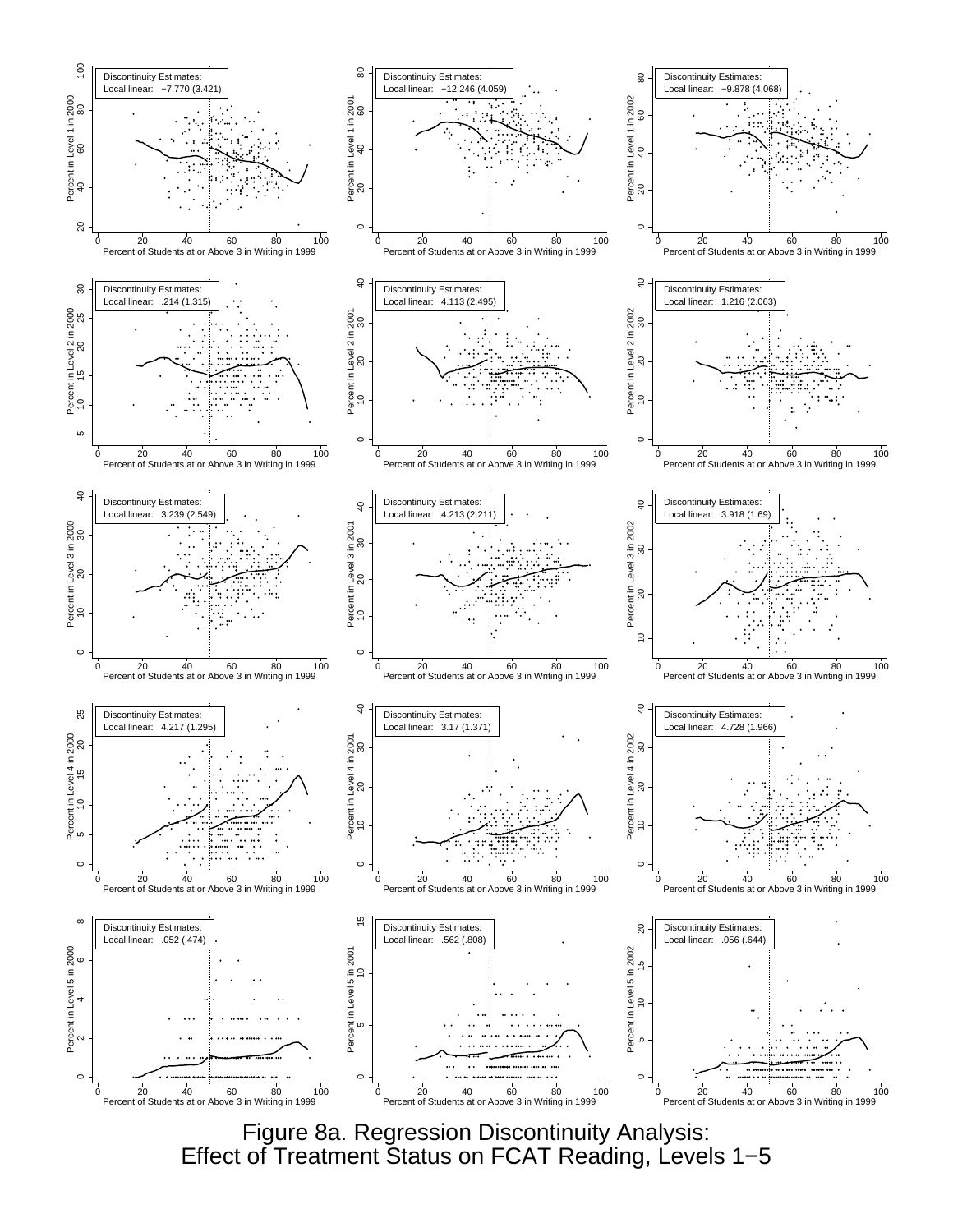

Figure 8b. Regression Discontinuity Analysis: Effect of Treatment Status on FCAT Math, Levels 1−5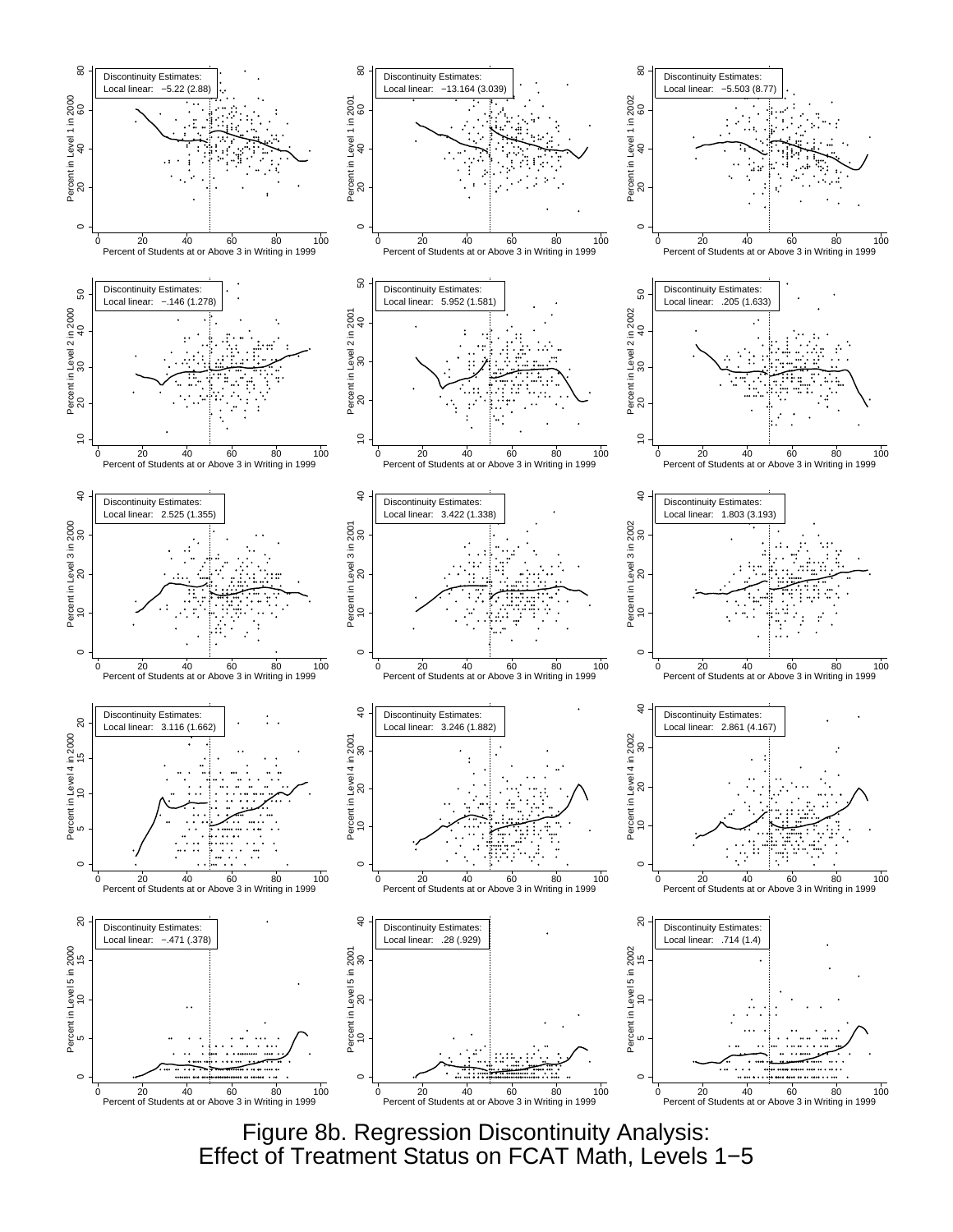

Figure 8c. Regression Discontinuity Analysis: Effect of Treatment Status on FCAT Writing, Levels 1−5